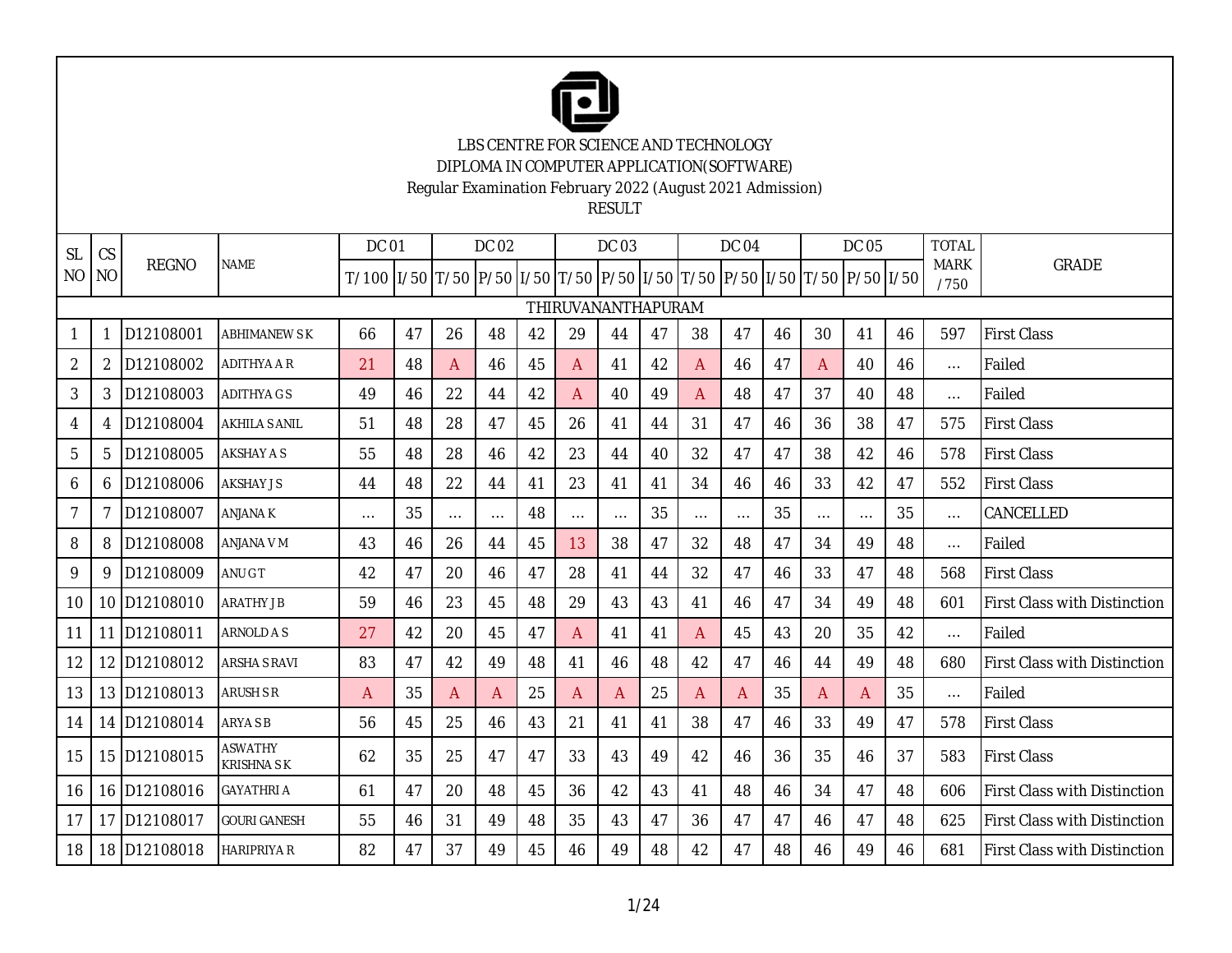| <b>SL</b> | CS             |              |                                   | <b>DC 01</b> |    |                | DC 02 |    |                                                                       | <b>DC 03</b>  |    |    | <b>DC 04</b> |    |              | <b>DC 05</b> |    | <b>TOTAL</b>        |                                     |
|-----------|----------------|--------------|-----------------------------------|--------------|----|----------------|-------|----|-----------------------------------------------------------------------|---------------|----|----|--------------|----|--------------|--------------|----|---------------------|-------------------------------------|
| <b>NO</b> | N <sub>O</sub> | <b>REGNO</b> | NAME                              | T/100        |    |                |       |    | 1/50 T/50 P/50 1/50 T/50 P/50 1/50 T/50 P/50 P/50 1/50 T/50 P/50 1/50 |               |    |    |              |    |              |              |    | <b>MARK</b><br>/750 | <b>GRADE</b>                        |
| 19        |                | 19 D12108019 | <b>IJAS</b><br>MUHAMMED M J       | 19           | 46 | $\overline{4}$ | 47    | 42 | $\overline{7}$                                                        | 38            | 45 | 14 | 47           | 44 | 21           | 35           | 45 | $\ldots$            | Failed                              |
| 20        |                | 20 D12108020 | <b>INDUJA V L</b>                 | 72           | 48 | 22             | 48    | 46 | 38                                                                    | 48            | 48 | 32 | 46           | 47 | 41           | 49           | 46 | 631                 | <b>First Class with Distinction</b> |
| 21        | 21             | D12108021    | JAYAKRISHNAN J                    | 40           | 46 | 31             | 48    | 48 | 31                                                                    | 43            | 48 | 32 | 48           | 47 | 40           | 48           | 48 | 598                 | <b>First Class</b>                  |
| 22        |                | 22 D12108022 | <b>JEEVA</b><br><b>CHANDRAN V</b> | 72           | 47 | 38             | 46    | 45 | 42                                                                    | 45            | 47 | 38 | 47           | 48 | 42           | 49           | 46 | 652                 | <b>First Class with Distinction</b> |
| 23        |                | 23 D12108023 | <b>KARUNA STANLY</b>              | 67           | 47 | 34             | 48    | 46 | 38                                                                    | 44            | 41 | 32 | 47           | 46 | 43           | 47           | 48 | 628                 | <b>First Class with Distinction</b> |
| 24        |                | 24 D12108024 | <b>MANJUR</b>                     | 74           | 48 | 29             | 49    | 48 | 30                                                                    | 42            | 48 | 30 | 47           | 47 | 37           | 41           | 46 | 616                 | <b>First Class with Distinction</b> |
| 25        |                | 25 D12108025 | <b>MILAN SANTHOSH</b>             | 59           | 48 | 37             | 48    | 40 | 33                                                                    | 43            | 38 | 39 | 46           | 47 | 36           | 45           | 46 | 605                 | <b>First Class with Distinction</b> |
| 26        |                | 26 D12108026 | <b>MUHASIN K T</b>                | 79           | 46 | 42             | 46    | 48 | 40                                                                    | 46            | 48 | 42 | 47           | 47 | 43           | 48           | 48 | 670                 | <b>First Class with Distinction</b> |
| 27        | 27             | D12108027    | NANDA KISHOR V                    | 40           | 44 | 15             | 41    | 45 | 11                                                                    | 40            | 41 | 25 | 46           | 46 | 10           | 35           | 45 | $\dots$             | Failed                              |
| 28        |                | 28 D12108028 | PARVATHY M                        | 71           | 46 | 32             | 46    | 48 | 41                                                                    | 48            | 46 | 40 | 48           | 47 | 42           | 49           | 48 | 652                 | <b>First Class with Distinction</b> |
| 29        |                | 29 D12108029 | <b>RAGIGR</b>                     | 93           | 48 | 48             | 44    | 48 | 44                                                                    | 47            | 48 | 41 | 47           | 46 | 47           | 49           | 47 | 697                 | <b>First Class with Distinction</b> |
| 30        |                | 30 D12108030 | RESHMA A M                        | A            | 35 | A              | A     | 35 | A                                                                     | Α             | 35 | A  | A            | 35 | A            | A            | 35 | $\cdots$            | Failed                              |
| 31        |                | 31 D12108031 | SAJEENA MOL S                     | 43           | 48 | 23             | 46    | 48 | 26                                                                    | 48            | 46 | 28 | 47           | 47 | 36           | 48           | 46 | 580                 | <b>First Class</b>                  |
| 32        |                | 32 D12108032 | SHAHINA N                         | 51           | 46 | 42             | 48    | 46 | 43                                                                    | 44            | 42 | 32 | 48           | 47 | 41           | 48           | 48 | 626                 | <b>First Class with Distinction</b> |
| 33        |                | 33 D12108033 | SHIFAMOL H                        | 59           | 48 | 40             | 48    | 48 | 45                                                                    | 48            | 49 | 34 | 48           | 47 | 41           | 49           | 46 | 650                 | <b>First Class with Distinction</b> |
| 34        |                | 34 D12108034 | SHIMA SM                          | 51           | 46 | 31             | 46    | 46 | 21                                                                    | 42            | 41 | 27 | 47           | 47 | 32           | 43           | 48 | 568                 | <b>First Class</b>                  |
| 35        |                | 35 D12108035 | SREELEKSHMI S                     | 74           | 48 | 37             | 49    | 48 | 44                                                                    | 44            | 45 | 40 | 47           | 46 | 38           | 49           | 47 | 656                 | <b>First Class with Distinction</b> |
| 36        |                | 36 D12108036 | VISHNU A S                        | 32           | 35 | 11             | A     | 42 | 4                                                                     | A             | 35 | 16 | 46           | 35 | 20           | 35           | 35 | $\cdots$            | Failed                              |
|           |                |              |                                   |              |    |                |       |    |                                                                       | <b>KOLLAM</b> |    |    |              |    |              |              |    |                     |                                     |
| 37        |                | D22108001    | <b>AKHILA R</b>                   | 64           | 44 | 26             | 45    | 44 | 23                                                                    | 48            | 43 | 36 | 45           | 45 | 37           | 45           | 44 | 589                 | <b>First Class</b>                  |
| 38        | 2              | D22108002    | ALFIFA A A                        | 61           | 41 | 33             | 41    | 41 | 30                                                                    | 43            | 42 | 34 | 42           | 42 | 43           | 47           | 41 | 581                 | <b>First Class</b>                  |
| 39        | 3              | D22108003    | AMAL RAJ R                        | A            | 45 | A              | A     | 44 | A                                                                     | A             | 44 | A  | A            | 44 | $\mathsf{A}$ | A            | 43 | $\cdots$            | Failed                              |
| 40        | 4              | D22108004    | AMEEN S                           | 52           | 39 | 20             | 45    | 37 | 11                                                                    | 41            | 39 | 24 | 48           | 38 | 42           | 44           | 38 | $\cdots$            | Failed                              |
| 41        | 5              | D22108005    | AMINA SHAHAL N                    | 58           | 40 | 28             | 42    | 41 | 22                                                                    | 42            | 40 | 31 | 44           | 41 | 40           | 42           | 40 | 551                 | <b>First Class</b>                  |
| 42        | 6              | D22108006    | ANJANA UDAYAN                     | 63           | 48 | 25             | 46    | 47 | 31                                                                    | 45            | 45 | 34 | 45           | 48 | 27           | 40           | 46 | 590                 | <b>First Class</b>                  |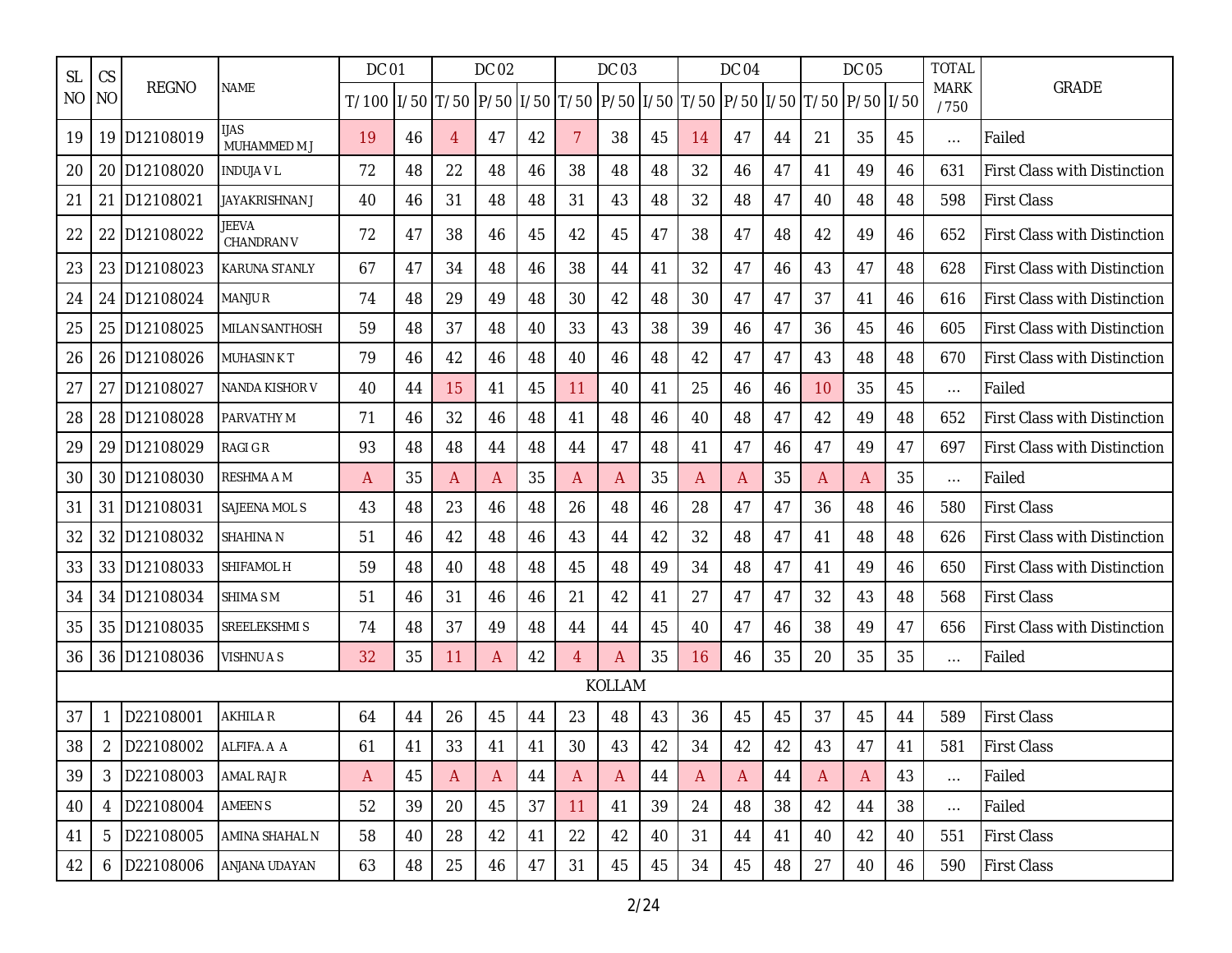| <b>SL</b> | CS             |              |                                  | <b>DC 01</b>                                                                        |    |    | <b>DC 02</b> |    |        | <b>DC 03</b> |    |    | <b>DC 04</b> |    |    | <b>DC 05</b> |    | <b>TOTAL</b>        |                                     |
|-----------|----------------|--------------|----------------------------------|-------------------------------------------------------------------------------------|----|----|--------------|----|--------|--------------|----|----|--------------|----|----|--------------|----|---------------------|-------------------------------------|
| NO        | N <sub>O</sub> | <b>REGNO</b> | <b>NAME</b>                      | T/100  I/50  T/50  P/50  I/50  T/50  P/50  I/50  T/50  P/50  I/50  T/50  P/50  I/50 |    |    |              |    |        |              |    |    |              |    |    |              |    | <b>MARK</b><br>/750 | <b>GRADE</b>                        |
| 43        | 7              | D22108007    | <b>B PARVATHI</b>                | 51                                                                                  | 44 | 36 | 42           | 43 | 28     | 43           | 42 | 38 | 47           | 42 | 42 | 40           | 43 | 581                 | <b>First Class</b>                  |
| 44        | 8              | D22108008    | <b>BENOY NELSON</b>              | 69                                                                                  | 45 | 41 | 46           | 46 | 33     | 47           | 44 | 39 | 46           | 47 | 47 | 45           | 46 | 641                 | <b>First Class with Distinction</b> |
| 45        | 9              | D22108009    | <b>GAYATHRI</b><br>SATHYAN       | 54                                                                                  | 46 | 26 | 45           | 47 | 22     | 47           | 45 | 33 | 46           | 46 | 36 | 42           | 45 | 580                 | <b>First Class</b>                  |
| 46        |                | 10 D22108010 | <b>NITHYA</b><br><b>SHARON S</b> | 41                                                                                  | 40 | 4  | 43           | 41 | 13     | 45           | 40 | 24 | 40           | 41 | 35 | 45           | 41 | $\ldots$            | Failed                              |
| 47        |                | 11 D22108011 | RAKHI<br><b>PRABHACHANDH R</b>   | 54                                                                                  | 44 | 40 | 46           | 45 | 33     | 46           | 44 | 35 | 46           | 44 | 43 | 49           | 45 | 614                 | First Class with Distinction        |
| 48        |                | 12 D22108012 | <b>RESHMA S</b>                  | 55                                                                                  | 46 | 23 | 46           | 45 | 30     | 46           | 45 | 32 | 43           | 46 | 32 | 42           | 45 | 576                 | <b>First Class</b>                  |
| 49        |                | 13 D22108013 | <b>SNEHAS</b>                    | 28                                                                                  | 38 | 20 | 41           | 38 | 12     | 45           | 37 | 30 | 47           | 38 | 36 | 41           | 38 | $\ldots$            | Failed                              |
| 50        |                | 14 D22108014 | SOJARANI S                       | 56                                                                                  | 46 | 30 | 43           | 48 | 23     | 46           | 47 | 35 | 45           | 45 | 43 | 48           | 47 | 602                 | <b>First Class with Distinction</b> |
| 51        |                | 15 D22108015 | SOUMYA N                         | 60                                                                                  | 39 | 22 | 43           | 37 | 30     | 45           | 39 | 35 | 40           | 38 | 37 | 42           | 38 | 545                 | <b>First Class</b>                  |
| 52        |                | 16 D22108016 | <b>SUJITH BABU</b>               | 40                                                                                  | 43 | 29 | 45           | 44 | 28     | 45           | 43 | 33 | 46           | 44 | 44 | 44           | 43 | 571                 | <b>First Class</b>                  |
| 53        |                | 17 D22108017 | <b>SUMIV</b>                     | 25                                                                                  | 45 | 20 | 43           | 46 | 12     | 45           | 44 | 30 | 38           | 45 | 21 | 38           | 46 | $\ldots$            | Failed                              |
| 54        |                | 18 D22108018 | <b>THASLEEMA M</b>               | 44                                                                                  | 40 | 38 | A            | 41 | A      | A            | 40 | A  | A            | 41 | 41 | A            | 41 | $\ldots$            | Failed                              |
| 55        |                | 19 D22108019 | UNNIPRASAD S                     | 41                                                                                  | 41 | 23 | 41           | 42 | 20     | 42           | 42 | 25 | 40           | 42 | 30 | 40           | 43 | 512                 | <b>First Class</b>                  |
| 56        |                | 20 D22108020 | <b>VAISHNAVI S</b>               | A                                                                                   | 41 | 14 | A            | 41 | A      | A            | 40 | A  | A            | 41 | 23 | A            | 41 | $\ldots$            | Failed                              |
| 57        | 21             | D22108021    | SOURAV O                         | 40                                                                                  | 43 | 27 | 46           | 44 | 34     | 46           | 43 | 37 | 42           | 44 | 27 | 45           | 43 | 561                 | <b>First Class</b>                  |
|           |                |              |                                  |                                                                                     |    |    |              |    |        | <b>ADOOR</b> |    |    |              |    |    |              |    |                     |                                     |
| 58        | 1              | D22108025    | <b>ABHI PRAKASH</b>              | 41                                                                                  | 38 | 20 | 30           | 36 | 20     | 25           | 39 | 29 | 31           | 39 | 25 | 26           | 40 | 439                 | <b>Second Class</b>                 |
| 59        | 2              | D22108026    | <b>ADARSH</b><br>R KRISHNAN      | 63                                                                                  | 38 | 41 | 41           | 40 | 44     | 34           | 38 | 39 | 43           | 38 | 35 | 30           | 40 | 564                 | <b>First Class</b>                  |
| 60        | $\mathfrak{Z}$ | D22108027    | AJI D R                          | A                                                                                   | 35 | A  | A            | 35 | A      | A            | 35 | A  | A            | 35 | A  | A            | 35 | $\ldots$            | Failed                              |
| 61        | 4              | D22108028    | AMMU<br>CHANDANA                 | A                                                                                   | 35 | A  | A            | 36 | A      | A            | 35 | A  | A            | 35 | A  | A            | 35 | $\ldots$            | Failed                              |
| 62        | 5              | D22108029    | <b>AMRUTHA</b><br>LEKSHMI. A     | 70                                                                                  | 39 | 35 | 30           | 42 | 27     | 30           | 39 | 32 | 39           | 39 | 30 | 32           | 40 | 524                 | <b>First Class</b>                  |
| 63        | 6              | D22108030    | <b>ANJALIS</b>                   | 44                                                                                  | 40 | 26 | 25           | 45 | $\, 8$ | 25           | 41 | 21 | 33           | 40 | 27 | 25           | 44 | $\cdots$            | Failed                              |
| 64        | 7              | D22108031    | <b>ANJALI SARAN</b>              | 77                                                                                  | 40 | 40 | 40           | 46 | 32     | 31           | 40 | 39 | 42           | 40 | 40 | 46           | 42 | 595                 | <b>First Class</b>                  |
| 65        | 8              | D22108032    | ANUSREE. S BINU                  | 57                                                                                  | 39 | 22 | 25           | 41 | 21     | 25           | 39 | 28 | 34           | 39 | 21 | 25           | 40 | 456                 | <b>First Class</b>                  |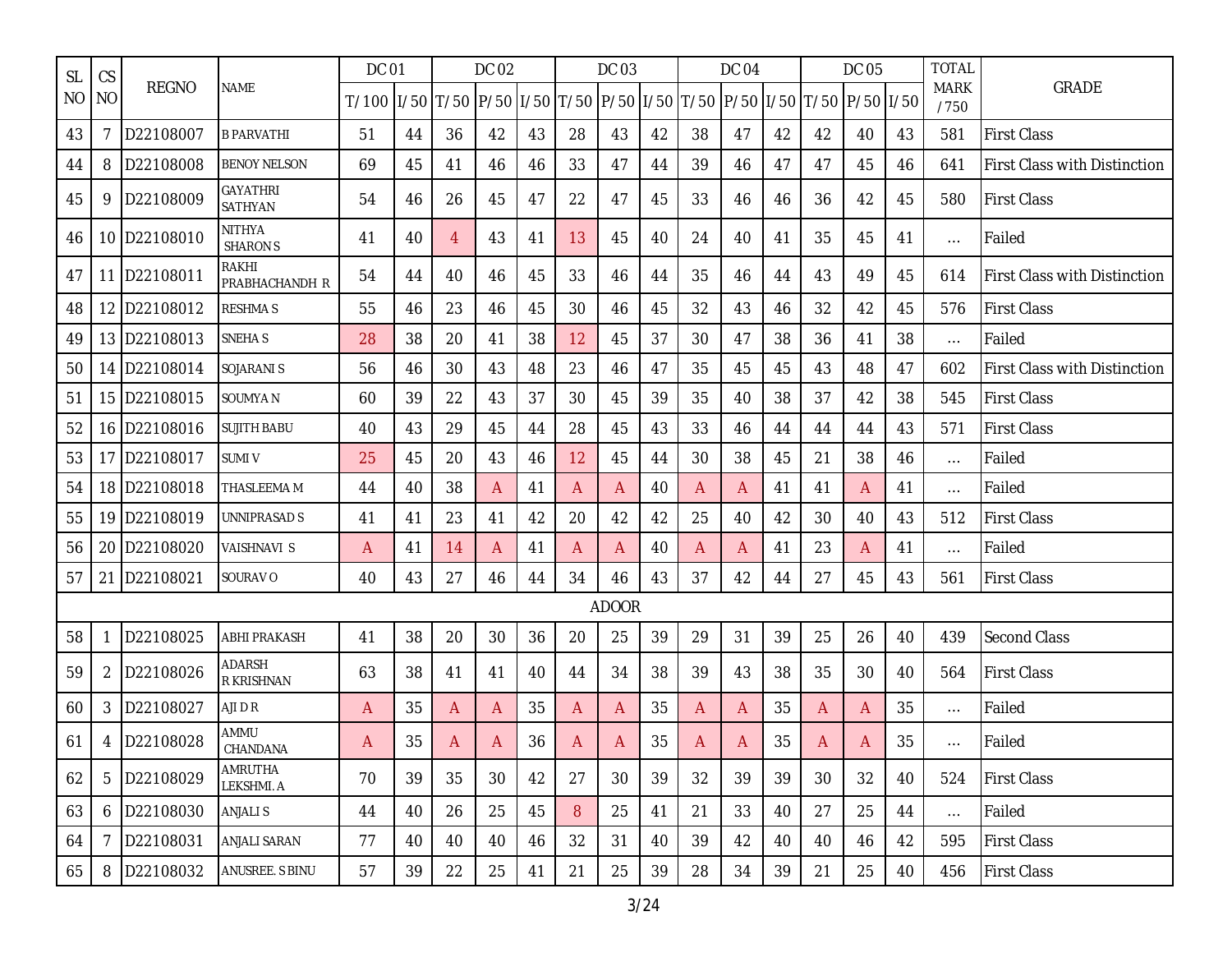| <b>SL</b> | CS             |              |                             | <b>DC 01</b>                                                                        |    |    | <b>DC 02</b> |    |    | DC 03        |    |    | <b>DC 04</b> |    |    | <b>DC 05</b> |    | <b>TOTAL</b>        |                                     |
|-----------|----------------|--------------|-----------------------------|-------------------------------------------------------------------------------------|----|----|--------------|----|----|--------------|----|----|--------------|----|----|--------------|----|---------------------|-------------------------------------|
| NO.       | <b>NO</b>      | <b>REGNO</b> | NAME                        | T/100  I/50  T/50  P/50  I/50  T/50  P/50  I/50  T/50  P/50  I/50  T/50  P/50  I/50 |    |    |              |    |    |              |    |    |              |    |    |              |    | <b>MARK</b><br>/750 | GRADE                               |
| 66        | 9              | D22108033    | ARAVIND.R                   | 50                                                                                  | 39 | 12 | 25           | 40 | 20 | 31           | 39 | 33 | 38           | 39 | 33 | 25           | 41 | $\ldots$            | Failed                              |
| 67        |                | 10 D22108034 | <b>ARJUN PILLAI</b>         | 52                                                                                  | 38 | 20 | 30           | 40 | 20 | 30           | 38 | 31 | 37           | 38 | 30 | 25           | 40 | 469                 | <b>First Class</b>                  |
| 68        |                | 11 D22108035 | <b>DEEPIKAS</b>             | 83                                                                                  | 40 | 41 | 41           | 45 | 41 | 44           | 40 | 41 | 44           | 40 | 42 | 36           | 41 | 619                 | <b>First Class with Distinction</b> |
| 69        |                | 12 D22108036 | <b>GEETHU J</b>             | 78                                                                                  | 41 | 27 | 25           | 42 | 35 | 33           | 41 | 37 | 40           | 41 | 40 | 40           | 41 | 561                 | <b>First Class</b>                  |
| 70        |                | 13 D22108037 | HARITHA.M                   | 66                                                                                  | 43 | 35 | 48           | 46 | 33 | 30           | 43 | 38 | 42           | 43 | 30 | 43           | 45 | 585                 | <b>First Class</b>                  |
| 71        |                | 14 D22108038 | <b>JYOTHY</b><br>LEKSHMI .S | 31                                                                                  | 39 | 14 | 30           | 43 | 23 | 25           | 39 | 31 | 35           | 39 | 20 | 30           | 40 | $\ldots$            | Failed                              |
| 72        |                | 15 D22108039 | KRISHNAPRASAD               | A                                                                                   | 39 | 16 | 25           | 41 | 20 | 25           | 39 | 23 | 33           | 39 | 20 | 25           | 40 | $\ldots$            | Failed                              |
| 73        |                | 16 D22108040 | <b>MANAS M</b><br>SUDHAN    | 75                                                                                  | 46 | 21 | 40           | 46 | 39 | 38           | 46 | 40 | 39           | 46 | 38 | 33           | 47 | 594                 | <b>First Class</b>                  |
| 74        |                | 17 D22108041 | MERLY K C                   | 34                                                                                  | 38 | 11 | 25           | 42 | 14 | 40           | 38 | 16 | 35           | 38 | 20 | 26           | 39 | $\ldots$            | Failed                              |
| 75        |                | 18 D22108042 | MINI M                      | A                                                                                   | 42 | A  | A            | 41 | A  | A            | 42 | A  | A            | 42 | A  | A            | 42 | $\ldots$            | Failed                              |
| 76        |                | 19 D22108043 | NANDINI<br><b>KRISHNAN</b>  | 51                                                                                  | 43 | 12 | 30           | 44 | 23 | 26           | 43 | 31 | 42           | 43 | 24 | 40           | 45 | $\cdots$            | Failed                              |
| 77        |                | 20 D22108044 | REMYA RAJAN                 | 51                                                                                  | 43 | 24 | 30           | 45 | 32 | 28           | 43 | 34 | 41           | 43 | 37 | 34           | 45 | 530                 | <b>First Class</b>                  |
| 78        |                | 21 D22108045 | SOORYA BABU                 | 40                                                                                  | 39 | 13 | 26           | 44 | 20 | 26           | 39 | 24 | 35           | 39 | 27 | 31           | 40 | $\ldots$            | Failed                              |
| 79        |                | 22 D22108046 | SUBIN. B                    | 58                                                                                  | 38 | 17 | 40           | 42 | 14 | 30           | 39 | 37 | 39           | 38 | 23 | 43           | 41 | $\ldots$            | Failed                              |
| 80        |                | 23 D22108047 | SUMI.R                      | 57                                                                                  | 38 | 20 | A            | 40 | 20 | A            | 38 | A  | A            | 38 | 30 | A            | 39 | $\ldots$            | Failed                              |
| 81        |                | 24 D22108048 | SURYA.R                     | 45                                                                                  | 39 | 18 | A            | 41 | 15 | A            | 39 | 33 | A            | 39 | 20 | A            | 39 | $\ldots$            | Failed                              |
| 82        |                | 25 D22108049 | <b>SWATHI.T</b>             | A                                                                                   | 35 | A  | A            | 40 | A  | A            | 35 | A  | A            | 35 | A  | A            | 35 | $\ldots$            | Failed                              |
| 83        |                | 26 D22108050 | UNNIMAYA V A                | 45                                                                                  | 40 | 16 | 25           | 42 | 22 | 26           | 40 | 29 | 37           | 40 | 16 | 25           | 41 | $\ldots$            | Failed                              |
| 84        |                | 27 D22108051 | USHAS.M                     | 53                                                                                  | 41 | 22 | 25           | 45 | 21 | 30           | 41 | 34 | 40           | 41 | 24 | 26           | 44 | 487                 | <b>First Class</b>                  |
| 85        |                | 28 D22108052 | VINEETHA. V.S               | 54                                                                                  | 39 | 20 | 30           | 42 | 22 | 25           | 39 | 38 | 34           | 39 | 28 | 30           | 40 | 480                 | <b>First Class</b>                  |
|           |                |              |                             |                                                                                     |    |    |              |    |    | SASTHAMKOTTA |    |    |              |    |    |              |    |                     |                                     |
| 86        |                | D22108055    | ABHIJITH A                  | 57                                                                                  | 41 | 29 | 43           | 43 | 25 | 37           | 40 | 24 | 37           | 41 | 28 | 28           | 40 | 513                 | <b>First Class</b>                  |
| 87        | $\overline{2}$ | D22108056    | <b>ABHIJITHS</b>            | 87                                                                                  | 36 | 40 | 45           | 35 | 46 | 42           | 35 | 40 | 47           | 36 | 42 | 44           | 37 | 612                 | <b>First Class with Distinction</b> |
| 88        | $\mathfrak{Z}$ | D22108057    | AKBARSHAMS                  | 68                                                                                  | 44 | 34 | 47           | 43 | 44 | 45           | 42 | 33 | 45           | 43 | 42 | 45           | 42 | 617                 | <b>First Class with Distinction</b> |
| 89        | 4              | D22108058    | AKHILA RAJ M                | 41                                                                                  | 43 | 24 | 29           | 44 | 15 | 30           | 43 | 25 | 36           | 42 | 40 | 29           | 43 | $\ldots$            | Failed                              |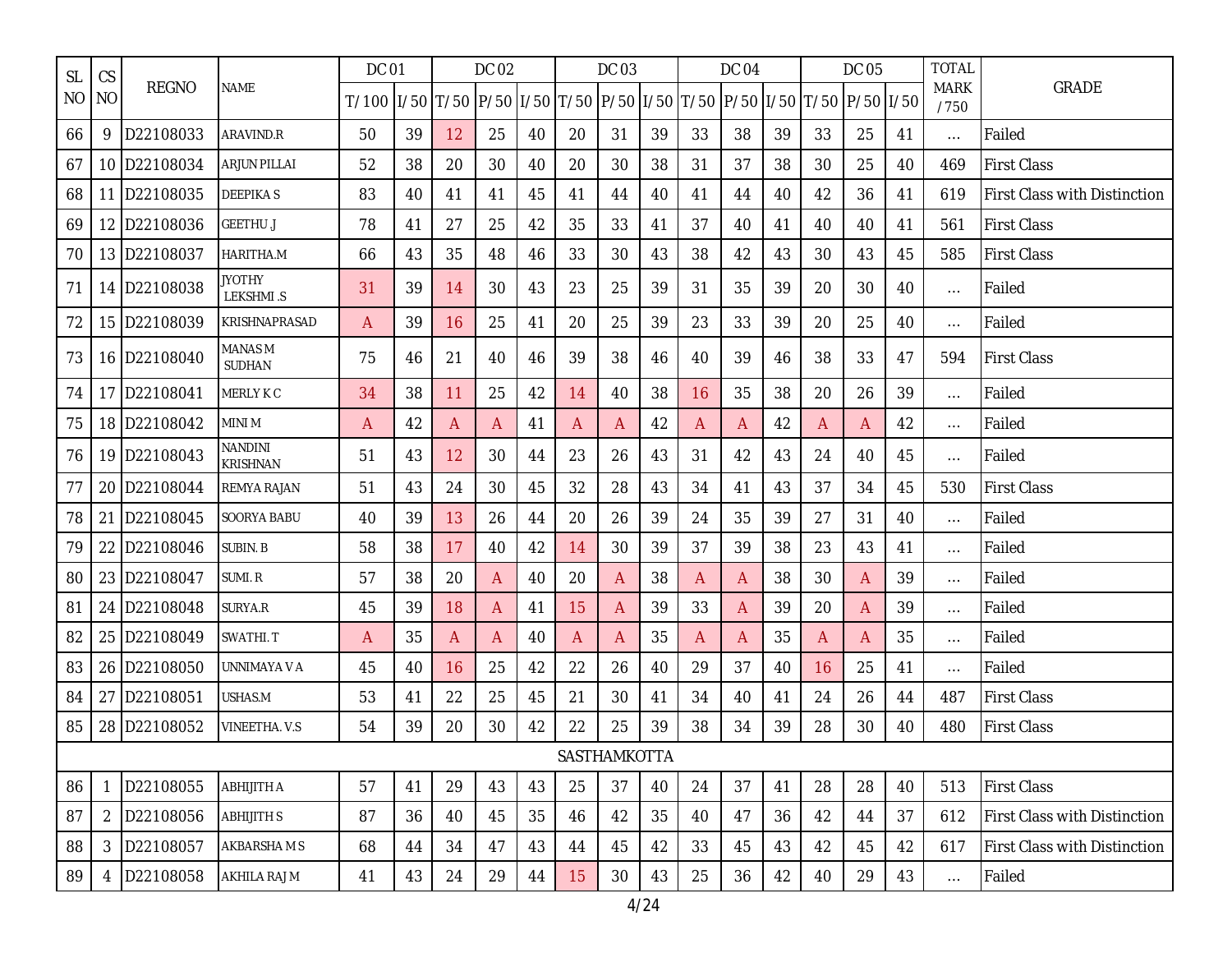| <b>SL</b> | CS        |                 |                             | <b>DC 01</b>                                                                                     |    |    | <b>DC 02</b> |    |    | <b>DC 03</b> |    |                | <b>DC 04</b> |    |    | <b>DC 05</b> |    | <b>TOTAL</b>        |                                    |
|-----------|-----------|-----------------|-----------------------------|--------------------------------------------------------------------------------------------------|----|----|--------------|----|----|--------------|----|----------------|--------------|----|----|--------------|----|---------------------|------------------------------------|
| NO.       | <b>NO</b> | <b>REGNO</b>    | <b>NAME</b>                 | T/100   1/50   T/50   P/50   1/50   T/50   P/50   1/50   T/50   P/50   1/50   T/50   P/50   1/50 |    |    |              |    |    |              |    |                |              |    |    |              |    | <b>MARK</b><br>/750 | <b>GRADE</b>                       |
| 90        | 5         | D22108059       | <b>AMALA K SIVAN</b>        | 64                                                                                               | 41 | 29 | 35           | 40 | 23 | 45           | 40 | 36             | 37           | 41 | 42 | 29           | 43 | 545                 | <b>First Class</b>                 |
| 91        | 6         | D22108060       | <b>AMRUTHAL</b>             | 50                                                                                               | 42 | 21 | 43           | 43 | 34 | 44           | 43 | 20             | 36           | 42 | 40 | 41           | 42 | 541                 | <b>First Class</b>                 |
| 92        | 7         | D22108061       | ANAGHA S S                  | 50                                                                                               | 43 | 20 | 40           | 44 | 34 | 38           | 43 | 37             | 37           | 43 | 40 | 27           | 44 | 540                 | <b>First Class</b>                 |
| 93        | 8         | D22108062       | ANISH.V.N                   | A                                                                                                | 35 | A  | A            | 37 | A  | A            | 38 | A              | A            | 35 | A  | A            | 37 | $\ldots$            | Failed                             |
| 94        | 9         | D22108063       | ANJALI P S                  | 64                                                                                               | 35 | 28 | 29           | 37 | 32 | 30           | 36 | 28             | 32           | 38 | 39 | 30           | 35 | 493                 | <b>First Class</b>                 |
| 95        |           | 10 D22108064    | ARCHA S K                   | 64                                                                                               | 42 | 33 | 29           | 43 | 30 | 29           | 43 | 29             | 25           | 40 | 32 | 25           | 41 | 505                 | <b>First Class</b>                 |
| 96        | 11        | D22108065       | <b>ASWATHY DAS</b>          | 44                                                                                               | 42 | 22 | 42           | 43 | 37 | 44           | 41 | 22             | 25           | 41 | 34 | 30           | 43 | 510                 | <b>First Class</b>                 |
| 97        |           | 12 D22108066    | ATHIRA G<br><b>KRISHNAN</b> | A                                                                                                | 42 | A  | 15           | 42 | A  | 10           | 44 | A              | A            | 41 | A  | A            | 43 | $\ldots$            | Failed                             |
| 98        |           | 13 D22108067    | <b>HARIDEVSL</b>            | A                                                                                                | 37 | A  | A            | 35 | A  | A            | 38 | A              | A            | 35 | A  | A            | 36 | $\ldots$            | Failed                             |
| 99        |           | 14 D22108068    | NANDAGOPAN G                | 57                                                                                               | 36 | 30 | 43           | 36 | 33 | 44           | 35 | 35             | 40           | 36 | 34 | 28           | 39 | 526                 | <b>First Class</b>                 |
| 100       |           | 15 D22108069    | NANDHU<br><b>KRISHNAN R</b> | A                                                                                                | 35 | A  | A            | 36 | A  | A            | 36 | A              | A            | 37 | A  | A            | 35 | $\ldots$            | Failed                             |
| 101       |           | 16 D22108070    | <b>NIMISHAS</b>             | 41                                                                                               | 41 | 31 | 34           | 42 | 28 | 33           | 41 | 27             | 28           | 43 | 33 | 34           | 41 | 497                 | <b>First Class</b>                 |
| 102       |           | 17 D22108071    | NIVEDITHA<br>P SASI         | A                                                                                                | 35 | A  | A            | 36 | A  | A            | 36 | A              | A            | 35 | A  | A            | 36 | $\ldots$            | Failed                             |
| 103       |           | 18 D22108072    | <b>SHILPAL</b>              | 46                                                                                               | 44 | 27 | 38           | 42 | 20 | 29           | 44 | 25             | 25           | 43 | 32 | 41           | 43 | 499                 | <b>First Class</b>                 |
| 104       |           | 19 D22108073    | <b>SHILPAVS</b>             | 40                                                                                               | 42 | 31 | 32           | 43 | 20 | 35           | 42 | 25             | 30           | 44 | 33 | 26           | 41 | 484                 | <b>First Class</b>                 |
| 105       |           | 20 D22108074    | SILPA RAJ                   | 67                                                                                               | 41 | 32 | 30           | 40 | 23 | 35           | 40 | 20             | 27           | 42 | 27 | 28           | 42 | 494                 | <b>First Class</b>                 |
| 106       | 21        | D22108075       | <b>SURYAN G K</b>           | 54                                                                                               | 40 | 29 | 43           | 41 | 24 | 42           | 42 | 29             | 41           | 43 | 25 | 27           | 44 | 524                 | <b>First Class</b>                 |
| 107       |           | 22 D22108076    | <b>SWATHY U</b>             | 67                                                                                               | 41 | 33 | 37           | 42 | 26 | 41           | 41 | 27             | 33           | 40 | 31 | 36           | 42 | 537                 | <b>First Class</b>                 |
| 108       |           | 23 D22108077    | SYAMA S                     | 44                                                                                               | 42 | 30 | 29           | 41 | 26 | 28           | 40 | 20             | 36           | 40 | 30 | 38           | 41 | 485                 | <b>First Class</b>                 |
|           |           |                 |                             |                                                                                                  |    |    |              |    |    | KALAMASSERY  |    |                |              |    |    |              |    |                     |                                    |
|           |           | 109 1 D32108001 | <b>AINA THOMAS</b>          | 60                                                                                               | 44 | 37 | 43           | 45 |    | 35 47 48     |    | 33             | 46           | 49 | 42 | 48           | 48 |                     | 625   First Class with Distinction |
| 110       |           | 2 D32108002     | <b>AKHILA BABU</b>          | 47                                                                                               | 30 | 23 | 37           | 32 | 21 | 35           | 32 | 21             | 45           | 44 | 36 | 44           | 40 | 487                 | <b>First Class</b>                 |
| 111       |           | 3 D32108003     | AMAL K.U                    | 14                                                                                               | 30 | 8  | 40           | 35 |    | 34           | 35 | $\overline{4}$ | 36           | 43 | 12 | 38           | 35 | $\cdots$            | Failed                             |
| 112       |           | 4 D32108004     | AMEERA V.A                  | 26                                                                                               | 30 | 9  | 40           | 30 | 10 | 40           | 30 | 21             | 36           | 45 | 27 | 43           | 40 | $\ldots$            | Failed                             |
|           |           | 113 5 D32108005 | ANAMIKA<br>SUKUMARAN        | 43                                                                                               | 30 | 20 | 42           | 35 | 20 | 30           | 35 | 38             | 40           | 48 | 46 | 49           | 48 | 524                 | <b>First Class</b>                 |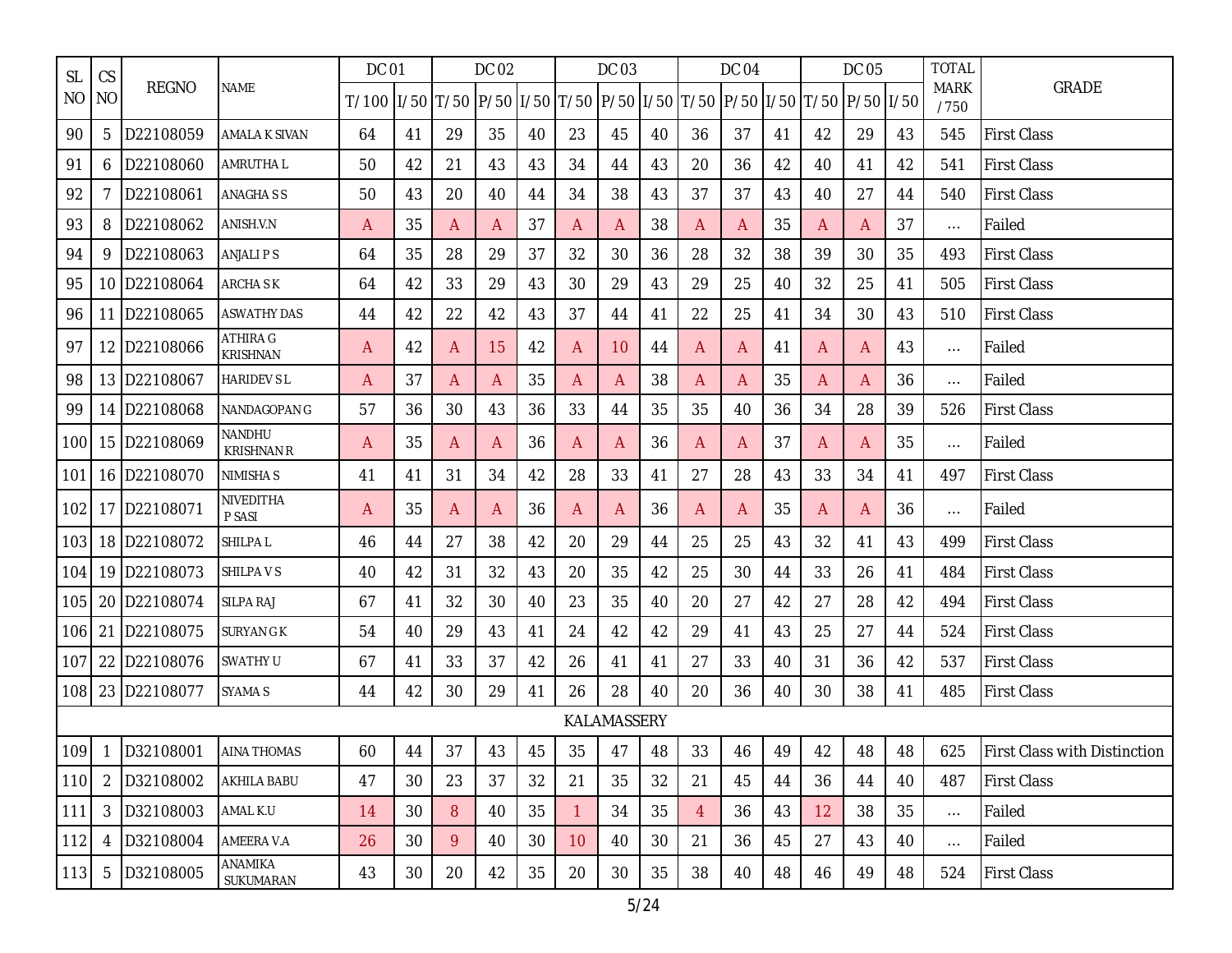| <b>SL</b> | CS        |                  |                            | <b>DC 01</b>                                                                        |        |    | <b>DC 02</b> |        |                | <b>DC 03</b> |    |              | <b>DC 04</b> |    |                | <b>DC 05</b> |    | <b>TOTAL</b>        |                                     |
|-----------|-----------|------------------|----------------------------|-------------------------------------------------------------------------------------|--------|----|--------------|--------|----------------|--------------|----|--------------|--------------|----|----------------|--------------|----|---------------------|-------------------------------------|
| NO        | <b>NO</b> | <b>REGNO</b>     | NAME                       | T/100  I/50  T/50  P/50  I/50  T/50  P/50  I/50  T/50  P/50  I/50  T/50  P/50  I/50 |        |    |              |        |                |              |    |              |              |    |                |              |    | <b>MARK</b><br>/750 | <b>GRADE</b>                        |
| 114       | 6         | D32108006        | <b>ANJU PATHROSE</b>       | 70                                                                                  | 30     | 35 | 47           | 48     | 33             | 43           | 45 | 40           | 48           | 49 | 45             | 48           | 48 | 629                 | <b>First Class with Distinction</b> |
| 115       | 7         | D32108007        | ANN JOSE<br><b>THACHIL</b> | 81                                                                                  | 47     | 39 | 45           | 38     | 38             | 41           | 38 | 33           | 49           | 49 | 46             | 45           | 40 | 629                 | <b>First Class with Distinction</b> |
| 116       | 8         | D32108008        | ANUPAMA P M                | 65                                                                                  | 30     | 31 | 48           | 48     | 35             | 47           | 48 | 29           | 46           | 46 | 43             | 48           | 48 | 612                 | <b>First Class with Distinction</b> |
| 117       | 9         | D32108009        | <b>ARCHANA V</b><br>SANKAR | 29                                                                                  | 47     | 23 | 43           | 30     | 8              | 36           | 30 | 29           | 38           | 46 | 21             | 46           | 46 | $\cdots$            | Failed                              |
| 118       |           | 10 D32108010     | ASIF SALAM                 | 36                                                                                  | 30     | 17 | 35           | 30     | 6              | 33           | 30 | 25           | 40           | 39 | 24             | 35           | 30 | $\ldots$            | Failed                              |
| 119       |           | 11 D32108011     | <b>ASWIN RAJAN</b>         | 51                                                                                  | 30     | 24 | 37           | 40     | 32             | 40           | 40 | 33           | 48           | 45 | 47             | 45           | 47 | 559                 | <b>First Class</b>                  |
| 120       |           | 12 D32108012     | <b>ASWIN RAVI</b>          | 16                                                                                  | 40     | 3  | 27           | 35     | $\overline{0}$ | 25           | 35 | 6            | 40           | 44 | $\overline{2}$ | 30           | 30 | $\cdots$            | Failed                              |
| 121       |           | 13 D32108013     | <b>AVANY DINESH</b>        | 59                                                                                  | 30     | 28 | 42           | 35     | 20             | 40           | 35 | 32           | 47           | 43 | 35             | 47           | 47 | 540                 | <b>First Class</b>                  |
| 122       |           | 14 D32108014     | C.S VISHNU<br>NARAYANAN    | 26                                                                                  | 30     | 16 | 40           | 30     | 11             | 40           | 30 | 21           | 46           | 40 | 20             | 42           | 40 | $\cdots$            | Failed                              |
| 123       |           | 15 D32108015     | <b>DEEKSHITH M B</b>       | 40                                                                                  | 30     | 25 | 45           | 40     | 15             | 41           | 43 | 37           | 48           | 44 | 25             | 48           | 46 | $\ldots$            | Failed                              |
| 124       |           | 16 D32108016     | <b>DEVIKA RATHY</b>        | 46                                                                                  | 36     | 25 | 39           | 45     | 20             | 42           | 44 | 32           | 44           | 46 | 30             | 45           | 47 | 541                 | <b>First Class</b>                  |
| 125       |           | 17 D32108017     | DINEESH C                  | 24                                                                                  | 44     | 15 | 32           | 38     | 21             | 30           | 40 | 28           | 39           | 45 | 31             | 45           | 47 | $\cdots$            | Failed                              |
| 126 l     |           | 18 D32108018     | <b>FASNA BASHEER</b>       | 53                                                                                  | 34     | 25 | 36           | 44     | 23             | 42           | 44 | 22           | 42           | 46 | 36             | 47           | 43 | 537                 | <b>First Class</b>                  |
| 127       |           | 19 D32108019     | <b>GEETHUMOL P.G</b>       | A                                                                                   | 43     | A  | A            | 30     | A              | A            | 30 | A            | A            | 40 | A              | A            | 35 | $\cdots$            | Failed                              |
| 128       |           | 20 D32108020     | <b>GOKUL KRISHNA</b>       | A                                                                                   | 30     | A  | A            | 30     | A              | A            | 30 | A            | A            | 40 | A              | A            | 35 | $\cdots$            | Failed                              |
| 129       | 21        | D32108021        | <b>LALLY MATHEW</b>        | 61                                                                                  | 30     | 37 | 42           | 40     | 29             | 44           | 40 | 40           | 46           | 49 | 40             | 48           | 48 | 594                 | <b>First Class</b>                  |
| 130       |           | 22 D32108022     | <b>MRIDUL JOLY</b>         | 54                                                                                  | 30     | 32 | 43           | 40     | 34             | 46           | 40 | 34           | 48           | 46 | 49             | 45           | 45 | 586                 | <b>First Class</b>                  |
| 131       |           | 23 D32108023     | NIMISHAMOL K.M             | 24                                                                                  | 30     | 11 | 33           | 35     | 9              | 30           | 35 | 27           | 39           | 39 | 20             | 44           | 46 | $\cdots$            | Failed                              |
| 132       |           | 24 D32108024     | <b>SALVIN SHAJI</b>        | 51                                                                                  | 30     | 28 | 47           | 42     | 27             | 47           | 44 | 41           | 47           | 39 | 41             | 47           | 48 | 579                 | <b>First Class</b>                  |
| 133       |           | 25 D32108025     | SARATH O.S                 | A                                                                                   | 41     | A  | A            | 30     | A              | A            | 30 | A            | A            | 40 | A              | A            | 30 | $\cdots$            | Failed                              |
|           |           | 134 26 D32108026 | SREELAKSHMI P              | 57                                                                                  | $30\,$ | 33 | 40           | $30\,$ | 23             | 42           | 30 | 34           | 47           | 41 | 40             | 47           | 48 | 542                 | <b>First Class</b>                  |
|           |           | 135 27 D32108027 | SREEREKHA<br>SREEDHARAN    | 58                                                                                  | 30     | 37 | 41           | 39     | 22             | 32           | 40 | 35           | 47           | 48 | 47             | 49           | 47 | 572                 | <b>First Class</b>                  |
| 136       |           | 28 D32108028     | THANZEER CA                | 56                                                                                  | 30     | 21 | 47           | 35     | 27             | 46           | 35 | 41           | 48           | 42 | 40             | 45           | 44 | 557                 | <b>First Class</b>                  |
| 137       |           | 29 D32108029     | <b>VINIDHA B</b>           | 27                                                                                  | 30     | 16 | A            | 35     | A              | A            | 35 | A            | A            | 44 | 35             | A            | 46 | $\ldots$            | Failed                              |
|           |           | 138 30 D32108030 | VISHNUES                   | 40                                                                                  | 30     | 21 | A            | 32     | A              | A            | 32 | $\mathsf{A}$ | A            | 40 | 20             | A            | 32 | $\ldots$            | Failed                              |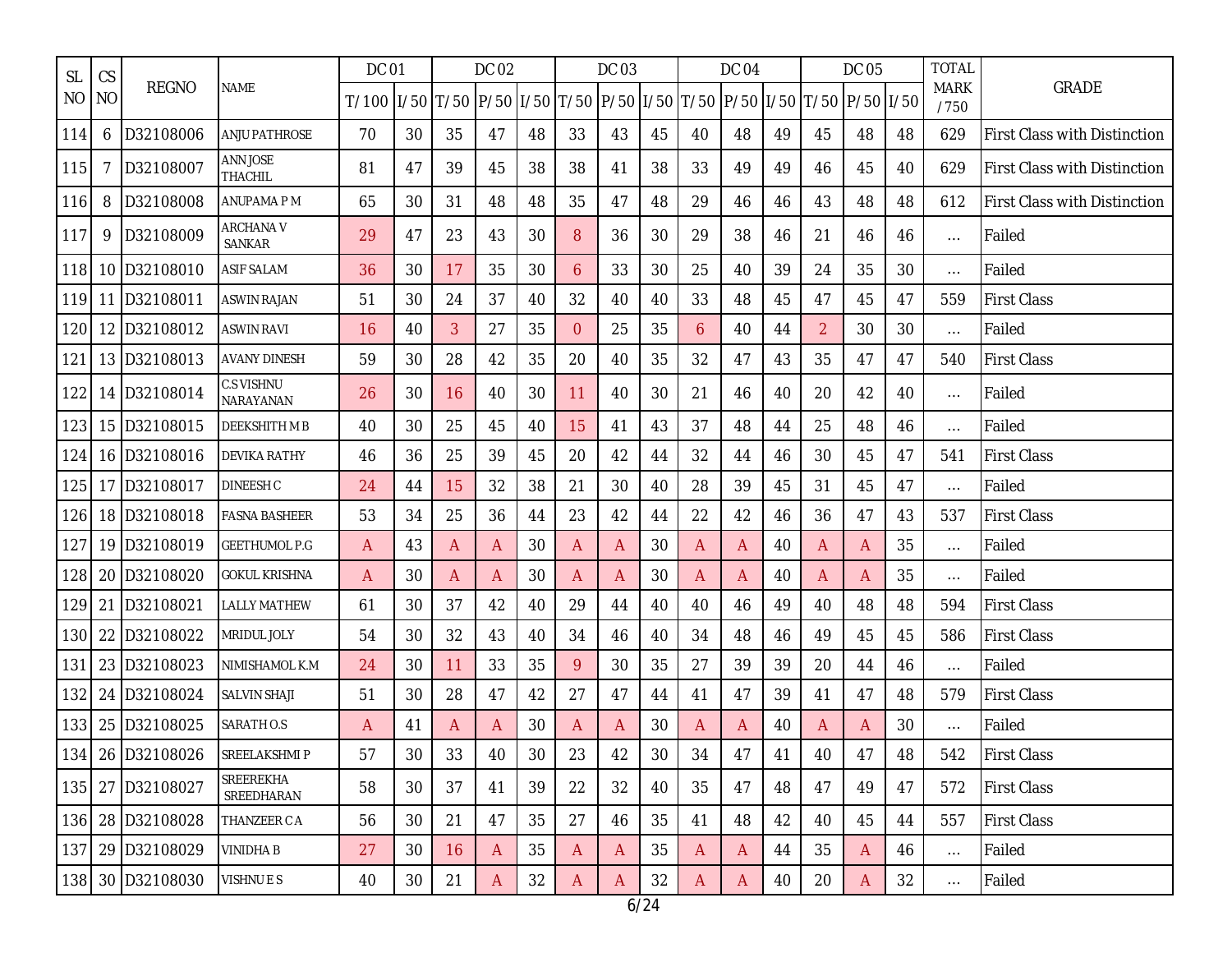| <b>SL</b> | CS             |                  |                              | <b>DC 01</b>                                                                                     |    |    | DC 02          |    |    | <b>DC 03</b> |    |    | <b>DC 04</b> |    |    | <b>DC 05</b> |    | <b>TOTAL</b>        |                                     |
|-----------|----------------|------------------|------------------------------|--------------------------------------------------------------------------------------------------|----|----|----------------|----|----|--------------|----|----|--------------|----|----|--------------|----|---------------------|-------------------------------------|
| NO        | <b>NO</b>      | <b>REGNO</b>     | NAME                         | T/100   1/50   T/50   P/50   1/50   T/50   P/50   1/50   T/50   P/50   1/50   T/50   P/50   1/50 |    |    |                |    |    |              |    |    |              |    |    |              |    | <b>MARK</b><br>/750 | <b>GRADE</b>                        |
| 139       | 31             | D32108031        | <b>ALAN BINTO</b>            | 49                                                                                               | 35 | 32 | 47             | 36 | 22 | 40           | 36 | 30 | 47           | 37 | 27 | 42           | 38 | 518                 | <b>First Class</b>                  |
|           |                |                  |                              |                                                                                                  |    |    |                |    |    | ALAPPUZHA    |    |    |              |    |    |              |    |                     |                                     |
| 140       |                | D32108035        | <b>AKHILA P</b>              | 49                                                                                               | 38 | 20 | 35             | 39 | 40 | 36           | 41 | 28 | 36           | 40 | 43 | 35           | 39 | 519                 | <b>First Class</b>                  |
| 141       | $\overline{2}$ | D32108036        | AKHILA S                     | 69                                                                                               | 40 | 35 | 40             | 39 | 43 | 45           | 39 | 37 | 42           | 40 | 46 | 39           | 40 | 594                 | <b>First Class</b>                  |
| 142       | 3              | D32108037        | ALEESHA K SHAJI              | 71                                                                                               | 39 | 34 | 40             | 40 | 39 | 38           | 39 | 34 | 37           | 41 | 42 | 38           | 40 | 572                 | <b>First Class</b>                  |
| 143       | 4              | D32108038        | ANAKHA N S                   | 56                                                                                               | 40 | 27 | 39             | 38 | 35 | 38           | 39 | 32 | 43           | 38 | 45 | 46           | 39 | 555                 | <b>First Class</b>                  |
| 144       | 5              | D32108039        | ANANDU A S                   | 59                                                                                               | 42 | 40 | 35             | 39 | 37 | 37           | 38 | 34 | 36           | 37 | 48 | 35           | 39 | 556                 | <b>First Class</b>                  |
| 145       | 6              | D32108040        | ANANTHA<br><b>KRISHNAN B</b> | A                                                                                                | 41 | 22 | 35             | 40 | 38 | 36           | 39 | 29 | 35           | 38 | 38 | 35           | 40 | $\ldots$            | Failed                              |
| 146       | 7              | D32108041        | ANJANA A                     | 49                                                                                               | 39 | 27 | 36             | 38 | 41 | 40           | 37 | 34 | 35           | 40 | 45 | 35           | 40 | 536                 | <b>First Class</b>                  |
| 147       | 8              | D32108042        | <b>ANJANA SURESH</b>         | 45                                                                                               | 38 | 31 | 35             | 39 | 39 | 45           | 37 | 35 | 35           | 40 | 43 | 40           | 39 | 541                 | <b>First Class</b>                  |
| 148       | 9              | D32108043        | ANJITHA V A                  | 17                                                                                               | 39 | 29 | 38             | 39 | 33 | 35           | 41 | 33 | 36           | 39 | 42 | 38           | 41 | $\ldots$            | Failed                              |
| 149       |                | 10 D32108044     | <b>ANJU SAJEEVAN</b>         | 15                                                                                               | 38 | 21 | 35             | 38 | 29 | 35           | 39 | 23 | 38           | 38 | 47 | 36           | 39 | $\ldots$            | Failed                              |
| 150       | 11             | D32108045        | <b>ANMARY FEDERIC</b>        | A                                                                                                | 35 | A  | A              | 35 | A  | A            | 35 | A  | A            | 35 | A  | A            | 35 | $\ldots$            | Failed                              |
| 151       |                | 12 D32108046     | ANUJA RAJ                    | A                                                                                                | 37 | A  | $\overline{A}$ | 39 | A  | A            | 37 | A  | A            | 38 | A  | $\mathsf{A}$ | 40 | $\ldots$            | Failed                              |
| 152       |                | 13 D32108047     | ANURAJ P N                   | 49                                                                                               | 38 | 31 | 35             | 38 | 37 | 36           | 39 | 43 | 35           | 40 | 47 | 36           | 39 | 543                 | <b>First Class</b>                  |
| 153       |                | 14 D32108048     | <b>ANUSREE P N</b>           | 66                                                                                               | 39 | 36 | 41             | 38 | 41 | 37           | 38 | 40 | 40           | 39 | 47 | 38           | 39 | 579                 | <b>First Class</b>                  |
| 154       |                | 15 D32108049     | APARNA<br>SUGUNAN            | 73                                                                                               | 39 | 42 | 46             | 39 | 45 | 45           | 40 | 36 | 41           | 41 | 48 | 46           | 39 | 620                 | <b>First Class with Distinction</b> |
| 155       |                | 16 D32108050     | ASWINI V S                   | 70                                                                                               | 41 | 41 | 37             | 38 | 45 | 38           | 40 | 27 | 40           | 40 | 49 | 38           | 38 | 582                 | <b>First Class</b>                  |
| 156       |                | 17 D32108051     | ATHIRA RAJ                   | A                                                                                                | 37 | A  | A              | 38 | A  | A            | 38 | A  | A            | 39 | A  | A            | 39 | $\ldots$            | Failed                              |
| 157       |                | 18 D32108052     | <b>BINUJA G</b>              | 53                                                                                               | 38 | 36 | 40             | 39 | 40 | 36           | 38 | 39 | 38           | 37 | 44 | 38           | 39 | 555                 | <b>First Class</b>                  |
|           |                | 158 19 D32108053 | CHIPPY C                     | 44                                                                                               | 39 | 30 | 37             | 40 | 35 | 35           | 37 | 38 | 39           | 38 | 46 | 35           | 41 | 534                 | <b>First Class</b>                  |
|           |                | 159 20 D32108054 | <b>DINUMON K</b>             | $\mathsf{A}$                                                                                     | 40 | 20 | 35             | 39 | 26 | 36           | 41 | 34 | 36           | 38 | 38 | 36           | 40 | $\ldots$            | Failed                              |
|           |                | 160 21 D32108055 | HARITHA BS                   | 49                                                                                               | 39 | 32 | 38             | 39 | 30 | 39           | 41 | 26 | 40           | 37 | 43 | 38           | 41 | 532                 | <b>First Class</b>                  |
|           |                | 161 22 D32108056 | <b>HARITHA S HARI</b>        | 53                                                                                               | 40 | 34 | 41             | 40 | 38 | 39           | 39 | 33 | 43           | 38 | 44 | 38           | 40 | 560                 | <b>First Class</b>                  |
|           |                | 162 23 D32108057 | MIDHUN S KURUP               | 56                                                                                               | 40 | 35 | 42             | 39 | 42 | 41           | 37 | 34 | 43           | 38 | 48 | 41           | 39 | 575                 | <b>First Class</b>                  |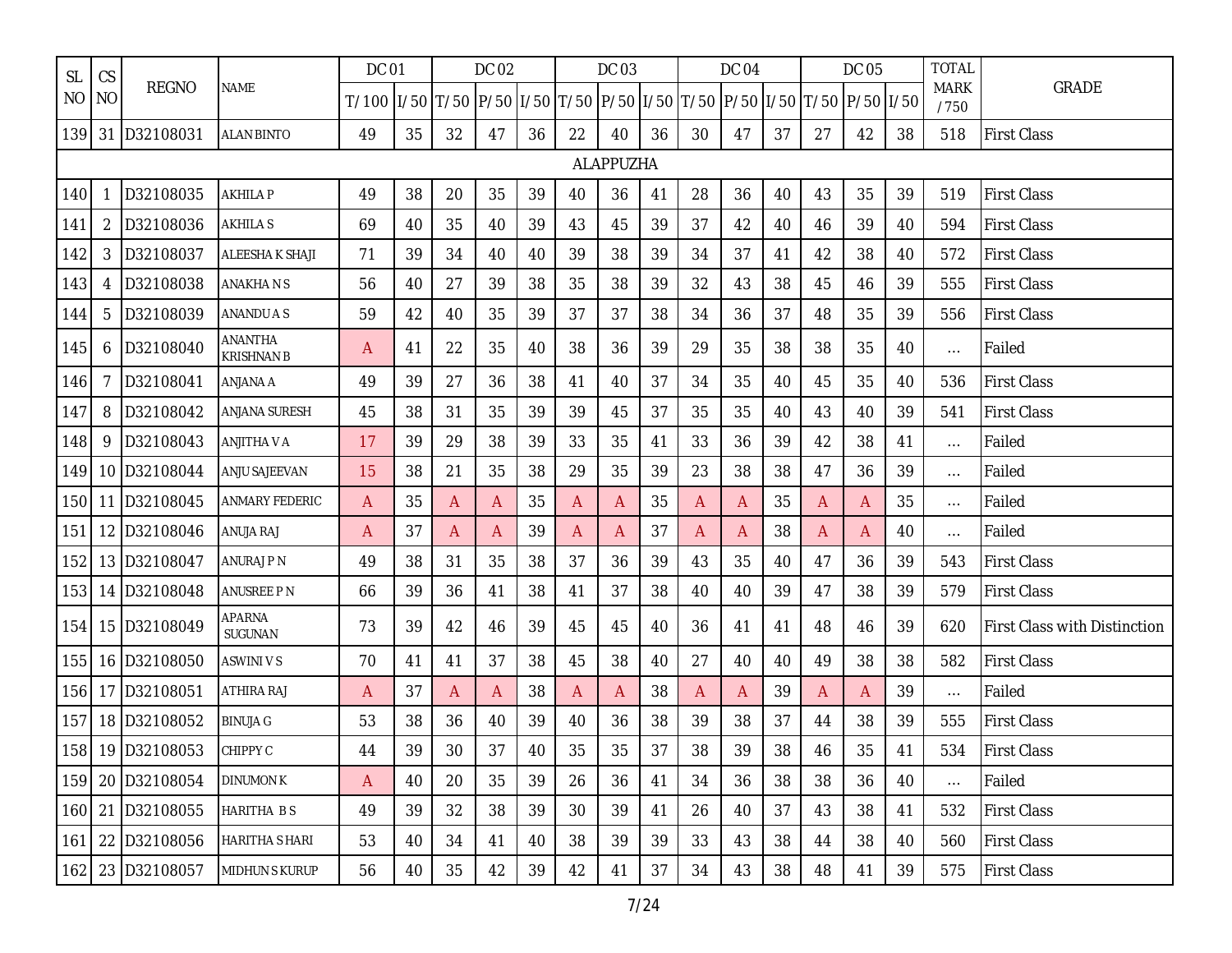| <b>SL</b> | CS             |                  |                                  | <b>DC 01</b>                                                                                     |    |    | <b>DC 02</b> |    |    | <b>DC 03</b>      |    |    | <b>DC 04</b> |    |    | <b>DC 05</b> |    | <b>TOTAL</b>        |                                     |
|-----------|----------------|------------------|----------------------------------|--------------------------------------------------------------------------------------------------|----|----|--------------|----|----|-------------------|----|----|--------------|----|----|--------------|----|---------------------|-------------------------------------|
| NO.       | <b>NO</b>      | <b>REGNO</b>     | NAME                             | T/100   1/50   T/50   P/50   1/50   T/50   P/50   1/50   T/50   P/50   1/50   T/50   P/50   1/50 |    |    |              |    |    |                   |    |    |              |    |    |              |    | <b>MARK</b><br>/750 | GRADE                               |
| 163       | 24             | D32108058        | MRIDULA<br>VISWAMBHARAN          | 49                                                                                               | 40 | 40 | 39           | 41 | 36 | 37                | 38 | 30 | 40           | 39 | 46 | 42           | 41 | 558                 | <b>First Class</b>                  |
| 164       |                | 25 D32108059     | <b>MUHSINA</b><br><b>HUSSAIN</b> | 60                                                                                               | 40 | 38 | 38           | 39 | 45 | 44                | 39 | 30 | 38           | 40 | 49 | 40           | 40 | 580                 | <b>First Class</b>                  |
| 165       |                | 26 D32108060     | <b>NIDHILAS</b>                  | 27                                                                                               | 38 | 29 | 36           | 39 | A  | 36                | 38 | A  | 35           | 37 | 49 | 35           | 40 | $\cdots$            | Failed                              |
| 166       | 27             | D32108061        | <b>NITHULA KM</b>                | 43                                                                                               | 39 | 30 | 35           | 38 | 33 | 35                | 39 | 31 | 35           | 39 | 42 | 39           | 39 | 517                 | <b>First Class</b>                  |
| 167       |                | 28 D32108062     | PRAVEENA P L                     | 42                                                                                               | 40 | 30 | 36           | 39 | 38 | 38                | 38 | 30 | 40           | 37 | 46 | 38           | 39 | 531                 | <b>First Class</b>                  |
| 168       |                | 29 D32108063     | RAJENDRAN B                      | 54                                                                                               | 38 | 27 | 42           | 37 | 36 | 38                | 37 | 32 | 38           | 39 | 47 | 27           | 38 | 530                 | <b>First Class</b>                  |
| 169       |                | 30 D32108064     | RAVEENA RAJ                      | 52                                                                                               | 40 | 26 | 35           | 39 | 29 | 38                | 40 | 31 | 36           | 41 | 44 | 39           | 38 | 528                 | <b>First Class</b>                  |
| 170       | 31             | D32108065        | SANIKA P K                       | 29                                                                                               | 38 | 25 | 38           | 40 | A  | 37                | 38 | A  | 41           | 39 | 47 | 35           | 41 | $\cdots$            | Failed                              |
| 171       | 32             | D32108066        | SARIKA PK                        | 33                                                                                               | 38 | 24 | 36           | 40 | 33 | 40                | 39 | 25 | 39           | 38 | 46 | 35           | 41 | $\ldots$            | Failed                              |
| 172       |                | 33 D32108067     | <b>SHIBIN JOHN</b>               | 57                                                                                               | 41 | 30 | 39           | 40 | 41 | 39                | 41 | 39 | 42           | 40 | 45 | 39           | 41 | 574                 | <b>First Class</b>                  |
| 173       |                | 34 D32108068     | <b>SHUHAIB S</b>                 | 58                                                                                               | 40 | 33 | 38           | 39 | 36 | 39                | 40 | 38 | 37           | 39 | 46 | 42           | 40 | 565                 | <b>First Class</b>                  |
| 174       |                | 35 D32108069     | SONYMOL K                        | 63                                                                                               | 42 | 35 | 40           | 41 | 35 | 40                | 42 | 31 | 43           | 41 | 49 | 40           | 42 | 584                 | <b>First Class</b>                  |
| 175       |                | 36 D32108070     | <b>SRUTHY</b><br>SREEKUTTAN      | 80                                                                                               | 39 | 40 | 44           | 39 | 40 | 40                | 38 | 39 | 43           | 37 | 48 | 46           | 40 | 613                 | <b>First Class with Distinction</b> |
|           |                |                  |                                  |                                                                                                  |    |    |              |    |    | <b>ETTUMANOOR</b> |    |    |              |    |    |              |    |                     |                                     |
| 176       | -1             | D32108075        | <b>ASWATHY SAJEEV</b>            | 53                                                                                               | 44 | 24 | 48           | 45 | 22 | 47                | 42 | 28 | 47           | 46 | 28 | 48           | 44 | 566                 | <b>First Class</b>                  |
| 177       | $\overline{2}$ | D32108076        | <b>DEVUM SUNIL</b>               | 26                                                                                               | 42 | 13 | 46           | 43 | 12 | 43                | 43 | 23 | 41           | 44 | 20 | 46           | 45 | $\ldots$            | Failed                              |
| 178       | 3              | D32108077        | <b>GEETHU JOHNY</b>              | 71                                                                                               | 42 | 27 | A            | 41 | A  | A                 | 42 | A  | Α            | 41 | 32 | A            | 45 | $\ldots$            | Failed                              |
| 179       | 4              | D32108078        | <b>JENCYMOL JAMES</b>            | 32                                                                                               | 42 | 11 | A            | 43 | A  | A                 | 42 | A  | A            | 43 | 6  | A            | 40 | $\ldots$            | Failed                              |
| 180       | 5              | D32108079        | JISHNU M M                       | 26                                                                                               | 40 | 11 | 41           | 39 | 20 | 42                | 39 | 26 | 41           | 40 | 30 | 40           | 45 | $\ldots$            | Failed                              |
| 181       | 6              | D32108080        | KIRANCHAND<br><b>BABU</b>        | 17                                                                                               | 40 | 11 | 43           | 42 | 23 | 43                | 42 | 30 | 42           | 43 | 27 | 45           | 43 | $\cdots$            | Failed                              |
|           |                | 182 7 D32108081  | <b>LIJU EK</b>                   | 17                                                                                               | 42 | 11 | 45           | 42 | 21 | 42                | 41 | 32 | 43           | 44 | 27 | 41           | 45 | $\cdots$            | Failed                              |
| 183       |                | 8 D32108082      | <b>MERIN M SAJI</b>              | 20                                                                                               | 45 | 23 | 48           | 45 | 26 | 48                | 43 | 41 | 48           | 46 | 38 | 48           | 42 | $\cdots$            | Failed                              |
| 184       |                | 9 D32108083      | MOBIN M                          | 22                                                                                               | 42 | 12 | 47           | 43 | 13 | 44                | 42 | 33 | 45           | 44 | 20 | 46           | 42 | $\cdots$            | Failed                              |
| 185       |                | 10 D32108084     | RAKHIMOL JOHN                    | 50                                                                                               | 44 | 27 | 47           | 45 | 24 | 46                | 44 | 36 | 47           | 43 | 33 | 48           | 44 | 578                 | <b>First Class</b>                  |
|           |                | 186 11 D32108085 | RESEENA K                        | 33                                                                                               | 40 | 23 | 46           | 40 | 20 | 44                | 40 | 25 | 45           | 40 | 26 | 45           | 41 | $\ldots$            | Failed                              |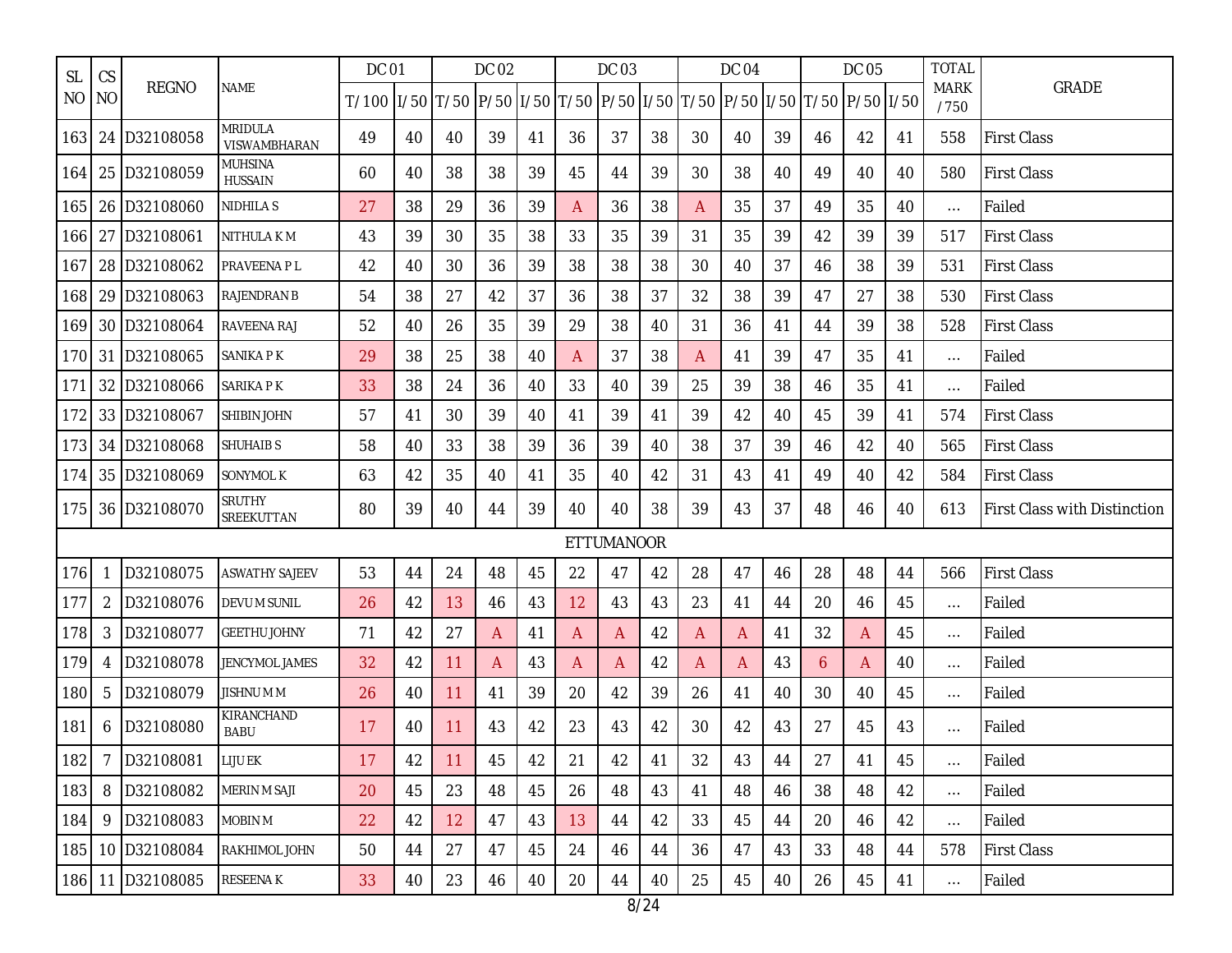| <b>SL</b> | CS             |                  |                                   | <b>DC 01</b> |        |              | <b>DC 02</b> |    |              | <b>DC 03</b>    |    |              | <b>DC 04</b> |    |                                                                                          | <b>DC 05</b> |    | <b>TOTAL</b>        |                                     |
|-----------|----------------|------------------|-----------------------------------|--------------|--------|--------------|--------------|----|--------------|-----------------|----|--------------|--------------|----|------------------------------------------------------------------------------------------|--------------|----|---------------------|-------------------------------------|
| NO        | <b>NO</b>      | <b>REGNO</b>     | <b>NAME</b>                       | T/100        |        |              |              |    |              |                 |    |              |              |    | 1/50   T/50   P/50   1/50   T/50   P/50   1/50   T/50   P/50   1/50   T/50   P/50   1/50 |              |    | <b>MARK</b><br>/750 | GRADE                               |
|           |                |                  |                                   |              |        |              |              |    |              | <b>HARIPPAD</b> |    |              |              |    |                                                                                          |              |    |                     |                                     |
| 187       | 1              | D32108090        | <b>ANAGHA GOVIND</b>              | 59           | 37     | 45           | 41           | 38 | 40           | 40              | 36 | 26           | 41           | 35 | 40                                                                                       | 41           | 39 | 558                 | <b>First Class</b>                  |
| 188       | $\overline{2}$ | D32108091        | <b>ANANTHUR</b>                   | 50           | 41     | 37           | 40           | 41 | 41           | 41              | 40 | 33           | 41           | 40 | 41                                                                                       | 40           | 40 | 566                 | <b>First Class</b>                  |
| 189       | 3              | D32108092        | <b>ANJALI R</b>                   | 62           | 37     | 45           | 41           | 38 | 41           | 42              | 36 | 40           | 41           | 36 | 46                                                                                       | 42           | 39 | 586                 | <b>First Class</b>                  |
| 190       | $\overline{A}$ | D32108093        | <b>ANJU RENJAN</b>                | 40           | 38     | 32           | 40           | 39 | 23           | 40              | 38 | 32           | 40           | 37 | 36                                                                                       | 40           | 40 | 515                 | <b>First Class</b>                  |
| 191       | 5              | D32108094        | ANJU V                            | 40           | 36     | 40           | 40           | 39 | 35           | 40              | 37 | 29           | 40           | 36 | 40                                                                                       | 40           | 41 | 533                 | <b>First Class</b>                  |
| 192       | 6              | D32108095        | <b>ANUMOL A</b>                   | 69           | 38     | 45           | 41           | 40 | 41           | 40              | 39 | 42           | 40           | 38 | 47                                                                                       | 41           | 41 | 602                 | <b>First Class with Distinction</b> |
| 193       | 7              | D32108096        | <b>ARCHANA N</b>                  | 61           | 38     | 40           | 41           | 39 | 35           | 40              | 37 | 45           | 40           | 38 | 43                                                                                       | 40           | 40 | 577                 | <b>First Class</b>                  |
| 194       | 8              | D32108097        | ARCHANA<br><b>REMESHP</b>         | 65           | 40     | 41           | 40           | 41 | 42           | -41             | 39 | 34           | 41           | 38 | 36                                                                                       | 41           | 42 | 581                 | <b>First Class</b>                  |
| 195       | 9              | D32108098        | ARUN KUMAR R                      | 58           | 40     | 40           | 41           | 42 | 43           | 42              | 41 | 40           | 42           | 41 | 44                                                                                       | 40           | 42 | 596                 | <b>First Class</b>                  |
| 196       |                | 10 D32108099     | <b>FATHIMA</b><br><b>HAZBIN R</b> | 80           | 44     | 46           | 48           | 44 | 46           | 47              | 43 | 41           | 48           | 43 | 48                                                                                       | 48           | 44 | 670                 | <b>First Class with Distinction</b> |
| 197       | 11             | D32108100        | <b>FEBA WILSON</b>                | 75           | 43     | 37           | 42           | 43 | 39           | 43              | 42 | 35           | 43           | 43 | 45                                                                                       | 42           | 43 | 615                 | <b>First Class with Distinction</b> |
| 198       |                | 12 D32108101     | <b>HRIDYA DEV</b>                 | 64           | 40     | 46           | 42           | 42 | 45           | 42              | 41 | 40           | 40           | 42 | 47                                                                                       | 43           | 41 | 615                 | <b>First Class with Distinction</b> |
| 199       |                | 13 D32108102     | <b>K P ANANTHU</b>                | 75           | 41     | 45           | 44           | 42 | 43           | 45              | 42 | 39           | 46           | 41 | 47                                                                                       | 45           | 43 | 638                 | <b>First Class with Distinction</b> |
| 200       |                | 14 D32108103     | <b>MEENUS</b>                     | 68           | 43     | 45           | 42           | 42 | 42           | 43              | 42 | 37           | 41           | 41 | 47                                                                                       | 42           | 41 | 616                 | First Class with Distinction        |
| 201       |                | 15 D32108104     | <b>NEELIMATK</b>                  | 55           | 40     | 35           | 40           | 41 | 42           | 40              | 40 | 33           | 40           | 40 | 46                                                                                       | 41           | 40 | 573                 | <b>First Class</b>                  |
| 202       |                | 16 D32108105     | PRADEEPKUMAR P                    | 55           | 39     | 42           | 41           | 38 | 40           | 40              | 38 | 39           | 40           | 39 | 45                                                                                       | 41           | 40 | 577                 | <b>First Class</b>                  |
| 203       | 17             | D32108106        | <b>RESHMAK</b>                    | 56           | 39     | 28           | 40           | 39 | 39           | 40              | 40 | 40           | 40           | 39 | 47                                                                                       | 41           | 42 | 570                 | <b>First Class</b>                  |
| 204       |                | 18 D32108107     | RUBINA K M                        | A            | 35     | A            | A            | 34 | A            | A               | 35 | A            | A            | 35 | Α                                                                                        | A            | 37 | $\ldots$            | Failed                              |
| 205       |                | 19 D32108108     | <b>SAFARKHANS</b>                 | 61           | 40     | 36           | 41           | 41 | 39           | 42              | 40 | 37           | 40           | 40 | 47                                                                                       | 41           | 42 | 587                 | <b>First Class</b>                  |
|           |                | 206 20 D32108109 | <b>SREEJAUK</b>                   | $\mathsf{A}$ | $35\,$ | $\mathsf{A}$ | $\mathsf{A}$ | 34 | $\mathsf{A}$ | $\mathsf{A}$    | 35 | $\mathsf{A}$ | $\mathsf{A}$ | 35 | $\mathsf{A}$                                                                             | $\mathsf{A}$ | 37 | $\cdots$            | Failed                              |
|           |                | 207 21 D32108110 | SREEKUTTAN O                      | 61           | 38     | 39           | 40           | 39 | 28           | 40              | 39 | 37           | 40           | 38 | 38                                                                                       | 40           | 39 | 556                 | <b>First Class</b>                  |
|           |                | 208 22 D32108111 | SURYA G                           | $\mathsf{A}$ | 32     | $\mathsf{A}$ | $\mathsf{A}$ | 34 | $\mathsf{A}$ | $\mathsf{A}$    | 33 | $\mathsf{A}$ | $\mathsf{A}$ | 34 | A                                                                                        | $\mathsf{A}$ | 33 | $\cdots$            | Failed                              |
|           |                | 209 23 D32108112 | SURYA S                           | 62           | 40     | 39           | 40           | 40 | 38           | 42              | 41 | 41           | 40           | 40 | 42                                                                                       | 41           | 42 | 588                 | <b>First Class</b>                  |
|           |                | 210 24 D32108113 | <b>VISHNUV</b>                    | $\mathsf{A}$ | 34     | $\mathsf{A}$ | $\mathsf{A}$ | 35 | $\mathsf{A}$ | $\mathsf{A}$    | 33 | A            | $\mathsf{A}$ | 34 | A                                                                                        | $\mathsf{A}$ | 35 | $\ldots$            | Failed                              |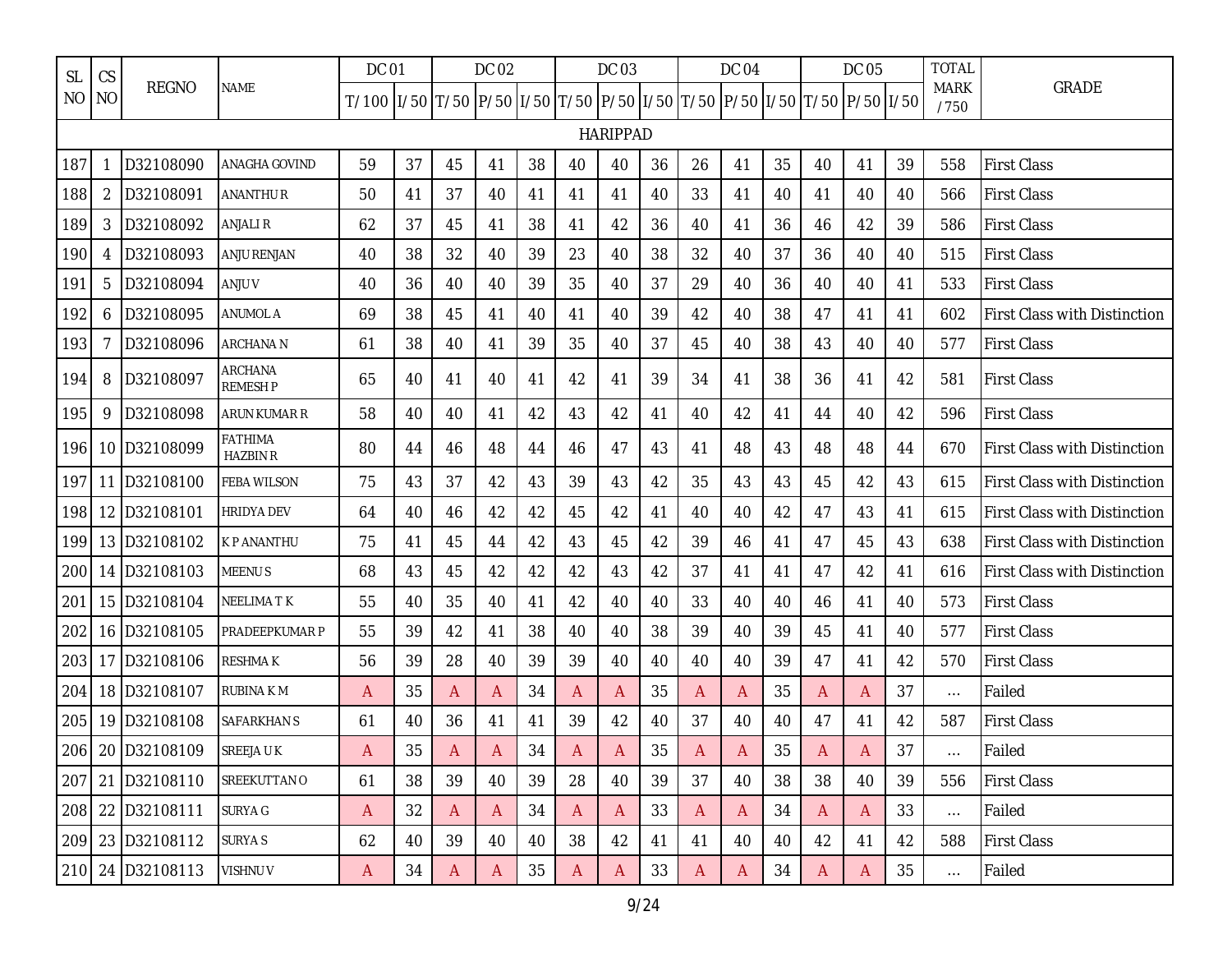| <b>SL</b> | CS             |              |                             | <b>DC 01</b>                                                                                     |    |    | <b>DC 02</b>   |    |               | <b>DC 03</b> |    |    | <b>DC 04</b> |    |    | <b>DC 05</b> |    | <b>TOTAL</b>        |                              |
|-----------|----------------|--------------|-----------------------------|--------------------------------------------------------------------------------------------------|----|----|----------------|----|---------------|--------------|----|----|--------------|----|----|--------------|----|---------------------|------------------------------|
| NO NO     |                | <b>REGNO</b> | <b>NAME</b>                 | T/100   1/50   T/50   P/50   1/50   T/50   P/50   1/50   T/50   P/50   1/50   T/50   P/50   1/50 |    |    |                |    |               |              |    |    |              |    |    |              |    | <b>MARK</b><br>/750 | GRADE                        |
|           |                |              |                             |                                                                                                  |    |    |                |    | KOTHAMANGALAM |              |    |    |              |    |    |              |    |                     |                              |
| 211       | $\mathbf{1}$   | D32108115    | <b>ABY JOSE</b>             | 51                                                                                               | 30 | 30 | 30             | 30 | 29            | 45           | 33 | 39 | 45           | 30 | 37 | 40           | 30 | 499                 | <b>First Class</b>           |
| 212       | $\overline{2}$ | D32108116    | AJEESHA P A                 | 60                                                                                               | 38 | 29 | 35             | 35 | 25            | 35           | 33 | 32 | 35           | 40 | 41 | 30           | 30 | 498                 | <b>First Class</b>           |
| 213       | 3              | D32108117    | <b>AMALRAJKR</b>            | 43                                                                                               | 38 | 30 | 33             | 35 | 33            | 32           | 33 | 40 | 35           | 38 | 42 | 25           | 35 | 492                 | <b>First Class</b>           |
| 214       | 4              | D32108118    | ANATHAKRISHNAN<br>M R       | 31                                                                                               | 30 | 29 | 36             | 30 | 31            | 32           | 30 | 39 | 32           | 30 | 34 | 30           | 30 | $\cdots$            | Failed                       |
| 215       | 5              | D32108119    | <b>ARYAMOL T REJI</b>       | 72                                                                                               | 45 | 25 | 40             | 43 | 32            | 37           | 40 | 39 | 38           | 45 | 35 | 35           | 40 | 566                 | <b>First Class</b>           |
| 216       | 6              | D32108120    | <b>ASHA BABY</b>            | 81                                                                                               | 45 | 41 | 42             | 45 | 40            | 40           | 38 | 41 | 45           | 45 | 43 | 45           | 40 | 631                 | First Class with Distinction |
| 217       | $\overline{7}$ | D32108121    | <b>ASWATHY PG</b>           | 64                                                                                               | 45 | 40 | 40             | 45 | 38            | 42           | 40 | 38 | 45           | 45 | 43 | 30           | 40 | 595                 | <b>First Class</b>           |
| 218       | 8              | D32108122    | ATHIRA<br>NATARAJAN         | 59                                                                                               | 33 | 31 | 32             | 35 | 33            | 35           | 35 | 38 | 30           | 33 | 43 | 30           | 35 | 502                 | <b>First Class</b>           |
| 219       | 9              | D32108123    | <b>BASIL VARGHESE</b>       | 61                                                                                               | 30 | 30 | 40             | 30 | 30            | 30           | 33 | 34 | 40           | 30 | 41 | 35           | 30 | 494                 | <b>First Class</b>           |
| 220       |                | 10 D32108124 | <b>JINU GANESH</b>          | 50                                                                                               | 35 | 22 | 40             | 38 | 28            | 45           | 33 | 32 | 40           | 38 | 36 | 40           | 35 | 512                 | <b>First Class</b>           |
| 221       |                | 11 D32108125 | JOSMY JOSE                  | A                                                                                                | 25 | A  | $\overline{A}$ | 25 | A             | A            | 25 | A  | A            | 25 | A  | A            | 25 | $\ldots$            | Failed                       |
| 222       |                | 12 D32108126 | <b>JYOTHILEKSHMI</b><br>K.K | A                                                                                                | 25 | A  | A              | 25 | A             | A            | 25 | A  | A            | 25 | A  | A            | 25 | $\ldots$            | Failed                       |
| 223       |                | 13 D32108127 | MEGHA<br>CHANDRAN           | 40                                                                                               | 30 | 28 | 25             | 30 | 25            | 40           | 30 | 30 | 30           | 33 | 33 | 25           | 40 | 439                 | <b>Second Class</b>          |
| 224       |                | 14 D32108128 | N NAVEEN<br>MOHAN           | 58                                                                                               | 40 | 32 | 48             | 43 | 34            | 45           | 40 | 36 | 48           | 43 | 38 | 40           | 38 | 583                 | <b>First Class</b>           |
| 225       |                | 15 D32108129 | SETHU SAJEEVAN              | 52                                                                                               | 30 | 25 | 40             | 30 | 32            | 45           | 35 | 24 | 45           | 30 | 33 | 40           | 30 | 491                 | <b>First Class</b>           |
| 226       |                | 16 D32108130 | <b>SHARUN SHAJI</b>         | 48                                                                                               | 30 | 27 | 32             | 30 | 30            | 30           | 33 | 32 | 40           | 30 | 40 | 35           | 33 | 470                 | <b>First Class</b>           |
| 227       |                | 17 D32108131 | SISIRA SASI                 | 60                                                                                               | 33 | 32 | 30             | 35 | 31            | 39           | 30 | 36 | 35           | 35 | 33 | 30           | 33 | 492                 | <b>First Class</b>           |
| 228       |                | 18 D32108132 | <b>VIDHYA SUKU</b>          | 59                                                                                               | 40 | 30 | 48             | 38 | 22            | 45           | 30 | 31 | 45           | 40 | 38 | 38           | 38 | 542                 | <b>First Class</b>           |
| 229       |                | 19 D32108133 | VISHNU K.A                  | 45                                                                                               | 38 | 24 | 48             | 38 | 32            | 45           | 38 | 34 | 45           | 40 | 35 | 40           | 30 | 532                 | <b>First Class</b>           |
|           |                |              |                             |                                                                                                  |    |    |                |    |               | PAMPADY      |    |    |              |    |    |              |    |                     |                              |
| 230       | $\mathbf 1$    | D32108135    | ANUJKUMAR C S               | 40                                                                                               | 42 | 20 | 39             | 40 | 27            | 38           | 42 | 27 | 40           | 41 | 32 | 37           | 40 | 505                 | <b>First Class</b>           |
| 231       | $\overline{2}$ | D32108136    | <b>ASISH SHAJI</b>          | 54                                                                                               | 42 | 27 | 43             | 43 | 22            | 42           | 42 | 37 | 41           | 44 | 38 | 42           | 44 | 561                 | <b>First Class</b>           |
| 232       | 3              | D32108137    | ATHIRA. M. S                | 44                                                                                               | 44 | 30 | 43             | 45 | 23            | 42           | 43 | 35 | 42           | 44 | 40 | 44           | 42 | 561                 | <b>First Class</b>           |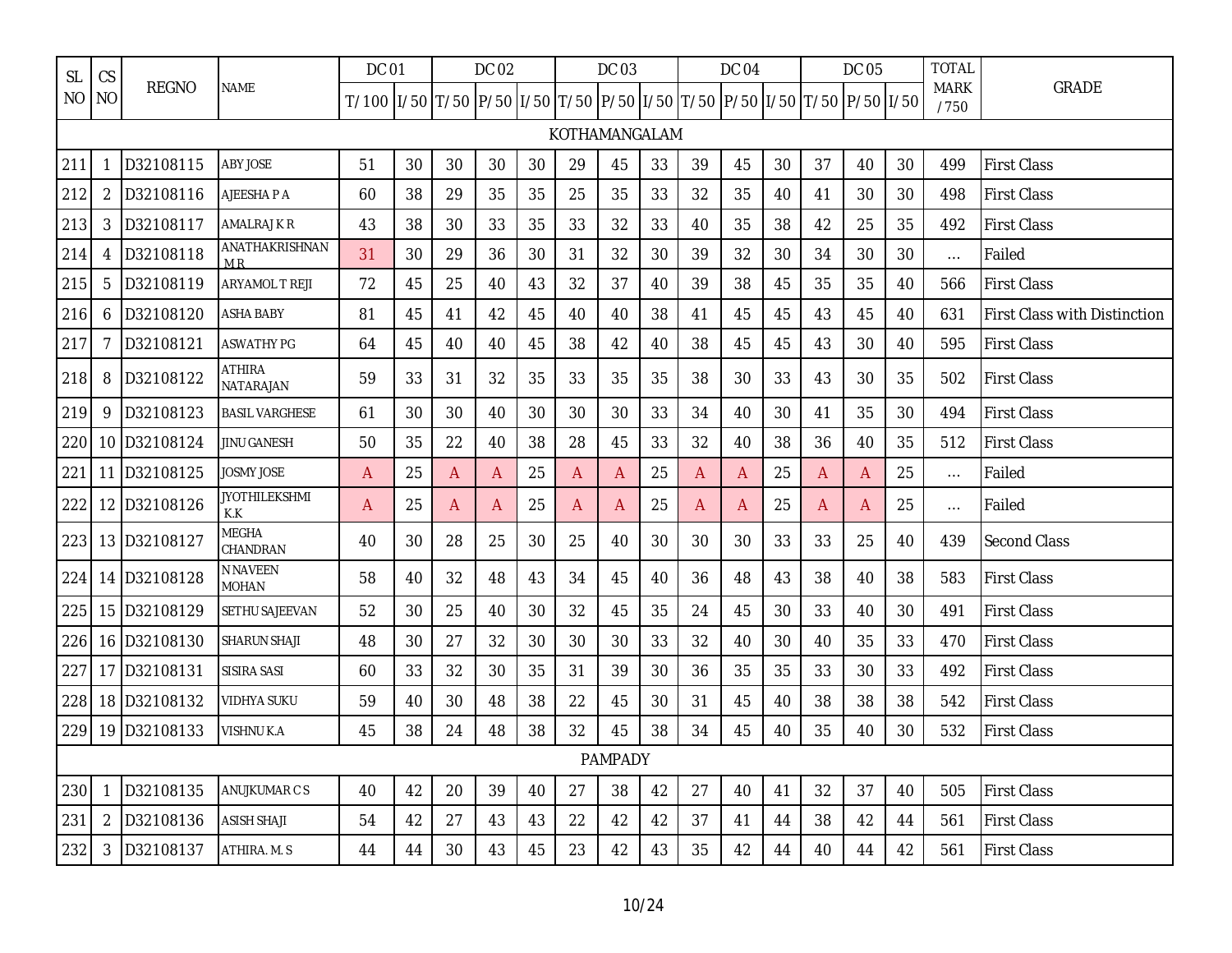| <b>SL</b> | CS             |                  |                                      | <b>DC 01</b>                                                                                     |    |    | <b>DC 02</b> |    |                | DC 03           |    |    | <b>DC 04</b> |    |    | <b>DC 05</b> |    | <b>TOTAL</b>        |                                     |
|-----------|----------------|------------------|--------------------------------------|--------------------------------------------------------------------------------------------------|----|----|--------------|----|----------------|-----------------|----|----|--------------|----|----|--------------|----|---------------------|-------------------------------------|
| <b>NO</b> | <b>NO</b>      | <b>REGNO</b>     | <b>NAME</b>                          | T/100   1/50   T/50   P/50   1/50   T/50   P/50   1/50   T/50   P/50   1/50   T/50   P/50   1/50 |    |    |              |    |                |                 |    |    |              |    |    |              |    | <b>MARK</b><br>/750 | <b>GRADE</b>                        |
| 233       | 4              | D32108138        | <b>GREESHMA</b><br>RAMESAN           | 55                                                                                               | 42 | 26 | 43           | 41 | 21             | 42              | 42 | 36 | 42           | 42 | 30 | 40           | 42 | 544                 | <b>First Class</b>                  |
| 234       | 5              | D32108139        | <b>NIKHIL THOMAS</b>                 | 74                                                                                               | 43 | 37 | 43           | 43 | 36             | 44              | 42 | 42 | 42           | 44 | 40 | 43           | 44 | 617                 | <b>First Class with Distinction</b> |
| 235       | 6              | D32108140        | PRAFUL K.K                           | 40                                                                                               | 36 | 22 | 35           | 38 | 6              | 33              | 37 | 32 | 34           | 39 | 20 | 31           | 36 | $\ldots$            | Failed                              |
| 236       | 7              | D32108141        | SANDRA MARY<br><b>THOMAS</b>         | 40                                                                                               | 43 | 21 | 41           | 43 | $\overline{7}$ | 40              | 42 | 24 | 41           | 44 | 28 | 42           | 42 | $\ldots$            | Failed                              |
| 237       | 8              | D32108142        | SOUMYA P S                           | 55                                                                                               | 42 | 30 | 42           | 43 | 20             | 41              | 42 | 37 | 41           | 41 | 20 | 35           | 42 | 531                 | <b>First Class</b>                  |
| 238       | 9              | D32108143        | <b>SURYA BABU</b>                    | 35                                                                                               | 43 | 20 | 41           | 43 | A              | 40              | 42 | A  | 41           | 44 | 22 | 42           | 44 | $\ldots$            | Failed                              |
|           |                |                  |                                      |                                                                                                  |    |    |              |    |                | <b>THRISSUR</b> |    |    |              |    |    |              |    |                     |                                     |
| 239       | -1             | D42108001        | ABHIJITHA K.P                        | 63                                                                                               | 40 | 27 | 40           | 40 | 24             | 48              | 40 | 34 | 48           | 40 | 20 | 46           | 40 | 550                 | <b>First Class</b>                  |
| 240       | $\overline{2}$ | D42108002        | ABHIRAM C. R                         | 24                                                                                               | 38 | 15 | 38           | 38 | 14             | 40              | 38 | 20 | 30           | 38 | 11 | 40           | 37 | $\ldots$            | Failed                              |
| 241       | 3              | D42108003        | <b>ABHISHEK K.G</b>                  | 60                                                                                               | 39 | 34 | 46           | 38 | 26             | 48              | 40 | 38 | 48           | 40 | 27 | 46           | 39 | 569                 | <b>First Class</b>                  |
| 242       | 4              | D42108004        | ADARSH P.P                           | 53                                                                                               | 42 | 35 | 46           | 42 | 24             | 48              | 41 | 39 | 48           | 41 | 20 | 46           | 42 | 567                 | <b>First Class</b>                  |
| 243       | 5              | D42108005        | AHALYA M.V                           | 40                                                                                               | 42 | 24 | 36           | 40 | 20             | 48              | 40 | 31 | 48           | 40 | 21 | 40           | 42 | 512                 | <b>First Class</b>                  |
| 244       | 6              | D42108006        | AISWARYA K.S                         | 66                                                                                               | 44 | 39 | 47           | 43 | 25             | 48              | 41 | 42 | 48           | 41 | 25 | 46           | 43 | 598                 | <b>First Class</b>                  |
| 245       | 7              | D42108007        | AISWARYA RAJU                        | 55                                                                                               | 41 | 29 | 45           | 40 | 20             | 45              | 41 | 38 | 42           | 41 | 25 | 45           | 40 | 547                 | <b>First Class</b>                  |
| 246       | 8              | D42108008        | <b>AKHILA BABU</b>                   | 30                                                                                               | 41 | 21 | 40           | 40 | 20             | 45              | 41 | 24 | 49           | 41 | 10 | 45           | 40 | $\ldots$            | Failed                              |
| 247       | 9              | D42108009        | AKHILA N.D                           | 40                                                                                               | 39 | 12 | 45           | 38 | 20             | 45              | 41 | 33 | 48           | 41 | 18 | 45           | 39 | $\ldots$            | Failed                              |
| 248       |                | 10 D42108010     | AKHILA P.U                           | 58                                                                                               | 41 | 33 | 47           | 40 | 20             | 48              | 41 | 30 | 48           | 41 | 21 | 45           | 41 | 554                 | <b>First Class</b>                  |
| 249       |                | 11 D42108011     | <b>AKSHAY P.B</b>                    | 42                                                                                               | 38 | 20 | 43           | 39 | 21             | 48              | 40 | 28 | 48           | 40 | 20 | 45           | 38 | 510                 | <b>First Class</b>                  |
| 250       |                | 12 D42108012     | <b>AKSHAY</b><br><b>UNNIKRISHNAN</b> | A                                                                                                | 39 | A  | A            | 38 | A              | A               | 39 | A  | A            | 39 | A  | A            | 38 | $\ldots$            | Failed                              |
| 251       |                | 13 D42108013     | <b>ALAIDA SAJAN</b>                  | 40                                                                                               | 40 | 18 | 47           | 40 | 9              | 48              | 41 | 27 | 49           | 41 | 23 | 45           | 40 | $\ldots$            | Failed                              |
|           |                | 252 14 D42108014 | <b>ALKESHKUMARS</b>                  | 42                                                                                               | 38 | 16 | 38           | 35 |                | 45              | 35 | 32 | 48           | 35 | 20 | 40           | 35 | $\dots$             | Failed                              |
|           |                | 253 15 D42108015 | AMRUTHA<br><b>JOHNSON</b>            | 53                                                                                               | 40 | 42 | 38           | 40 | 27             | 48              | 41 | 29 | 48           | 41 | 20 | 46           | 40 | 553                 | <b>First Class</b>                  |
|           |                | 254 16 D42108016 | ANAGHA P.V                           | 17                                                                                               | 40 | 9  | 38           | 39 | 3              | 40              | 39 | 27 | 48           | 40 | 12 | 45           | 39 | $\ldots$            | Failed                              |
|           |                | 255 17 D42108017 | ANALKH<br>ROSHAN K.S                 | 62                                                                                               | 39 | 38 | 45           | 39 | 12             | 48              | 39 | 35 | 48           | 39 | 18 | 46           | 39 | $\ldots$            | Failed                              |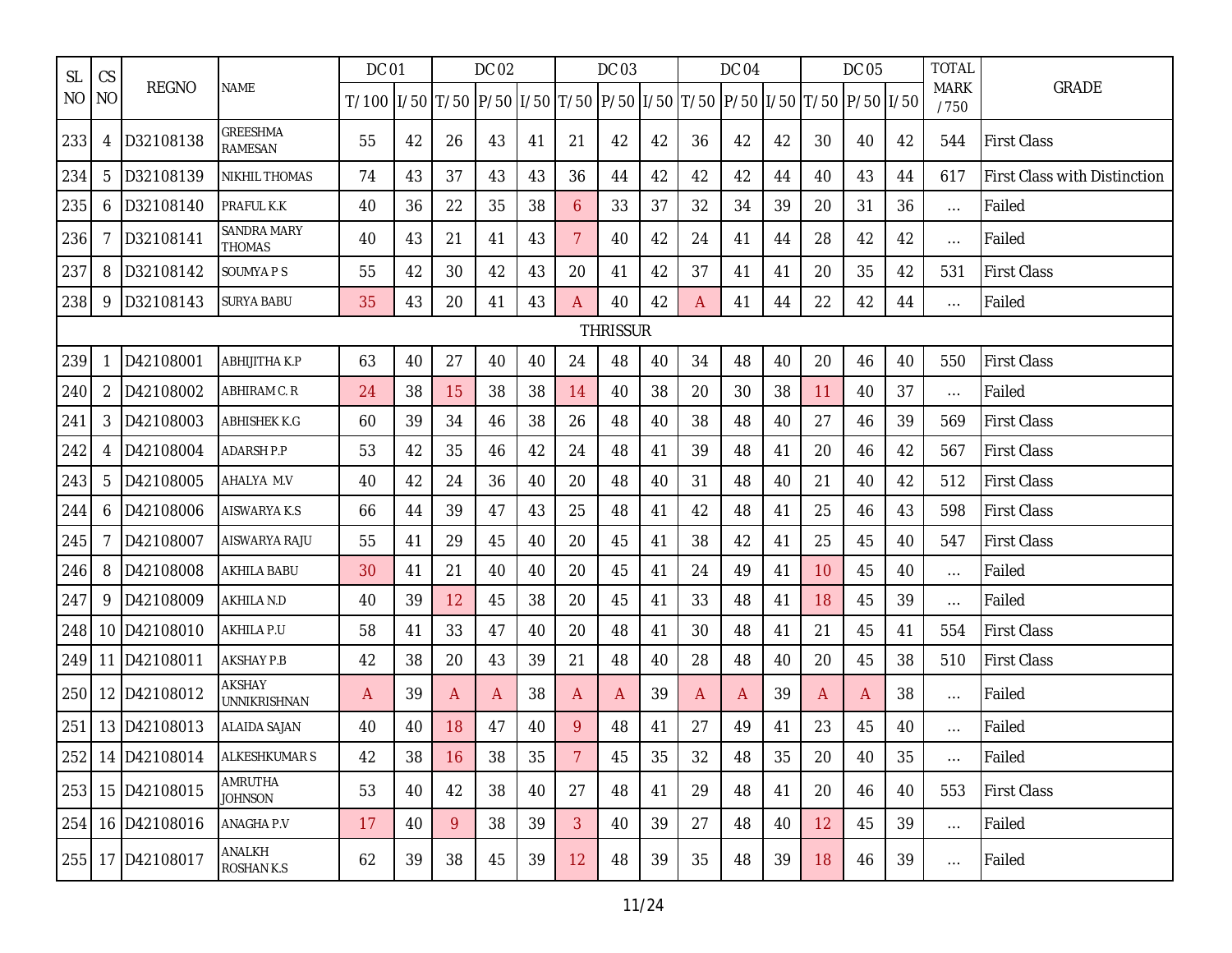| <b>SL</b> | CS        |                  |                                  | <b>DC 01</b> |    |              | <b>DC 02</b> |    |              | <b>DC 03</b> |    |    | <b>DC 04</b> |    |                                                                              | <b>DC 05</b> |    | <b>TOTAL</b>        |                                     |
|-----------|-----------|------------------|----------------------------------|--------------|----|--------------|--------------|----|--------------|--------------|----|----|--------------|----|------------------------------------------------------------------------------|--------------|----|---------------------|-------------------------------------|
| NO.       | <b>NO</b> | <b>REGNO</b>     | <b>NAME</b>                      | T/100        |    |              |              |    |              |              |    |    |              |    | 1/50  T/50  P/50  1/50  T/50  P/50  1/50  T/50  P/50  1/50  T/50  P/50  1/50 |              |    | <b>MARK</b><br>/750 | <b>GRADE</b>                        |
| 256       |           | 18 D42108018     | ANCY MAJO                        | 75           | 41 | 47           | 46           | 41 | 39           | 40           | 41 | 40 | 49           | 41 | 34                                                                           | 45           | 41 | 620                 | <b>First Class with Distinction</b> |
| 257       |           | 19 D42108019     | ANGEL MARY<br>RAPHAEL            | 40           | 41 | 23           | 45           | 40 | 2            | 45           | 41 | 20 | 48           | 41 | 13                                                                           | 45           | 40 | $\ldots$            | Failed                              |
| 258       |           | 20 D42108020     | <b>APARNNA SIVAN</b>             | 32           | 42 | 24           | 46           | 41 | 15           | 48           | 41 | 22 | 44           | 41 | 20                                                                           | 46           | 41 | $\ldots$            | Failed                              |
| 259       |           | 21 D42108021     | <b>ARCHANAK</b>                  | 64           | 42 | 42           | 46           | 42 | 24           | 48           | 41 | 41 | 45           | 41 | 29                                                                           | 45           | 42 | 592                 | <b>First Class</b>                  |
| 260       |           | 22 D42108022     | ASHA M.S                         | 40           | 41 | 32           | 45           | 40 | 15           | 45           | 41 | 26 | 48           | 41 | 21                                                                           | 45           | 40 | $\ldots$            | Failed                              |
| 261       |           | 23 D42108023     | <b>ASWINI P.S</b>                | 10           | 40 | 22           | A            | 39 | A            | A            | 41 | A  | A            | 41 | 9                                                                            | A            | 39 | $\ldots$            | Failed                              |
| 262       |           | 24 D42108024     | ATHIRA A<br>MURALIDHARAN         | 81           | 41 | 46           | 46           | 40 | 30           | 48           | 41 | 36 | 48           | 41 | 20                                                                           | 45           | 40 | 603                 | <b>First Class with Distinction</b> |
| 263       |           | 25 D42108025     | ATHUL KRISHNA T.K                | 40           | 40 | 25           | 39           | 40 | 11           | 48           | 41 | 27 | 45           | 41 | 20                                                                           | 35           | 40 | $\ldots$            | Failed                              |
| 264       |           | 26 D42108026     | <b>BESTIN P.P</b>                | 62           | 40 | 37           | 38           | 40 | 30           | 48           | 41 | 28 | 49           | 41 | 20                                                                           | 46           | 40 | 560                 | <b>First Class</b>                  |
|           |           | 265 27 D42108027 | <b>BHARATH</b><br>K KUMAR        | 42           | 39 | 20           | 46           | 38 | 11           | 48           | 41 | 21 | 48           | 41 | 21                                                                           | 40           | 38 | $\ldots$            | Failed                              |
| 266       |           | 28 D42108028     | <b>BIBISHA BABY T</b>            | 67           | 42 | 39           | 46           | 42 | 26           | 45           | 41 | 34 | 40           | 41 | 20                                                                           | 40           | 42 | 565                 | <b>First Class</b>                  |
| 267       |           | 29 D42108029     | DAISY MARIYA K.D                 | 22           | 41 | 20           | 38           | 41 | 9            | 48           | 41 | 22 | 48           | 41 | 16                                                                           | 35           | 41 | $\cdots$            | Failed                              |
| 268       |           | 30 D42108030     | DEEPA M.R                        | 57           | 40 | 38           | 45           | 39 | 25           | 45           | 41 | 29 | 48           | 41 | 27                                                                           | 46           | 39 | 560                 | <b>First Class</b>                  |
| 269       |           | 31 D42108031     | DEVI N.U                         | 44           | 40 | 24           | 35           | 38 | 6            | 45           | 40 | 23 | 49           | 40 | 24                                                                           | 38           | 38 | $\ldots$            | Failed                              |
| 270       |           | 32 D42108032     | <b>DILNACR</b>                   | 67           | 42 | 34           | 48           | 42 | 26           | 45           | 41 | 30 | 49           | 41 | 22                                                                           | 46           | 42 | 575                 | <b>First Class</b>                  |
| 271       |           | 33 D42108033     | EMMANUVAL<br>VARGHESE            | 28           | 40 | 28           | 46           | 39 | 14           | 48           | 41 | 24 | 48           | 41 | 11                                                                           | 33           | 39 | $\ldots$            | Failed                              |
| 272       |           | 34 D42108034     | <b>EPHRAIM ANTO</b>              | 78           | 39 | 41           | 46           | 38 | 35           | 48           | 41 | 37 | 40           | 41 | 31                                                                           | 45           | 38 | 598                 | <b>First Class</b>                  |
| 273       |           | 35 D42108035     | <b>GEETHU JOHN</b>               | A            | 40 | A            | A            | 40 | A            | A            | 41 | A  | A            | 41 | A                                                                            | A            | 40 | $\ldots$            | Failed                              |
| 274       |           | 36 D42108036     | <b>JINCIYA P.V</b>               | 52           | 41 | 6            | 45           | 40 | 20           | 48           | 41 | 26 | 49           | 41 | 18                                                                           | 46           | 40 | $\cdots$            | Failed                              |
|           |           | 275 37 D42108037 | <b>JOMOL JOHNSON</b>             | 42           | 40 | 20           | 38           | 40 | 8            | 48           | 41 | 20 | 41           | 41 | 30                                                                           | 45           | 40 | $\cdots$            | Failed                              |
|           |           | 276 38 D42108038 | <b>JOS CHRISTOPHER</b><br>C ANTO | 63           | 40 | 22           | 38           | 38 | 20           | 48           | 41 | 36 | 40           | 41 | 30                                                                           | 45           | 38 | 540                 | <b>First Class</b>                  |
|           |           | 277 39 D42108039 | KANISHMA A.K                     | $\mathsf{A}$ | 41 | A            | A            | 41 | A            | A            | 41 | A  | A            | 41 | A                                                                            | A            | 41 | $\ldots$            | Failed                              |
|           |           | 278 40 D42108040 | MAHALAKSHMI D                    | 31           | 40 | 22           | 45           | 39 | 13           | 48           | 41 | 34 | 45           | 41 | 25                                                                           | 45           | 39 | $\ldots$            | Failed                              |
|           |           | 279 41 D42108041 | MANJUSHA K.P                     | $\mathsf{A}$ | 41 | $\mathsf{A}$ | $\mathsf{A}$ | 40 | $\mathsf{A}$ | A            | 41 | A  | $\mathsf{A}$ | 41 | A                                                                            | A            | 40 | $\ldots$            | Failed                              |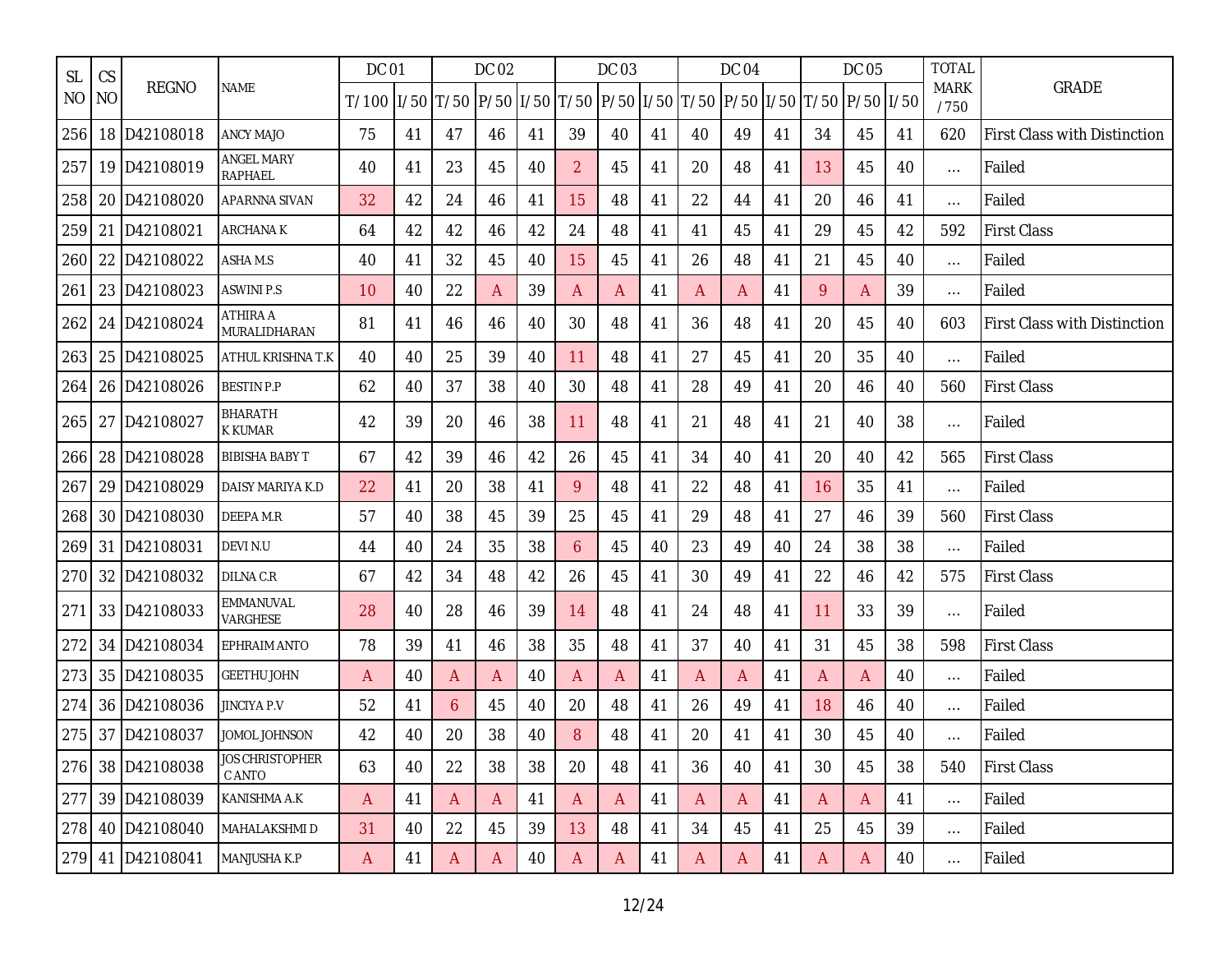| <b>SL</b> | CS             |                  |                                     | <b>DC 01</b>   |    |                   | DC 02 |    |                                                             | DC 03 |    |              | DC 04 |    |                | DC 05        |    | <b>TOTAL</b>        |                    |
|-----------|----------------|------------------|-------------------------------------|----------------|----|-------------------|-------|----|-------------------------------------------------------------|-------|----|--------------|-------|----|----------------|--------------|----|---------------------|--------------------|
| NO.       | N <sub>O</sub> | <b>REGNO</b>     | <b>NAME</b>                         | T/100          |    |                   |       |    | I/50 T/50 P/50 I/50 T/50 P/50 I/50 T/50 P/50 P/50 I/50 T/50 |       |    |              |       |    |                | P/50 II/50   |    | <b>MARK</b><br>/750 | <b>GRADE</b>       |
| 280       |                | 42 D42108042     | MARIYA JOS                          | 60             | 40 | 32                | 46    | 40 | 14                                                          | 48    | 41 | 32           | 44    | 41 | 32             | 45           | 40 | $\ldots$            | Failed             |
| 281       |                | 43 D42108043     | <b>MARY ANGEL</b><br><b>JACOB</b>   | 55             | 41 | 36                | 45    | 40 | 15                                                          | 48    | 41 | 34           | 49    | 41 | 22             | 45           | 40 | $\ldots$            | Failed             |
| 282       |                | 44 D42108044     | MOBEENA M                           | 44             | 40 | 34                | 46    | 40 | 14                                                          | 48    | 41 | 35           | 49    | 41 | 21             | 45           | 40 | $\ldots$            | Failed             |
| 283       |                | 45 D42108045     | <b>NANDA</b><br>KUMAR C M           | 57             | 39 | 23                | 45    | 39 | 22                                                          | 48    | 41 | 29           | 40    | 41 | 21             | 44           | 39 | 528                 | <b>First Class</b> |
| 2841      |                | 46 D42108046     | PARTHASARADHY C<br><b>DAS</b>       | 30             | 39 | 12                | 30    | 38 | 21                                                          | 45    | 39 | 30           | 48    | 39 | 9              | 35           | 38 | $\cdots$            | Failed             |
| 285       |                | 47 D42108047     | RAJITHA A.K                         | 51             | 40 | 11                | 45    | 39 | 14                                                          | 48    | 41 | 27           | 45    | 41 | $\overline{7}$ | 45           | 39 | $\ldots$            | Failed             |
| 286       |                | 48 D42108048     | RANGEENA V.G                        | 40             | 41 | 20                | 40    | 39 | A                                                           | 45    | 41 | $\mathsf{A}$ | 45    | 41 | $\Omega$       | 46           | 39 | $\ldots$            | Failed             |
| 287       |                | 49 D42108049     | RASITHA P.R                         | 40             | 40 | 20                | 33    | 39 | 10                                                          | 33    | 41 | 28           | A     | 41 | 15             | 30           | 39 | $\ldots$            | Failed             |
| 288       |                | 50 D42108050     | REVATHY<br>SREEDHARAN               | 43             | 40 | $12 \overline{ }$ | 38    | 38 | 15                                                          | 45    | 41 | 29           | 48    | 41 | 26             | 40           | 38 | $\ldots$            | Failed             |
| 289       |                | 51 D42108051     | <b>RIA VARGHESE</b>                 | 54             | 40 | 12                | 45    | 40 | 20                                                          | 40    | 41 | 20           | 44    | 41 | 20             | 45           | 40 | $\ldots$            | Failed             |
| 290       |                | 52 D42108052     | <b>RIYA SIMSON</b>                  | 69             | 41 | 30                | 45    | 40 | 32                                                          | 48    | 41 | 29           | 49    | 41 | 30             | 45           | 40 | 580                 | <b>First Class</b> |
| 291       |                | 53 D42108053     | ROHITH N.R                          | 49             | 40 | 27                | 44    | 39 | 20                                                          | 44    | 40 | 20           | 44    | 41 | 27             | 35           | 39 | 509                 | <b>First Class</b> |
| 292       |                | 54 D42108054     | <b>ROYAN K.S</b>                    | 14             | 39 | 14                | 33    | 39 | $\mathcal{I}$                                               | 38    | 40 | 28           | 40    | 41 | 10             | 33           | 39 | $\ldots$            | Failed             |
| 293       |                | 55 D42108055     | <b>SANDHRA SURESH</b>               | 28             | 41 | 3                 | 40    | 41 | 11                                                          | 45    | 41 | 26           | 42    | 41 | 10             | 42           | 41 | $\ldots$            | Failed             |
| 294       |                | 56 D42108056     | SATHYALAYA M.S                      | 5 <sup>5</sup> | 39 | 4                 | A     | 38 | A                                                           | A     | 40 | A            | A     | 41 | 13             | $\mathsf{A}$ | 35 | $\ldots$            | Failed             |
| 295       |                | 57 D42108057     | SETHULAKSHMI<br>K.S                 | $\overline{7}$ | 40 | 2                 | 30    | 39 | A                                                           | A     | 41 | A            | A     | 41 | 4              | 30           | 39 | $\ldots$            | Failed             |
| 296       |                | 58 D42108058     | SHIMA SHAJU                         | 42             | 40 | 20                | 35    | 39 | 20                                                          | 40    | 41 | 35           | 49    | 41 | 20             | 35           | 39 | 496                 | <b>First Class</b> |
| 297       |                | 59 D42108059     | <b>SHINSHA N.S</b>                  | 64             | 40 | 26                | 45    | 40 | 20                                                          | 40    | 41 | 34           | 48    | 41 | 22             | 37           | 40 | 538                 | <b>First Class</b> |
| 298       |                | 60 D42108060     | SNEHA M.S                           | 21             | 40 | 11                | 45    | 39 | A                                                           | A     | 41 | A            | A     | 41 | 16             | 45           | 39 | $\ldots$            | Failed             |
| 299       |                | 61 D42108061     | <b>SNEHA V.S</b>                    | 57             | 40 | 21                | 45    | 40 | 14                                                          | 48    | 41 | 24           | 45    | 41 | 26             | 42           | 40 | $\ldots$            | Failed             |
| 300       |                | 62 D42108062     | <b>SREE</b><br>ANANDAPADMANAB<br>AN | 40             | 39 | 22                | 39    | 38 | $\mathcal{I}$                                               | 45    | 41 | 16           | 45    | 41 | 16             | 35           | 38 | $\ldots$            | Failed             |
|           |                | 301 63 D42108063 | SREE SABAREESH<br>C.S               | 41             | 40 | 20                | 30    | 38 | 20                                                          | 40    | 41 | 29           | 46    | 41 | 27             | 35           | 38 | 486                 | <b>First Class</b> |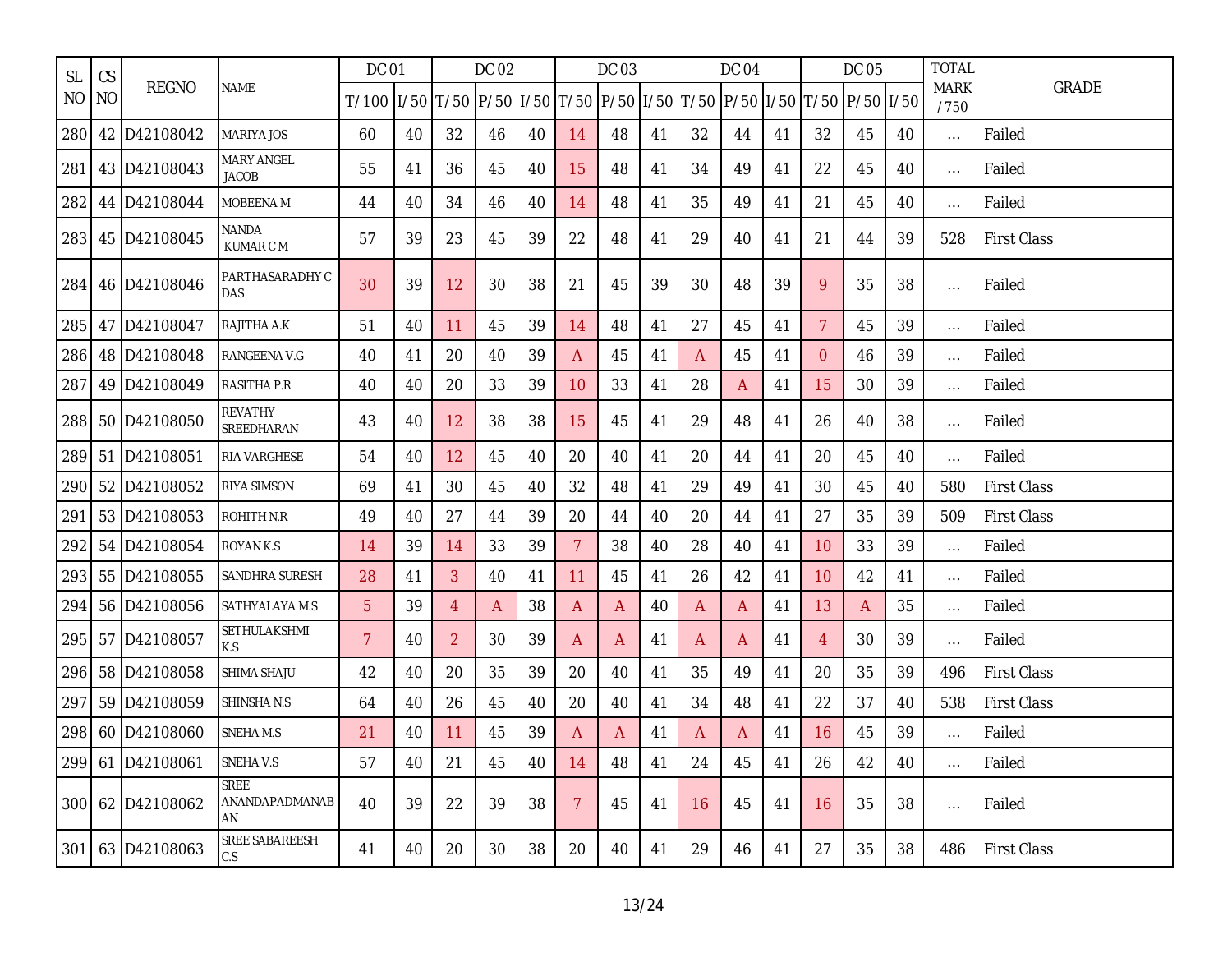| <b>SL</b> | <b>CS</b>      |              |                       | DC 01      |    |                | DC 02 |    |    | <b>DC 03</b>   |    |    | DC 04 |    |                                                                        | DC 05 |    | <b>TOTAL</b>        |                                     |
|-----------|----------------|--------------|-----------------------|------------|----|----------------|-------|----|----|----------------|----|----|-------|----|------------------------------------------------------------------------|-------|----|---------------------|-------------------------------------|
| NO.       | <b>NO</b>      | <b>REGNO</b> | <b>NAME</b>           | T/100 1/50 |    |                |       |    |    |                |    |    |       |    | T/50  P/50  I/50  T/50  P/50  I/50  T/50  P/50  I/50  T/50  P/50  I/50 |       |    | <b>MARK</b><br>/750 | <b>GRADE</b>                        |
| 302       |                | 64 D42108064 | <b>SREEPATH A.S</b>   | A          | 39 | A              | A     | 39 | A  | A              | 39 | A  | A     | 39 | A                                                                      | A     | 39 | $\ldots$            | Failed                              |
| 303       |                | 65 D42108065 | <b>SREERAG M.S</b>    | 24         | 39 | 10             | 35    | 39 | 12 | 40             | 39 | 28 | 45    | 39 | 20                                                                     | 40    | 39 | $\ldots$            | Failed                              |
| 304       |                | 66 D42108066 | SREERAJM.S            | 28         | 38 | $\overline{7}$ | 38    | 37 | 20 | 40             | 35 | 25 | 40    | 35 | 20                                                                     | 35    | 37 | $\ldots$            | Failed                              |
| 305       | 67             | D42108067    | <b>VENI VASUDEVAN</b> | 42         | 40 | 14             | 38    | 40 | 22 | 48             | 41 | 27 | 40    | 41 | 20                                                                     | 33    | 40 | $\ldots$            | Failed                              |
| 306       |                | 68 D42108068 | VISHNU T.R            | 72         | 39 | 28             | 46    | 39 | 28 | 48             | 41 | 41 | 45    | 41 | 20                                                                     | 45    | 39 | 572                 | <b>First Class</b>                  |
| 307       |                | 69 D42108069 | VISMAYA C.H           | 61         | 40 | 24             | 35    | 40 | 26 | 38             | 41 | 40 | 44    | 41 | 28                                                                     | 45    | 40 | 543                 | <b>First Class</b>                  |
| 308       |                | 70 D42108070 | <b>VYSHNA V.B</b>     | 43         | 40 | 9              | 40    | 38 | 8  | 45             | 41 | 20 | 44    | 41 | 22                                                                     | 45    | 38 | $\ldots$            | Failed                              |
| 309       |                | 71 D42103006 | SOORYA M              | 76         | 43 | 34             | 47    | 42 | 27 | 48             | 44 | 38 | 49    | 43 | 23                                                                     | 48    | 44 | 606                 | <b>First Class with Distinction</b> |
|           |                |              |                       |            |    |                |       |    |    | <b>ALATHUR</b> |    |    |       |    |                                                                        |       |    |                     |                                     |
| 310       | $\mathbf 1$    | D42108075    | <b>AADARSH M</b>      | 56         | 37 | 31             | 43    | 38 | 30 | 43             | 37 | 31 | 44    | 37 | 26                                                                     | 47    | 43 | 543                 | <b>First Class</b>                  |
| 311       | $\overline{2}$ | D42108076    | AJITH C               | 60         | 35 | 29             | 48    | 38 | 36 | 42             | 35 | 39 | 45    | 36 | 35                                                                     | 48    | 35 | 561                 | <b>First Class</b>                  |
| 312       | 3              | D42108077    | AJITH M               | 65         | 30 | 33             | 40    | 30 | 33 | 40             | 30 | 39 | 44    | 30 | 39                                                                     | 35    | 28 | 516                 | <b>First Class</b>                  |
| 313       | 4              | D42108078    | AMAL K V              | 52         | 22 | 24             | 25    | 22 | 24 | 35             | 22 | 30 | 37    | 22 | 31                                                                     | 10    | 22 | $\ldots$            | Failed                              |
| 314       | 5              | D42108079    | AMITHA P M            | 47         | 40 | 25             | 40    | 40 | 27 | 35             | 40 | 33 | 37    | 38 | 33                                                                     | 42    | 41 | 518                 | <b>First Class</b>                  |
| 315       | 6              | D42108080    | AMRITHA CS            | 74         | 38 | 32             | 40    | 40 | 29 | 38             | 39 | 44 | 45    | 42 | 25                                                                     | 40    | 35 | 561                 | <b>First Class</b>                  |
| 316       | $\overline{7}$ | D42108081    | AMRITHA J             | 70         | 49 | 42             | 49    | 49 | 37 | 49             | 49 | 44 | 50    | 49 | 35                                                                     | 49    | 49 | 670                 | <b>First Class with Distinction</b> |
| 317       | 8              | D42108082    | <b>ANUPAMA R</b>      | 49         | 40 | 25             | 42    | 42 | 25 | 40             | 41 | 32 | 40    | 43 | 39                                                                     | 40    | 38 | 536                 | <b>First Class</b>                  |
| 318       | 9              | D42108083    | <b>ANUSREE A</b>      | 44         | 36 | 23             | 30    | 37 | 30 | 27             | 30 | 36 | 42    | 36 | 37                                                                     | 46    | 34 | 488                 | <b>First Class</b>                  |
| 319       |                | 10 D42108084 | APARNA C M            | 70         | 48 | 40             | 47    | 48 | 43 | 49             | 48 | 43 | 50    | 48 | 34                                                                     | 48    | 42 | 658                 | <b>First Class with Distinction</b> |
| 320       |                | 11 D42108085 | <b>ARCHANA R</b>      | 56         | 42 | 20             | 25    | 44 | 30 | 40             | 43 | 39 | 36    | 42 | 32                                                                     | 45    | 41 | 535                 | <b>First Class</b>                  |
| 321       |                | 12 D42108086 | <b>ARUNRAJ P R</b>    | 47         | 28 | 35             | 30    | 28 | 27 | 38             | 28 | 36 | 43    | 28 | 33                                                                     | 13    | 28 | $\ldots$            | Failed                              |
| 322       |                | 13 D42108087 | <b>ASHAB</b>          | 46         | 35 | 28             | 30    | 38 | 28 | 38             | 32 | 35 | 45    | 30 | 32                                                                     | 43    | 30 | 490                 | <b>First Class</b>                  |
| 323       |                | 14 D42108088 | <b>ATHULYAD</b>       | 85         | 44 | 36             | 50    | 45 | 40 | 49             | 43 | 42 | 50    | 42 | 43                                                                     | 49    | 45 | 663                 | <b>First Class with Distinction</b> |
| 324       |                | 15 D42108089 | DEEPIKA M             | 54         | 38 | 21             | 40    | 38 | 31 | 40             | 36 | 38 | 47    | 38 | 27                                                                     | 48    | 35 | 531                 | <b>First Class</b>                  |
| 325       |                | 16 D42108090 | <b>DEEPTHIR</b>       | 18         | 32 | 5              | 10    | 35 | A  | A              | 29 | A  | Α     | 29 | 20                                                                     | A     | 29 | $\cdots$            | Failed                              |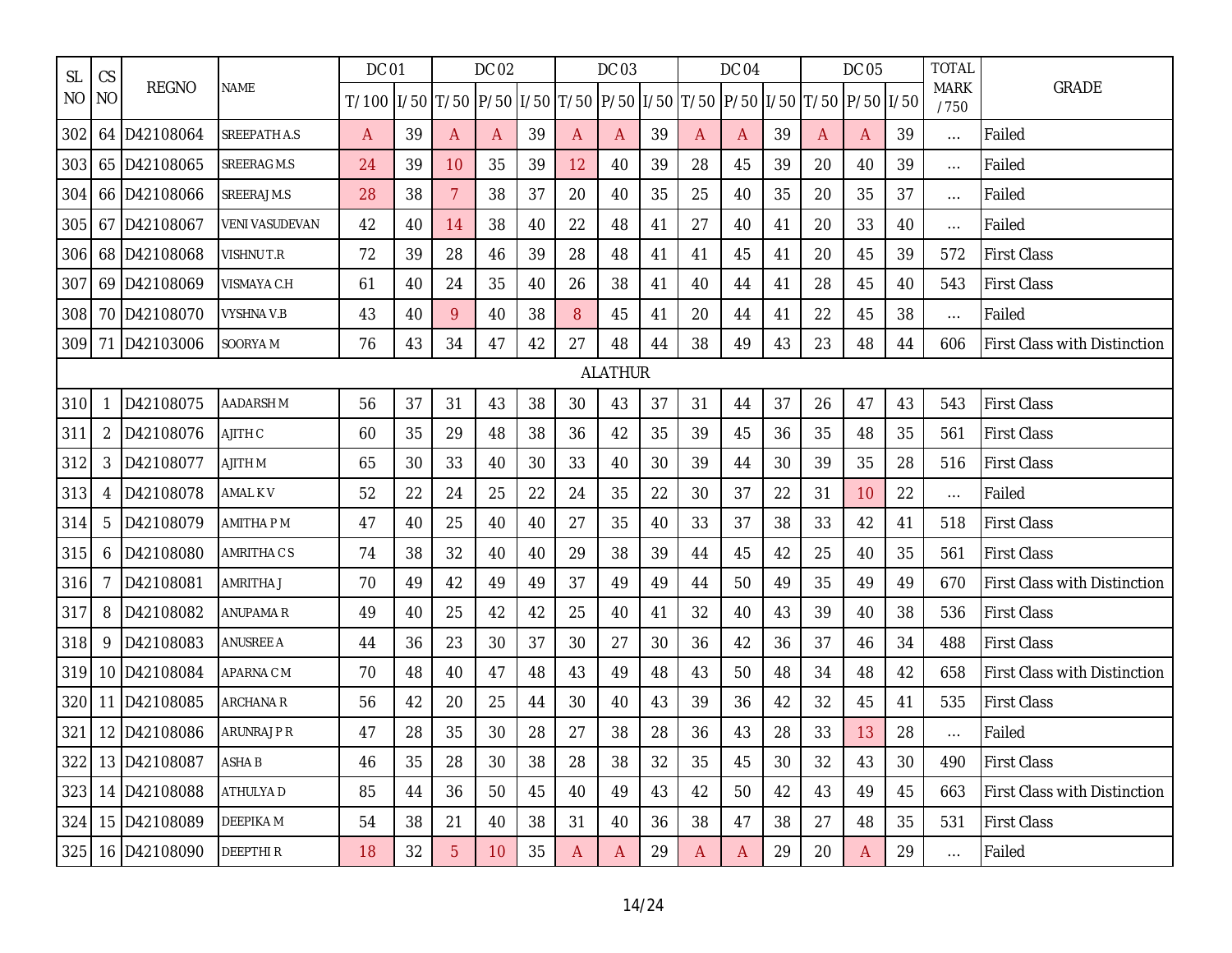| <b>SL</b> | <b>CS</b> |              |                     | DC 01      |    |                | DC 02          |    |    | <b>DC 03</b> |    |    | DC 04 |    |                                                                        | DC 05        |    | <b>TOTAL</b>        |                                     |
|-----------|-----------|--------------|---------------------|------------|----|----------------|----------------|----|----|--------------|----|----|-------|----|------------------------------------------------------------------------|--------------|----|---------------------|-------------------------------------|
| NO.       | <b>NO</b> | <b>REGNO</b> | <b>NAME</b>         | T/100 1/50 |    |                |                |    |    |              |    |    |       |    | T/50  P/50  I/50  T/50  P/50  I/50  T/50  P/50  I/50  T/50  P/50  I/50 |              |    | <b>MARK</b><br>/750 | <b>GRADE</b>                        |
| 326       |           | 17 D42108091 | DRISYA S            | 44         | 40 | 26             | 42             | 48 | 27 | 38           | 45 | 37 | 49    | 48 | 32                                                                     | 45           | 40 | 561                 | <b>First Class</b>                  |
| 327       |           | 18 D42108092 | <b>GINUV</b>        | 43         | 38 | 20             | 41             | 40 | 22 | 41           | 37 | 29 | 42    | 40 | 34                                                                     | 44           | 38 | 509                 | <b>First Class</b>                  |
| 328       |           | 19 D42108093 | <b>GOPIKA G</b>     | 47         | 25 | 25             | 38             | 25 | 33 | 25           | 25 | 36 | 43    | 25 | 33                                                                     | 30           | 25 | 435                 | <b>Second Class</b>                 |
| 329       |           | 20 D42108094 | <b>GREESHMAR</b>    | 53         | 39 | 20             | 37             | 40 | 30 | 40           | 38 | 32 | 43    | 42 | 21                                                                     | 47           | 45 | 527                 | <b>First Class</b>                  |
| 330       | 21        | D42108095    | <b>GREESHMAU</b>    | A          | 25 | A              | $\overline{A}$ | 25 | A  | $\mathsf{A}$ | 25 | A  | A     | 25 | A                                                                      | A            | 25 | $\ldots$            | Failed                              |
| 331       |           | 22 D42108096 | <b>HARITHA C</b>    | 47         | 32 | 30             | 30             | 35 | 28 | 35           | 33 | 38 | 42    | 32 | 28                                                                     | 10           | 30 | $\cdots$            | Failed                              |
| 332       |           | 23 D42108097 | <b>HASEERAMOL H</b> | 77         | 40 | 44             | 50             | 37 | 46 | 49           | 38 | 46 | 50    | 32 | 29                                                                     | 49           | 32 | 619                 | <b>First Class with Distinction</b> |
| 333       |           | 24 D42108098 | JEENA M             | 71         | 45 | 39             | 45             | 48 | 37 | 45           | 48 | 37 | 50    | 48 | 25                                                                     | 47           | 46 | 631                 | <b>First Class with Distinction</b> |
| 334       |           | 25 D42108099 | JINSHA K            | 60         | 43 | 28             | 47             | 48 | 38 | 44           | 46 | 40 | 42    | 45 | 32                                                                     | 47           | 47 | 607                 | <b>First Class with Distinction</b> |
| 335       |           | 26 D42108100 | <b>JYOTHIKA B</b>   | 63         | 40 | 25             | 43             | 43 | 32 | 43           | 42 | 35 | 46    | 46 | 28                                                                     | 46           | 43 | 575                 | <b>First Class</b>                  |
| 336       |           | 27 D42108101 | <b>KARTHIKA K</b>   | 30         | 39 | 11             | 30             | 38 | 24 | 35           | 37 | 25 | 43    | 38 | 12                                                                     | 40           | 39 | $\cdots$            | Failed                              |
| 337       |           | 28 D42108102 | <b>KEERTHIKA V</b>  | 25         | 35 | $\overline{4}$ | 25             | 36 | 10 | 22           | 30 | 24 | 37    | 28 | $\mathbf{1}$                                                           | 10           | 30 | $\ldots$            | Failed                              |
| 338       |           | 29 D42108103 | KRITHY K            | 40         | 36 | 20             | 25             | 38 | 20 | 26           | 35 | 31 | 37    | 35 | 26                                                                     | 40           | 35 | 444                 | <b>Second Class</b>                 |
| 339       |           | 30 D42108104 | LIJI G              | 63         | 40 | 33             | 46             | 41 | 29 | 43           | 40 | 40 | 40    | 40 | 25                                                                     | 48           | 40 | 568                 | <b>First Class</b>                  |
| 340       |           | 31 D42108105 | LIJI K              | 59         | 38 | 30             | 30             | 39 | 25 | 42           | 37 | 34 | 47    | 39 | 28                                                                     | 47           | 38 | 533                 | <b>First Class</b>                  |
| 341       |           | 32 D42108106 | <b>NEETHUS</b>      | 50         | 38 | 20             | 40             | 38 | 23 | 40           | 37 | 37 | 38    | 38 | 36                                                                     | 38           | 35 | 508                 | <b>First Class</b>                  |
| 342       |           | 33 D42108107 | <b>NIMISHAR</b>     | A          | 25 | A              | A              | 25 | A  | A            | 25 | A  | A     | 25 | A                                                                      | $\mathsf{A}$ | 25 | $\ldots$            | Failed                              |
| 343       |           | 34 D42108108 | NISHA N             | 56         | 38 | 25             | 25             | 39 | 26 | 40           | 36 | 36 | 42    | 39 | 34                                                                     | 44           | 35 | 515                 | <b>First Class</b>                  |
| 344       |           | 35 D42108109 | <b>NISHMAKV</b>     | 50         | 29 | 20             | 25             | 28 | 26 | 25           | 28 | 30 | 37    | 35 | 22                                                                     | 30           | 32 | 417                 | <b>Second Class</b>                 |
| 345       |           | 36 D42108110 | NITHIN SOBH P       | 55         | 28 | 27             | 40             | 30 | 26 | 42           | 30 | 24 | 37    | 30 | 24                                                                     | 29           | 30 | 452                 | <b>First Class</b>                  |
| 346       |           | 37 D42108111 | RADHIKA R           | 55         | 25 | 27             | 40             | 25 | 35 | 42           | 25 | 35 | 41    | 25 | 26                                                                     | 40           | 25 | 466                 | <b>First Class</b>                  |
| 347       |           | 38 D42108112 | RAJESWARI M         | A          | 25 | A              | A              | 25 | A  | A            | 25 | A  | A     | 25 | A                                                                      | A            | 25 | $\ldots$            | Failed                              |
| 348       |           | 39 D42108113 | <b>RAKHI R</b>      | 70         | 48 | 35             | 48             | 49 | 34 | 47           | 48 | 41 | 45    | 48 | 21                                                                     | 49           | 49 | 632                 | <b>First Class with Distinction</b> |
| 349       |           | 40 D42108114 | SANOOP <sub>P</sub> | 50         | 35 | 22             | 40             | 35 | 20 | 41           | 35 | 34 | 46    | 35 | 14                                                                     | 47           | 35 | $\ldots$            | Failed                              |
| 350       |           | 41 D42108115 | SANUMOL T           | 51         | 25 | A              | $\overline{A}$ | 25 | A  | A            | 25 | A  | Α     | 25 | A                                                                      | A            | 25 | $\cdots$            | Failed                              |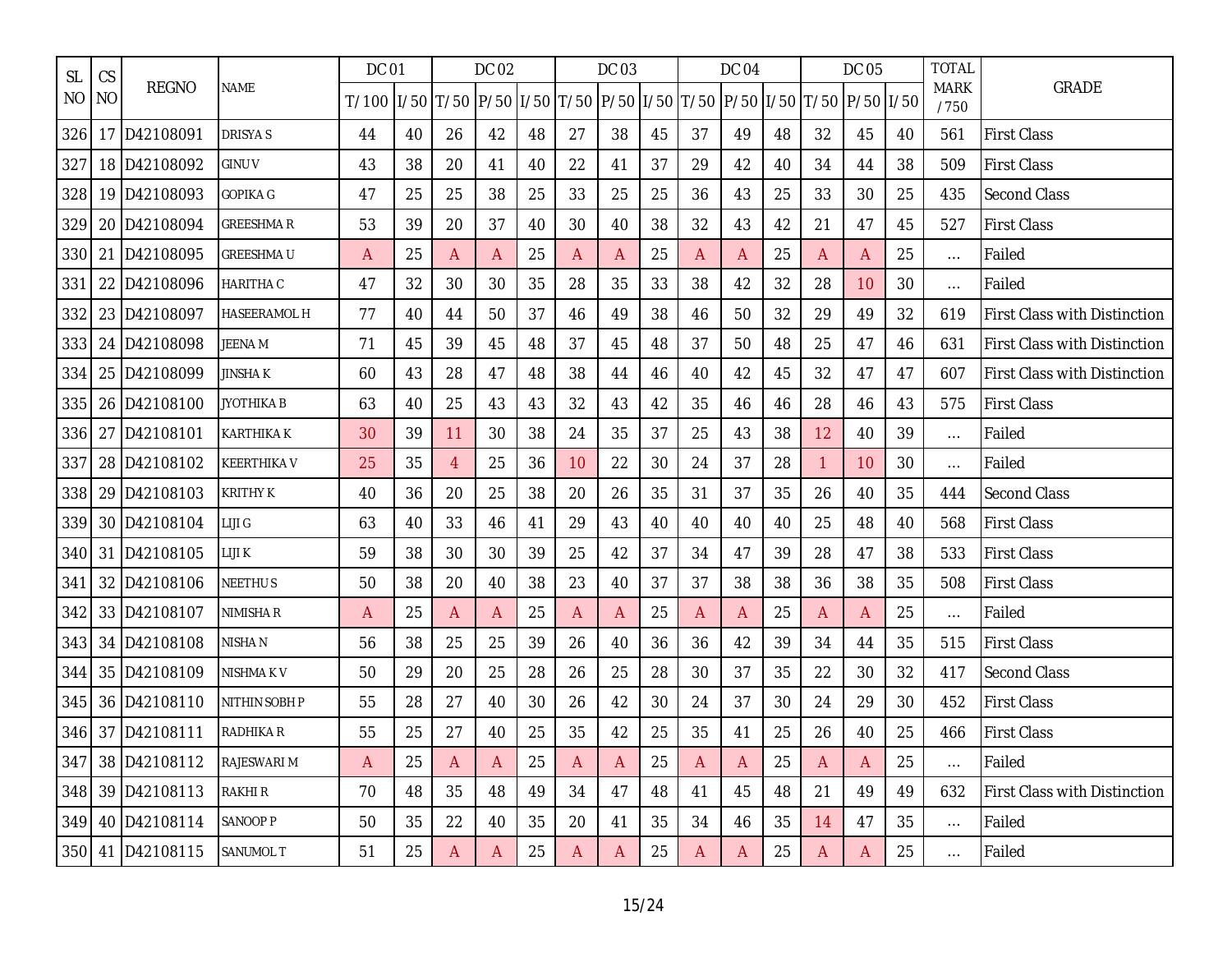| <b>SL</b> | <b>CS</b>      |              |                    | DC 01                                                                               |    |                  | DC 02          |    |              | <b>DC 03</b> |    |    | DC 04 |    |                | <b>DC 05</b> |    | <b>TOTAL</b>        |                                     |
|-----------|----------------|--------------|--------------------|-------------------------------------------------------------------------------------|----|------------------|----------------|----|--------------|--------------|----|----|-------|----|----------------|--------------|----|---------------------|-------------------------------------|
| NO.       | <b>NO</b>      | <b>REGNO</b> | <b>NAME</b>        | T/100  I/50  T/50  P/50  I/50  T/50  P/50  I/50  T/50  P/50  I/50  T/50  P/50  I/50 |    |                  |                |    |              |              |    |    |       |    |                |              |    | <b>MARK</b><br>/750 | <b>GRADE</b>                        |
| 351       |                | 42 D42108116 | SARANYA C          | $\overline{4}$                                                                      | 30 | 5                | 10             | 30 | 21           | 10           | 30 | 12 | 20    | 30 | $\overline{2}$ | 5            | 30 | $\cdots$            | Failed                              |
| 352       |                | 43 D42108117 | SARANYA M          | A                                                                                   | 25 | A                | $\overline{A}$ | 25 | A            | A            | 25 | A  | A     | 25 | A              | A            | 25 | $\ldots$            | Failed                              |
| 353       |                | 44 D42108118 | SATHYA C           | 55                                                                                  | 25 | 26               | 30             | 25 | 31           | 32           | 25 | 32 | 36    | 25 | 21             | 37           | 25 | 425                 | Second Class                        |
| 354       |                | 45 D42108119 | <b>SAYANA S</b>    | 49                                                                                  | 42 | 21               | 40             | 44 | 26           | 40           | 43 | 36 | 36    | 42 | 28             | 45           | 44 | 536                 | <b>First Class</b>                  |
| 355       |                | 46 D42108120 | SHEEBAC            | 17                                                                                  | 25 | 20               | 30             | 32 | 26           | 23           | 25 | 20 | 24    | 25 | 15             | 25           | 32 | $\ldots$            | Failed                              |
| 356       |                | 47 D42108121 | <b>SNEHAS</b>      | 50                                                                                  | 40 | 32               | 43             | 42 | 37           | 40           | 41 | 39 | 46    | 42 | 25             | 48           | 42 | 567                 | <b>First Class</b>                  |
| 357       |                | 48 D42108122 | <b>SNEHAS</b>      | 41                                                                                  | 25 | 26               | 25             | 25 | 34           | 38           | 25 | 33 | 30    | 25 | 21             | 45           | 25 | 418                 | <b>Second Class</b>                 |
| 358       |                | 49 D42108123 | SNEHA <sub>S</sub> | 40                                                                                  | 37 | 22               | 25             | 38 | 21           | 30           | 38 | 32 | 35    | 38 | 20             | 45           | 37 | 458                 | <b>First Class</b>                  |
| 359       |                | 50 D42108124 | SOJA S             | 43                                                                                  | 25 | 23               | 25             | 25 | 22           | 25           | 25 | 26 | 30    | 25 | 20             | 10           | 25 | $\ldots$            | Failed                              |
| 360       |                | 51 D42108125 | <b>SREEKUTTY S</b> | 52                                                                                  | 35 | 30               | 30             | 35 | 33           | 38           | 35 | 36 | 40    | 35 | 31             | 41           | 35 | 506                 | <b>First Class</b>                  |
| 361       |                | 52 D42108126 | <b>SUCHITHRAB</b>  | 56                                                                                  | 40 | 27               | 44             | 40 | 31           | 40           | 40 | 40 | 43    | 42 | 22             | 47           | 40 | 552                 | <b>First Class</b>                  |
| 362       |                | 53 D42108127 | <b>SUDHEEPS</b>    | 53                                                                                  | 48 | 34               | 45             | 48 | 41           | 48           | 48 | 41 | 46    | 48 | 28             | 47           | 48 | 623                 | <b>First Class with Distinction</b> |
| 363       |                | 54 D42108128 | <b>SUKANYA V M</b> | 61                                                                                  | 48 | 35               | 43             | 48 | 37           | 47           | 48 | 41 | 46    | 48 | 20             | 47           | 48 | 617                 | <b>First Class with Distinction</b> |
| 364       |                | 55 D42108129 | UMA R              | 63                                                                                  | 42 | 28               | 40             | 45 | 26           | 40           | 43 | 41 | 42    | 43 | 26             | 42           | 38 | 559                 | <b>First Class</b>                  |
| 365       |                | 56 D42108130 | VIDYA M            | 46                                                                                  | 40 | 20               | 40             | 41 | 31           | 40           | 40 | 34 | 41    | 40 | 29             | 40           | 38 | 520                 | <b>First Class</b>                  |
| 366       |                | 57 D42108131 | VINITHA M V        | 62                                                                                  | 41 | 30               | 42             | 44 | 32           | 40           | 42 | 43 | 48    | 44 | 34             | 47           | 40 | 589                 | <b>First Class</b>                  |
| 367       |                | 58 D42108132 | VISHNU M           | 45                                                                                  | 41 | 28               | 45             | 42 | 35           | 45           | 41 | 42 | 45    | 38 | 25             | 48           | 38 | 558                 | <b>First Class</b>                  |
|           |                |              |                    |                                                                                     |    |                  |                |    |              | CHALAKKUDY   |    |    |       |    |                |              |    |                     |                                     |
| 368       | 1              | D42103045    | <b>ATHIRAKV</b>    | 40                                                                                  | 44 | 6                | 45             | 46 | 14           | 46           | 43 | 15 | 45    | 43 | 20             | 42           | 43 | $\ldots$            | Failed                              |
| 369       | $\overline{2}$ | D42103048    | NAYANA P M         | 50                                                                                  | 42 | $\boldsymbol{8}$ | 46             | 42 | 13           | 42           | 42 | 17 | 44    | 42 | 17             | 38           | 40 | $\ldots$            | Failed                              |
| 370       | 3              | D42103050    | PRAJEESHA PT       | 53                                                                                  | 42 | 20               | 45             | 45 | 20           | 44           | 42 | 30 | 45    | 42 | 28             | 42           | 45 | 543                 | <b>First Class</b>                  |
| 371       | $\overline{4}$ | D42108135    | <b>ADARSHPS</b>    | 8                                                                                   | 35 | $\overline{2}$   | 46             | 38 | $\mathbf{1}$ | 38           | 41 | 8  | 44    | 35 | 3              | 42           | 38 | $\cdots$            | Failed                              |
| 372       | 5              | D42108136    | AJEESH MOHANAN     | 22                                                                                  | 35 | $\overline{4}$   | 48             | 38 | 8            | 46           | 45 | 15 | 45    | 35 | 22             | 40           | 42 | $\ldots$            | Failed                              |
| 373       | 6              | D42108137    | <b>AKSHAY K S</b>  | 40                                                                                  | 40 | 20               | 50             | 42 | 23           | 50           | 42 | 27 | 50    | 45 | 25             | 50           | 46 | 550                 | <b>First Class</b>                  |
| 374       | 7              | D42108138    | <b>AMRUTHAKS</b>   | 13                                                                                  | 42 | 5                | 42             | 40 | 3            | 40           | 40 | 15 | 44    | 40 | 6              | 38           | 40 | $\cdots$            | Failed                              |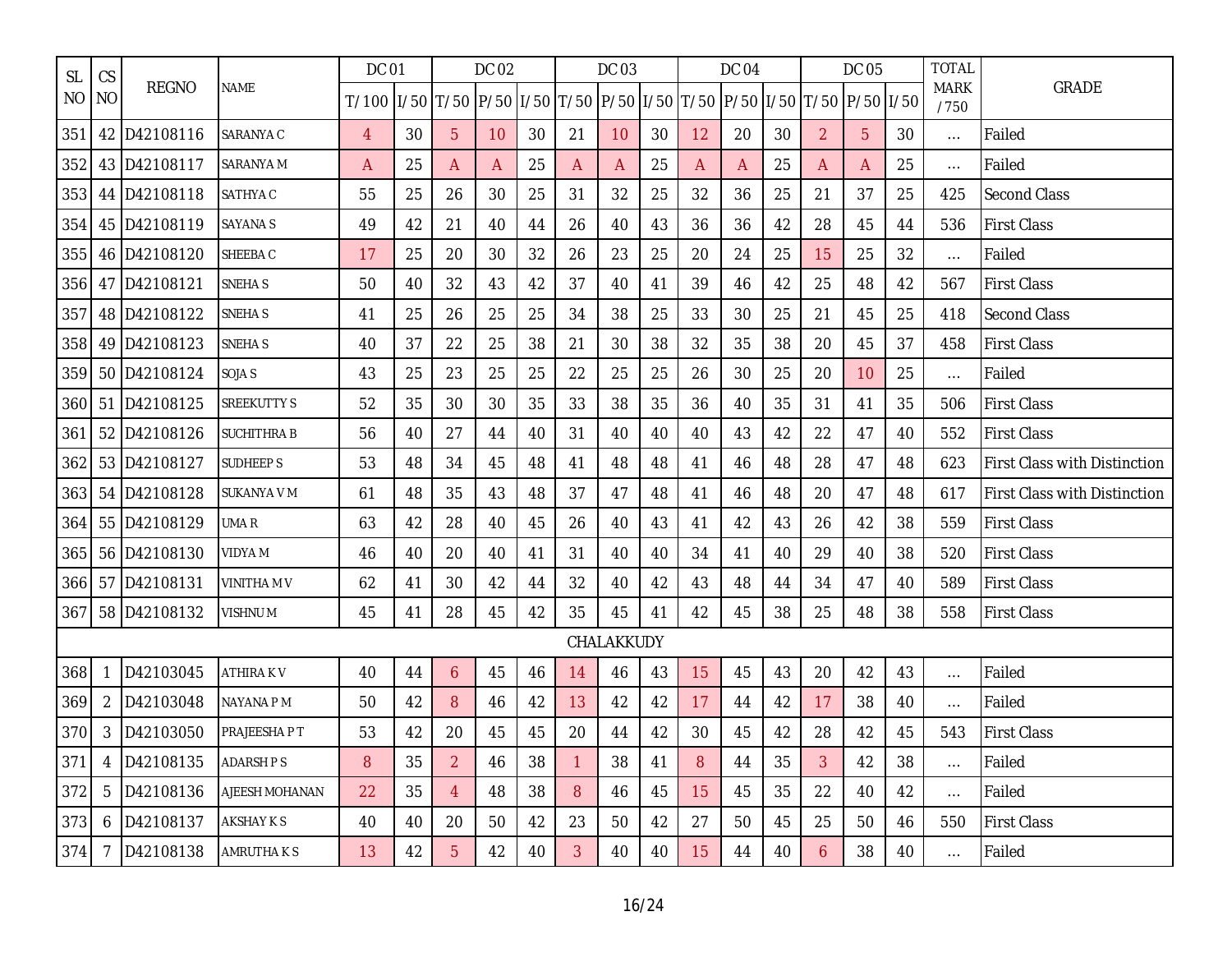| <b>SL</b> | CS             |                  |                                      | <b>DC 01</b> |    |                | DC 02 |    |                                                        | DC 03       |    |                | DC 04 |    |                | DC 05       |    | <b>TOTAL</b>        |                                     |
|-----------|----------------|------------------|--------------------------------------|--------------|----|----------------|-------|----|--------------------------------------------------------|-------------|----|----------------|-------|----|----------------|-------------|----|---------------------|-------------------------------------|
| NO        | N <sub>O</sub> | <b>REGNO</b>     | <b>NAME</b>                          | T/100        |    |                |       |    | 1/50 T/50 P/50 1/50 T/50 P/50 1/50 T/50 P/50 1/50 T/50 |             |    |                |       |    |                | IP/50 II/50 |    | <b>MARK</b><br>/750 | <b>GRADE</b>                        |
| 375       | 8              | D42108139        | <b>BENJO BENNY</b>                   | 47           | 38 | 15             | 48    | 39 | 20                                                     | 46          | 37 | 34             | 45    | 38 | 14             | 40          | 38 | $\ldots$            | Failed                              |
| 376       | 9              | D42108140        | <b>DIXON D'CRUZ</b>                  | A            | 25 | A              | A     | 25 | A                                                      | A           | 25 | A              | A     | 25 | $\overline{A}$ | A           | 25 | $\ldots$            | Failed                              |
| 377       |                | 10 D42108141     | <b>KAVYA SURESH</b>                  | 60           | 46 | 20             | 50    | 48 | 37                                                     | 50          | 48 | 44             | 50    | 45 | 38             | 50          | 46 | 632                 | First Class with Distinction        |
| 378       | 11             | D42108142        | <b>KEERTHANA K A</b>                 | 22           | 42 | 22             | 48    | 41 | 23                                                     | 48          | 40 | 33             | 46    | 40 | 20             | 40          | 40 | $\ldots$            | Failed                              |
| 379       |                | 12 D42108143     | <b>LAKSHMIG</b>                      | 32           | 40 | 20             | 50    | 41 | 15                                                     | 50          | 41 | 20             | 48    | 40 | 16             | 42          | 40 | $\ldots$            | Failed                              |
| 380       |                | 13 D42108144     | <b>MALAVIKA M S</b>                  | 57           | 46 | 21             | 50    | 44 | 22                                                     | 50          | 49 | 33             | 50    | 40 | 30             | 50          | 48 | 590                 | <b>First Class</b>                  |
| 381       |                | 14 D42108145     | RAGITHA T R                          | 40           | 40 | $\overline{A}$ | 50    | 41 | A                                                      | 50          | 42 | $\overline{A}$ | 50    | 42 | A              | 50          | 44 | $\ldots$            | Failed                              |
| 382       |                | 15 D42108146     | RAJALAKSHMI M P                      | 18           | 38 | $\overline{7}$ | 38    | 39 | 8                                                      | 40          | 37 | 15             | 40    | 38 | 3              | 35          | 38 | $\cdots$            | Failed                              |
| 383       |                | 16 D42108147     | SANTHWANA A S                        | 42           | 44 | 26             | 48    | 40 | 20                                                     | 48          | 45 | 33             | 48    | 40 | 32             | 46          | 46 | 558                 | <b>First Class</b>                  |
| 384       |                | 17 D42108148     | <b>SIVAPRIYA PS</b>                  | 57           | 42 | 20             | 48    | 42 | 20                                                     | 48          | 40 | 32             | 48    | 40 | 20             | 42          | 38 | 537                 | <b>First Class</b>                  |
| 385       |                | 18 D42108149     | <b>VISWALAL V V</b>                  | 43           | 40 | 20             | 48    | 41 | 21                                                     | 48          | 41 | 29             | 46    | 45 | 24             | 44          | 40 | 530                 | <b>First Class</b>                  |
|           |                |                  |                                      |              |    |                |       |    |                                                        | KUNNAMKULAM |    |                |       |    |                |             |    |                     |                                     |
| 386       | 1              | D42108150        | <b>AMRUTHA PK</b>                    | 82           | 48 | 41             | 49    | 47 | 26                                                     | 50          | 48 | 44             | 48    | 48 | 43             | 48          | 48 | 670                 | First Class with Distinction        |
| 387       | $\overline{2}$ | D42108151        | <b>ARATHIKV</b>                      | 6            | 38 | A              | 43    | 37 | $\mathbf{1}$                                           | 48          | 37 | 3              | 48    | 39 | A              | 44          | 40 | $\ldots$            | Failed                              |
| 388       | 3              | D42108152        | <b>ASWANI M K</b>                    | 40           | 35 | 20             | 35    | 35 | 20                                                     | 44          | 35 | 20             | 40    | 35 | 23             | 43          | 35 | 460                 | <b>First Class</b>                  |
| 389       | 4              | D42108153        | <b>ASWATHY PN</b>                    | 74           | 44 | 38             | 49    | 44 | 34                                                     | 50          | 43 | 35             | 48    | 47 | 40             | 44          | 48 | 638                 | <b>First Class with Distinction</b> |
| 390       | 5              | D42108154        | <b>ATHIRA P.N</b>                    | 66           | 45 | 31             | 49    | 47 | 30                                                     | 50          | 42 | 34             | 48    | 46 | 40             | 48          | 46 | 622                 | First Class with Distinction        |
| 391       | 6              | D42108155        | <b>FEBIN FRANCIS</b>                 | 17           | 35 | 10             | 46    | 35 | 12                                                     | 46          | 36 | 14             | 45    | 38 | 16             | 44          | 37 | $\ldots$            | Failed                              |
| 392       | 7              | D42108156        | JAFFER SADIQUE<br>V <sub>N</sub>     | 58           | 40 | 30             | 48    | 45 | 30                                                     | 50          | 41 | 34             | 47    | 42 | 20             | 48          | 41 | 574                 | <b>First Class</b>                  |
| 393       | 8              | D42108157        | KAVYA PU                             | 40           | 40 | 20             | 48    | 35 | 21                                                     | 47          | 35 | 21             | 40    | 35 | 12             | 43          | 35 | $\ldots$            | Failed                              |
| 394       | 9              | D42108158        | <b>NANDHANATS</b>                    | 53           | 35 | 15             | 46    | 35 | 24                                                     | 46          | 35 | 21             | 46    | 35 | 21             | 46          | 35 | $\dots$             | Failed                              |
| 395       |                | 10 D42108159     | <b>NANDINIKC</b>                     | 28           | 38 | $\overline{2}$ | 41    | 35 | 11                                                     | 46          | 36 | 21             | 42    | 41 | 16             | 47          | 35 | $\dots$             | Failed                              |
| 396       |                | 11 D42108160     | <b>NIKHIL</b><br><b>BALAKRISHNAN</b> | 26           | 38 | 6              | 46    | 35 | A                                                      | 47          | 35 | A              | 40    | 35 | 13             | 44          | 39 | $\dots$             | Failed                              |
|           |                | 397 12 D42108161 | NIVEDITHA<br><b>ANANTH</b>           | 42           | 40 | 8              | 43    | 36 | 11                                                     | 48          | 37 | 14             | 44    | 39 | 15             | 43          | 40 | $\cdots$            | Failed                              |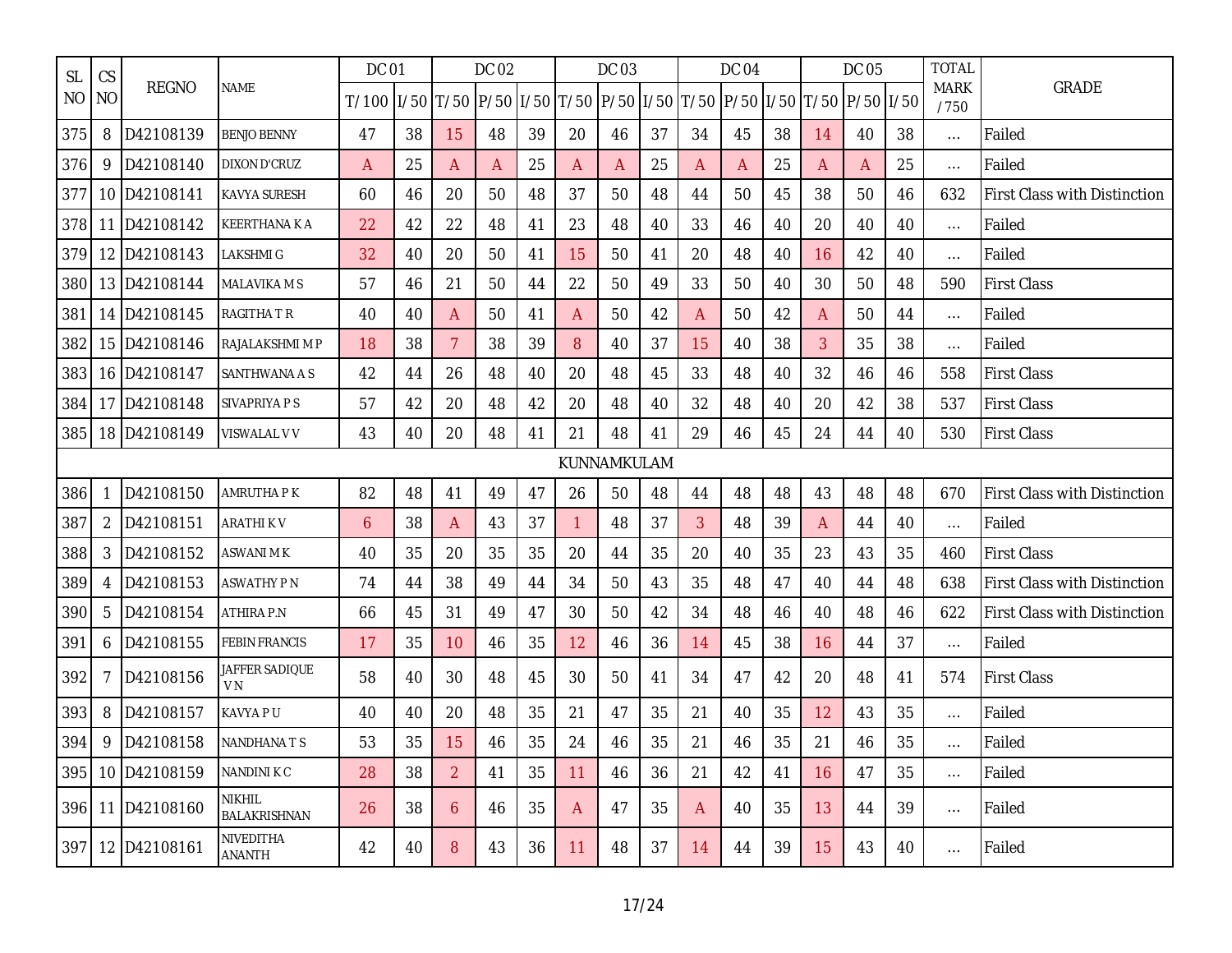| <b>SL</b> | CS             |                  |                                | <b>DC 01</b>                                                                                     |    |    | <b>DC 02</b> |    |    | <b>DC 03</b> |    |              | <b>DC 04</b> |    |    | <b>DC 05</b> |    | <b>TOTAL</b>        |                                     |
|-----------|----------------|------------------|--------------------------------|--------------------------------------------------------------------------------------------------|----|----|--------------|----|----|--------------|----|--------------|--------------|----|----|--------------|----|---------------------|-------------------------------------|
| NO.       | <b>NO</b>      | <b>REGNO</b>     | NAME                           | T/100   1/50   T/50   P/50   1/50   T/50   P/50   1/50   T/50   P/50   1/50   T/50   P/50   1/50 |    |    |              |    |    |              |    |              |              |    |    |              |    | <b>MARK</b><br>/750 | <b>GRADE</b>                        |
| 398       |                | 13 D42108162     | PRIYANKA M K                   | 19                                                                                               | 36 | 8  | 43           | 40 | 10 | 49           | 36 | 14           | 47           | 37 | 14 | 48           | 38 | $\ldots$            | Failed                              |
| 399       |                | 14 D42108163     | <b>REMYAPK</b>                 | A                                                                                                | 35 | A  | A            | 35 | A  | A            | 35 | A            | A            | 35 | A  | A            | 35 | $\cdots$            | Failed                              |
| 400       |                | 15 D42108164     | <b>SRUTHIPS</b>                | A                                                                                                | 36 | A  | Α            | 35 | A  | A            | 35 | A            | A            | 35 | A  | A            | 38 | $\ldots$            | Failed                              |
| 401       |                | 16 D42108165     | VINEESHAM C                    | 1                                                                                                | 39 | A  | 43           | 36 |    | 45           | 36 | $\mathbf{1}$ | 40           | 38 | Α  | 40           | 40 | $\cdots$            | Failed                              |
|           |                |                  |                                |                                                                                                  |    |    |              |    |    | PALAKKAD     |    |              |              |    |    |              |    |                     |                                     |
| 402       | -1             | D42108170        | <b>ABHAY NARAYAN K</b>         | 67                                                                                               | 47 | 30 | 46           | 47 | 39 | 46           | 47 | 41           | 47           | 30 | 42 | 48           | 38 | 615                 | <b>First Class with Distinction</b> |
| 403       | $\overline{2}$ | D42108171        | <b>ABHITHA K VINOD</b>         | 61                                                                                               | 45 | 25 | 45           | 47 | 23 | 47           | 47 | 31           | 45           | 47 | 38 | 42           | 40 | 583                 | <b>First Class</b>                  |
| 404       | 3              | D42108172        | AISWARYA R                     | 25                                                                                               | 40 | 20 | 44           | 45 | 24 | 45           | 37 | 21           | 25           | 30 | 25 | 43           | 43 | $\ldots$            | Failed                              |
| 405       | 4              | D42108173        | AJITHA A                       | 42                                                                                               | 48 | 22 | 49           | 48 | 20 | 48           | 48 | 24           | 35           | 46 | 33 | 46           | 48 | 557                 | <b>First Class</b>                  |
| 406       | 5              | D42108174        | AKHILA M K                     | 21                                                                                               | 30 | 20 | 30           | 47 | 20 | 44           | 47 | 22           | 25           | 35 | 27 | 44           | 35 | $\cdots$            | Failed                              |
| 407       | 6              | D42108175        | <b>ANISHA B</b>                | 67                                                                                               | 48 | 32 | 48           | 48 | 31 | 48           | 49 | 39           | 47           | 48 | 46 | 48           | 48 | 647                 | First Class with Distinction        |
| 408       | 7              | D42108176        | <b>ANJANA B</b>                | 65                                                                                               | 49 | 25 | 47           | 48 | 32 | 47           | 48 | 36           | 48           | 48 | 39 | 45           | 49 | 626                 | First Class with Distinction        |
| 409       | 8              | D42108177        | ANJANA K                       | 60                                                                                               | 49 | 30 | 49           | 48 | 30 | 49           | 49 | 35           | 48           | 48 | 42 | 47           | 38 | 622                 | <b>First Class with Distinction</b> |
| 410       | 9              | D42108178        | ANJU G                         | 54                                                                                               | 48 | 30 | 45           | 48 | 27 | 47           | 49 | 35           | 46           | 46 | 29 | 45           | 47 | 596                 | <b>First Class</b>                  |
| 411       |                | 10 D42108179     | <b>ARUN KUMARS</b>             | 65                                                                                               | 49 | 31 | 46           | 49 | 26 | 46           | 30 | 43           | 49           | 27 | 35 | 49           | 49 | 594                 | <b>First Class</b>                  |
| 412       |                | 11 D42108180     | ATHIRA A                       | 74                                                                                               | 48 | 41 | 44           | 49 | 23 | 48           | 47 | 40           | 43           | 48 | 35 | 48           | 48 | 636                 | First Class with Distinction        |
| 413       |                | 12 D42108181     | ATHIRA A                       | 41                                                                                               | 40 | A  | 46           | 47 | 20 | 40           | 48 | 31           | 40           | 45 | A  | 47           | 49 | $\ldots$            | Failed                              |
| 414       |                | 13 D42108182     | <b>ATHIRA R</b>                | 43                                                                                               | 42 | 21 | 44           | 47 | 10 | 40           | 49 | 21           | 30           | 46 | 34 | 43           | 38 | $\cdots$            | Failed                              |
| 415       |                | 14 D42108183     | BHUVANESWARI<br>M <sub>C</sub> | 60                                                                                               | 49 | 20 | 45           | 49 | 26 | 42           | 26 | 32           | 32           | 47 | 32 | 42           | 38 | 540                 | <b>First Class</b>                  |
| 416       |                | 15 D42108184     | <b>BINURAJ R</b>               | 9                                                                                                | 35 | 7  | 40           | 40 | 13 | 45           | 25 | 14           | 25           | 25 | 16 | 40           | 47 | $\cdots$            | Failed                              |
|           |                | 417 16 D42108185 | DARSA K                        | 70                                                                                               | 49 | 34 | 49           | 49 | 27 | 48           | 49 | 35           | 48           | 46 | 39 | 45           | 39 | 627                 | <b>First Class with Distinction</b> |
|           |                | 418 17 D42108186 | DHARSANA K R                   | 77                                                                                               | 39 | 32 | 48           | 49 | 30 | 49           | 49 | 43           | 48           | 48 | 38 | 49           | 49 | 648                 | <b>First Class with Distinction</b> |
|           |                | 419 18 D42108187 | <b>DIVYAK</b>                  | 42                                                                                               | 49 | A  | 45           | 49 | 15 | 48           | 49 | 22           | 40           | 46 | A  | 47           | 48 | $\cdots$            | Failed                              |
| 420       |                | 19 D42108188     | <b>GOPIKAP</b>                 | 40                                                                                               | 45 | 20 | 44           | 48 | 10 | 47           | 48 | 15           | 35           | 35 | 20 | 47           | 39 | $\cdots$            | Failed                              |
| 421       |                | 20 D42108189     | <b>GREESHMA B</b>              | 43                                                                                               | 45 | 22 | 40           | 49 | 14 | 43           | 47 | 32           | 35           | 35 | 30 | 44           | 43 | $\ldots$            | Failed                              |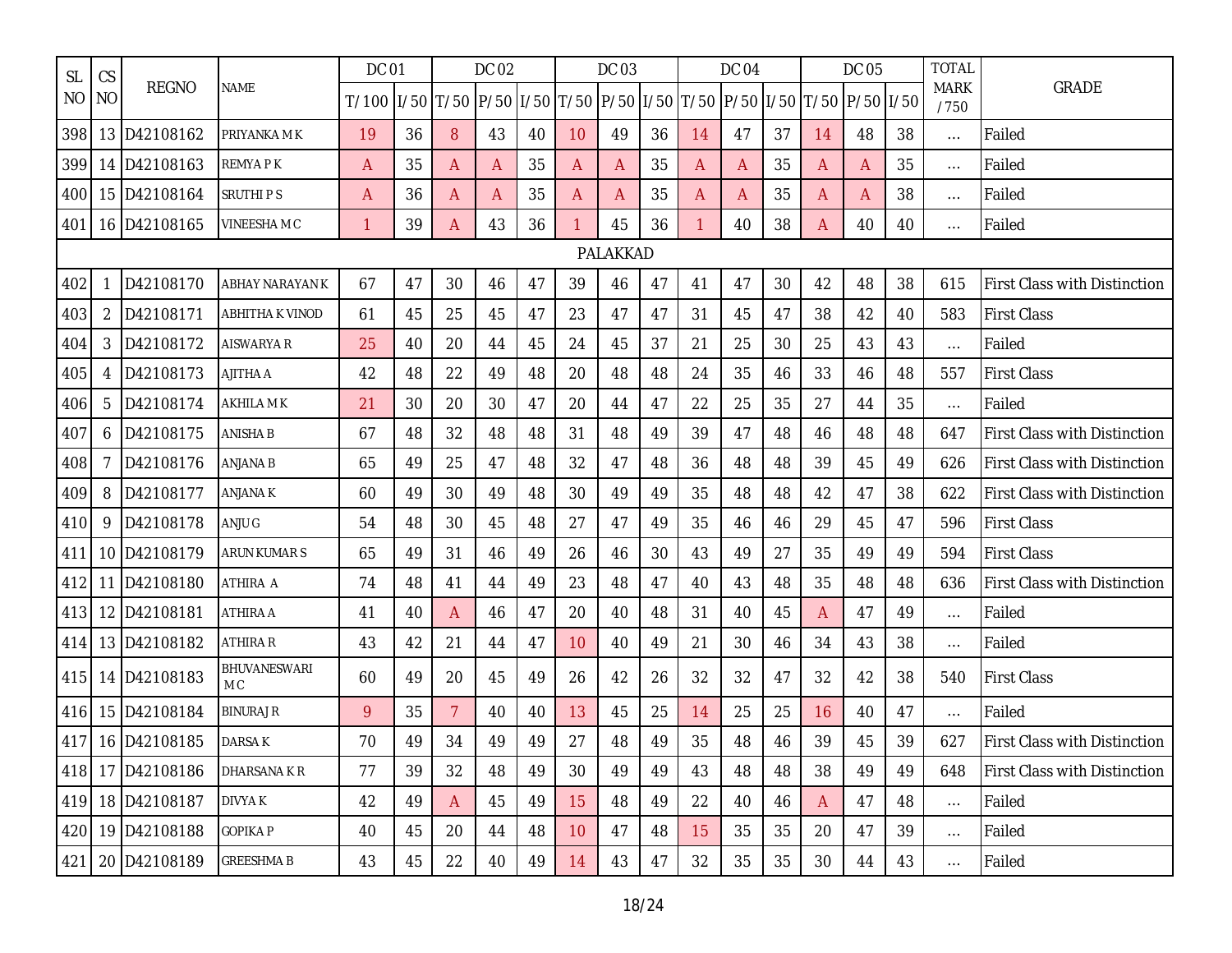| <b>SL</b> | CS        |                  |                      | <b>DC 01</b> |    |                | <b>DC 02</b> |    |                                                                              | DC 03 |    |    | DC 04 |    |    | <b>DC 05</b> |    | <b>TOTAL</b>        |                                     |
|-----------|-----------|------------------|----------------------|--------------|----|----------------|--------------|----|------------------------------------------------------------------------------|-------|----|----|-------|----|----|--------------|----|---------------------|-------------------------------------|
| NO I      | <b>NO</b> | <b>REGNO</b>     | <b>NAME</b>          | T/100        |    |                |              |    | 1/50  T/50  P/50  1/50  T/50  P/50  1/50  T/50  P/50  1/50  T/50  P/50  1/50 |       |    |    |       |    |    |              |    | <b>MARK</b><br>/750 | <b>GRADE</b>                        |
| 422       | 21        | D42108190        | <b>KAVYA K</b>       | 26           | 36 | 8              | 40           | 47 | 9                                                                            | 43    | 48 | 20 | 36    | 38 | 18 | 40           | 26 | $\ldots$            | Failed                              |
| 423       |           | 22 D42108191     | <b>KIRAN P</b>       | 82           | 49 | 37             | 49           | 49 | 35                                                                           | 49    | 48 | 38 | 47    | 48 | 37 | 49           | 49 | 666                 | <b>First Class with Distinction</b> |
| 424       |           | 23 D42108192     | <b>KRISHNAVENI R</b> | 52           | 47 | 13             | 45           | 45 | 20                                                                           | 44    | 47 | 29 | 37    | 47 | 20 | 40           | 38 | $\cdots$            | Failed                              |
| 425       |           | 24 D42108193     | <b>MANEESHAPR</b>    | 23           | 38 | 9              | 47           | 33 | 11                                                                           | 42    | 25 | 25 | 30    | 25 | 9  | 42           | 25 | $\ldots$            | Failed                              |
| 426       |           | 25 D42108194     | <b>MANIKANDAN H</b>  | 21           | 35 | $\overline{4}$ | 44           | 45 | 10                                                                           | 42    | 25 | 9  | 25    | 25 | 9  | 42           | 37 | $\cdots$            | Failed                              |
| 427       |           | 26 D42108195     | MANJIMA M            | 47           | 43 | 20             | 46           | 48 | 20                                                                           | 47    | 47 | 30 | 35    | 43 | 33 | 46           | 46 | 551                 | <b>First Class</b>                  |
| 428       | 27        | D42108196        | <b>MEGHANA K</b>     | 68           | 49 | 26             | 45           | 49 | 31                                                                           | 47    | 49 | 33 | 46    | 35 | 31 | 40           | 49 | 598                 | <b>First Class</b>                  |
| 429       |           | 28 D42108197     | NISCHAL DEV P P      | 43           | 49 | 20             | 44           | 45 | 12                                                                           | 47    | 40 | 22 | 44    | 25 | 16 | 42           | 32 | $\ldots$            | Failed                              |
| 430       |           | 29 D42108198     | <b>PREETHIB</b>      | 67           | 48 | 32             | 49           | 48 | 34                                                                           | 48    | 49 | 30 | 47    | 48 | 35 | 46           | 49 | 630                 | First Class with Distinction        |
| 431       |           | 30 D42108199     | <b>RAHUL C</b>       | 8            | 40 | 12             | 45           | 46 | 11                                                                           | 46    | 25 | 15 | 25    | 25 | 8  | 45           | 46 | $\cdots$            | Failed                              |
| 432       |           | 31 D42108200     | <b>RAHULK</b>        | 50           | 45 | 20             | 45           | 45 | 20                                                                           | 43    | 45 | 30 | 40    | 25 | 20 | 42           | 31 | 501                 | <b>First Class</b>                  |
| 433       |           | 32 D42108201     | <b>RAHUL K</b>       | 45           | 48 | 31             | 47           | 48 | 25                                                                           | 44    | 48 | 31 | 40    | 48 | 29 | 47           | 38 | 569                 | <b>First Class</b>                  |
| 434       |           | 33 D42108202     | RAJITHA K            | 51           | 38 | 24             | 43           | 38 | 8                                                                            | 44    | 25 | 32 | 44    | 25 | 17 | 44           | 35 | $\ldots$            | Failed                              |
| 435       |           | 34 D42108203     | RATHEESH C           | 10           | 45 | 14             | 45           | 48 | 9                                                                            | 47    | 49 | 14 | 35    | 38 | 21 | 45           | 45 | $\ldots$            | Failed                              |
| 436       |           | 35 D42108204     | <b>REHNAR</b>        | 71           | 45 | 34             | 47           | 30 | 25                                                                           | 48    | 48 | 33 | 48    | 45 | 20 | 46           | 40 | 580                 | <b>First Class</b>                  |
| 437       |           | 36 D42108205     | RESHMA C L           | 40           | 48 | 20             | 47           | 47 | 20                                                                           | 47    | 48 | 20 | 35    | 46 | 22 | 43           | 40 | 523                 | <b>First Class</b>                  |
| 438       |           | 37 D42108206     | <b>RESHMA M</b>      | 27           | 46 | 13             | 45           | 47 | 20                                                                           | 47    | 46 | 18 | 40    | 35 | 17 | 45           | 35 | $\ldots$            | Failed                              |
| 439       |           | 38 D42108207     | <b>RESHMAMOLS</b>    | 48           | 35 | 20             | 48           | 48 | 20                                                                           | 47    | 48 | 29 | 30    | 38 | 30 | 40           | 49 | 530                 | <b>First Class</b>                  |
| 440       |           | 39 D42108208     | S VISMAYA            | 28           | 35 | 8              | 35           | 25 | 11                                                                           | 40    | 25 | 20 | 25    | 25 | 22 | 35           | 34 | $\ldots$            | Failed                              |
| 441       |           | 40 D42108209     | SANDHYA U            | 52           | 38 | 22             | 45           | 47 | 21                                                                           | 48    | 47 | 30 | 43    | 38 | 29 | 45           | 45 | 550                 | <b>First Class</b>                  |
| 442       | 41        | D42108210        | SHEEBA M             | 30           | 48 | 20             | 47           | 48 | 20                                                                           | 44    | 48 | 30 | 48    | 38 | 32 | 45           | 45 | $\cdots$            | Failed                              |
| 443       |           | 42 D42108211     | <b>SILPAS</b>        | 66           | 49 | 36             | 47           | 48 | 36                                                                           | 49    | 49 | 36 | 49    | 48 | 34 | 47           | 48 | 642                 | <b>First Class with Distinction</b> |
| 444       |           | 43 D42108212     | SISINA R             | 62           | 49 | 36             | 48           | 48 | 34                                                                           | 49    | 49 | 45 | 49    | 45 | 26 | 48           | 46 | 634                 | <b>First Class with Distinction</b> |
| 445       |           | 44 D42108213     | SOORYA S             | 58           | 49 | 28             | 49           | 46 | 25                                                                           | 49    | 47 | 37 | 48    | 48 | 41 | 47           | 49 | 621                 | <b>First Class with Distinction</b> |
|           |           | 446 45 D42108214 | SREEJITH V           | 78           | 46 | 31             | 47           | 47 | 23                                                                           | 45    | 47 | 36 | 31    | 38 | 33 | 44           | 48 | 594                 | <b>First Class</b>                  |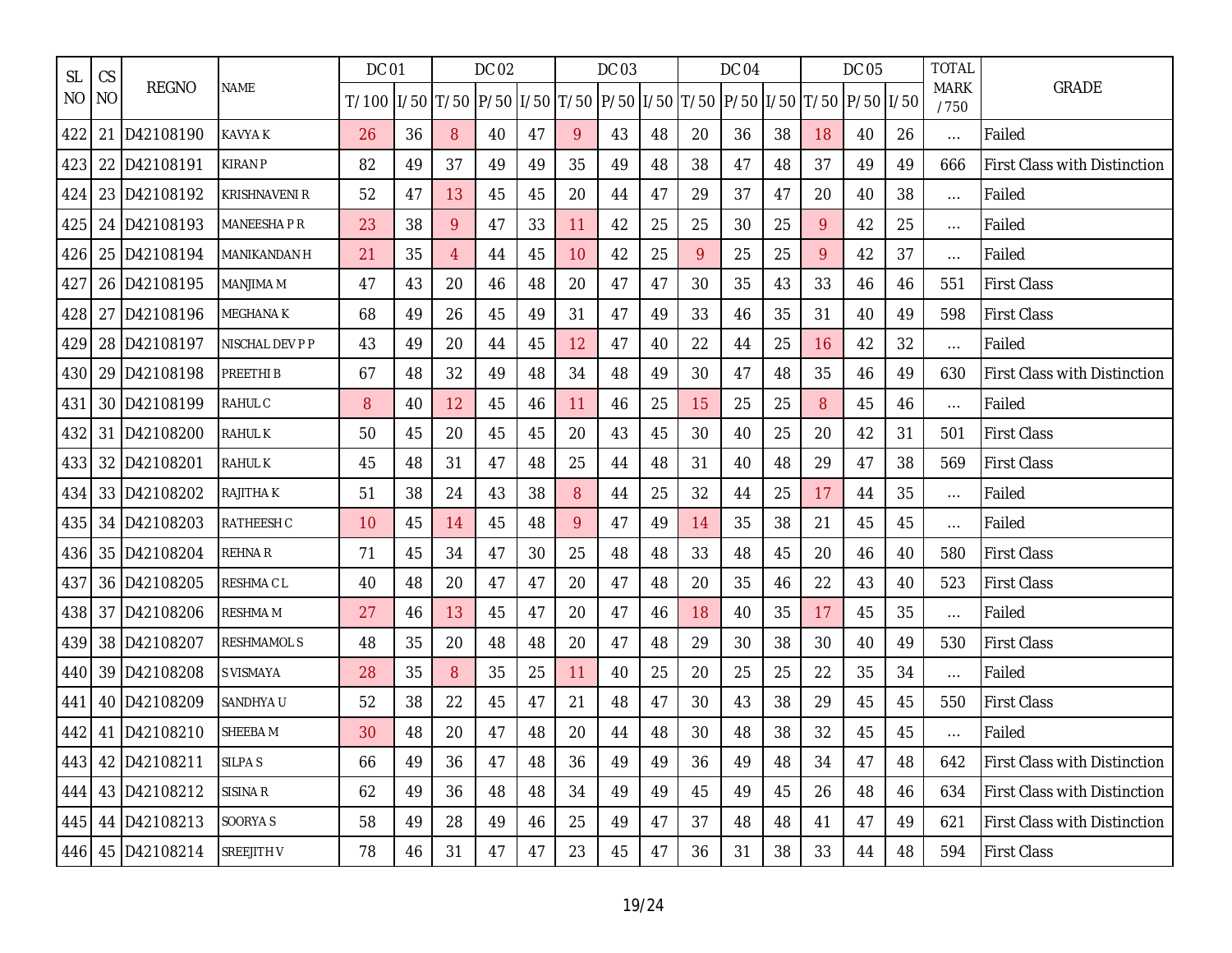| <b>SL</b> | <b>CS</b>      |                  |                   | DC 01      |    |    | DC 02 |    |    | DC 03     |    |    | DC 04 |    |                                                                        | DC 05 |    | <b>TOTAL</b>        |                                     |
|-----------|----------------|------------------|-------------------|------------|----|----|-------|----|----|-----------|----|----|-------|----|------------------------------------------------------------------------|-------|----|---------------------|-------------------------------------|
| NO.       | <b>NO</b>      | <b>REGNO</b>     | <b>NAME</b>       | T/100 1/50 |    |    |       |    |    |           |    |    |       |    | T/50  P/50  I/50  T/50  P/50  I/50  T/50  P/50  I/50  T/50  P/50  I/50 |       |    | <b>MARK</b><br>/750 | <b>GRADE</b>                        |
| 447       |                | 46 D42108215     | SREESHMA K P      | 54         | 42 | 32 | 47    | 49 | 22 | 49        | 49 | 30 | 34    | 48 | 31                                                                     | 48    | 48 | 583                 | <b>First Class</b>                  |
| 448       |                | 47 D42108216     | <b>SUCHITHRAS</b> | 31         | 35 | 20 | 43    | 48 | 13 | 46        | 48 | 18 | 31    | 38 | 24                                                                     | 46    | 48 | $\ldots$            | Failed                              |
| 449       |                | 48 D42108217     | <b>SUDHIP</b>     | 42         | 40 | 10 | 40    | 45 | 10 | 43        | 45 | 22 | 30    | 38 | 23                                                                     | 44    | 48 | $\dots$             | Failed                              |
| 450       |                | 49 D42108218     | <b>SUKANYA M</b>  | 45         | 46 | 20 | 40    | 46 | 20 | 40        | 46 | 33 | 42    | 26 | 21                                                                     | 45    | 48 | 518                 | <b>First Class</b>                  |
| 451       |                | 50 D42108219     | <b>SUNIC</b>      | 48         | 48 | 12 | 44    | 48 | 20 | 44        | 48 | 27 | 42    | 35 | 26                                                                     | 43    | 48 | $\ldots$            | Failed                              |
| 452       |                | 51 D42108220     | VIGNESH A         | 29         | 42 | 20 | 45    | 47 | 14 | 47        | 47 | 24 | 30    | 39 | 20                                                                     | 43    | 48 | $\ldots$            | Failed                              |
| 453       |                | 52 D42108221     | <b>VIJAY K</b>    | 29         | 35 | 6  | 44    | 44 | 9  | 45        | 25 | 14 | 25    | 35 | 16                                                                     | 46    | 48 | $\dots$             | Failed                              |
| 454       |                | 53 D42108222     | VISHNU M          | 60         | 48 | 25 | 48    | 48 | 28 | 48        | 48 | 42 | 46    | 45 | 33                                                                     | 48    | 44 | 611                 | <b>First Class with Distinction</b> |
| 455       |                | 54 D42108223     | <b>VISMAYA V</b>  | 57         | 46 | 23 | 45    | 48 | 21 | 46        | 35 | 32 | 31    | 48 | 30                                                                     | 43    | 46 | 551                 | <b>First Class</b>                  |
| 456       |                | 55 D42108224     | VISMAYA.K.R       | 40         | 48 | 20 | 45    | 48 | 14 | 40        | 40 | 28 | 41    | 38 | 16                                                                     | 47    | 48 | $\ldots$            | Failed                              |
| 457       |                | 56 D42108225     | YAMUNA M          | 59         | 48 | 33 | 48    | 38 | 24 | 49        | 30 | 32 | 49    | 30 | 37                                                                     | 47    | 48 | 572                 | <b>First Class</b>                  |
|           |                |                  |                   |            |    |    |       |    |    | KOZHIKODE |    |    |       |    |                                                                        |       |    |                     |                                     |
| 458       | $\mathbf 1$    | D52108001        | ABHINA K P        | 40         | 42 | 13 | 38    | 39 | 20 | 35        | 44 | 20 | 34    | 35 | 20                                                                     | 32    | 45 | $\ldots$            | Failed                              |
| 459       | $\overline{2}$ | D52108002        | <b>ABHINAV T</b>  | 69         | 45 | 25 | 33    | 30 | 23 | 36        | 45 | 37 | 47    | 35 | 22                                                                     | 38    | 45 | 530                 | <b>First Class</b>                  |
| 460       | 3              | D52108003        | ADITHYABABU M     | 71         | 44 | 29 | 37    | 40 | 28 | 38        | 46 | 27 | 37    | 37 | 38                                                                     | 41    | 44 | 557                 | <b>First Class</b>                  |
| 461       | 4              | D52108004        | AFSANA SHIRIN     | 50         | 47 | 28 | 45    | 42 | 37 | 40        | 46 | 26 | 30    | 36 | 29                                                                     | 50    | 49 | 555                 | <b>First Class</b>                  |
| 462       | 5              | D52108005        | <b>AMEER K</b>    | 26         | 37 | 8  | 25    | 35 | 12 | 20        | 35 | 20 | 28    | 37 | 18                                                                     | 35    | 45 | $\ldots$            | Failed                              |
| 463       | 6              | D52108006        | AMITHA PT         | 65         | 44 | 24 | 41    | 38 | 23 | 40        | 46 | 34 | 39    | 39 | 33                                                                     | 46    | 46 | 558                 | <b>First Class</b>                  |
| 464       | 7              | D52108007        | AMRITHA           | 79         | 46 | 35 | 45    | 30 | 40 | 40        | 41 | 44 | 47    | 39 | 45                                                                     | 44    | 49 | 624                 | <b>First Class with Distinction</b> |
| 465       | 8              | D52108008        | ANJANA C M        | 77         | 42 | 23 | 40    | 35 | 33 | 42        | 42 | 35 | 45    | 41 | 33                                                                     | 44    | 49 | 581                 | <b>First Class</b>                  |
| 466       | 9              | D52108009        | <b>ANJANA I P</b> | 68         | 46 | 12 | 42    | 35 | 22 | 38        | 45 | 27 | 46    | 38 | 30                                                                     | 39    | 48 | $\dots$             | Failed                              |
| 467       |                | 10 D52108010     | ANJU KRISHNA E    | A          | 34 | A  | 36    | 20 | 25 | 36        | 34 | 32 | 33    | 30 | A                                                                      | 20    | 20 | $\dots$             | Failed                              |
| 468       |                | 11 D52108011     | <b>ASWATHINM</b>  | 28         | 37 | 3  | 30    | 30 | 6  | 32        | 43 | 17 | 29    | 35 | 8                                                                      | 32    | 48 | $\dots$             | Failed                              |
| 469       |                | 12 D52108012     | ASWATHI P         | 49         | 36 | 24 | 43    | 30 | 20 | 36        | 45 | 29 | 30    | 36 | 25                                                                     | 44    | 48 | 495                 | <b>First Class</b>                  |
|           |                | 470 13 D52108013 | JIJITH N          | 68         | 47 | 42 | 44    | 43 | 41 | 39        | 47 | 45 | 46    | 36 | 35                                                                     | 44    | 47 | 624                 | <b>First Class with Distinction</b> |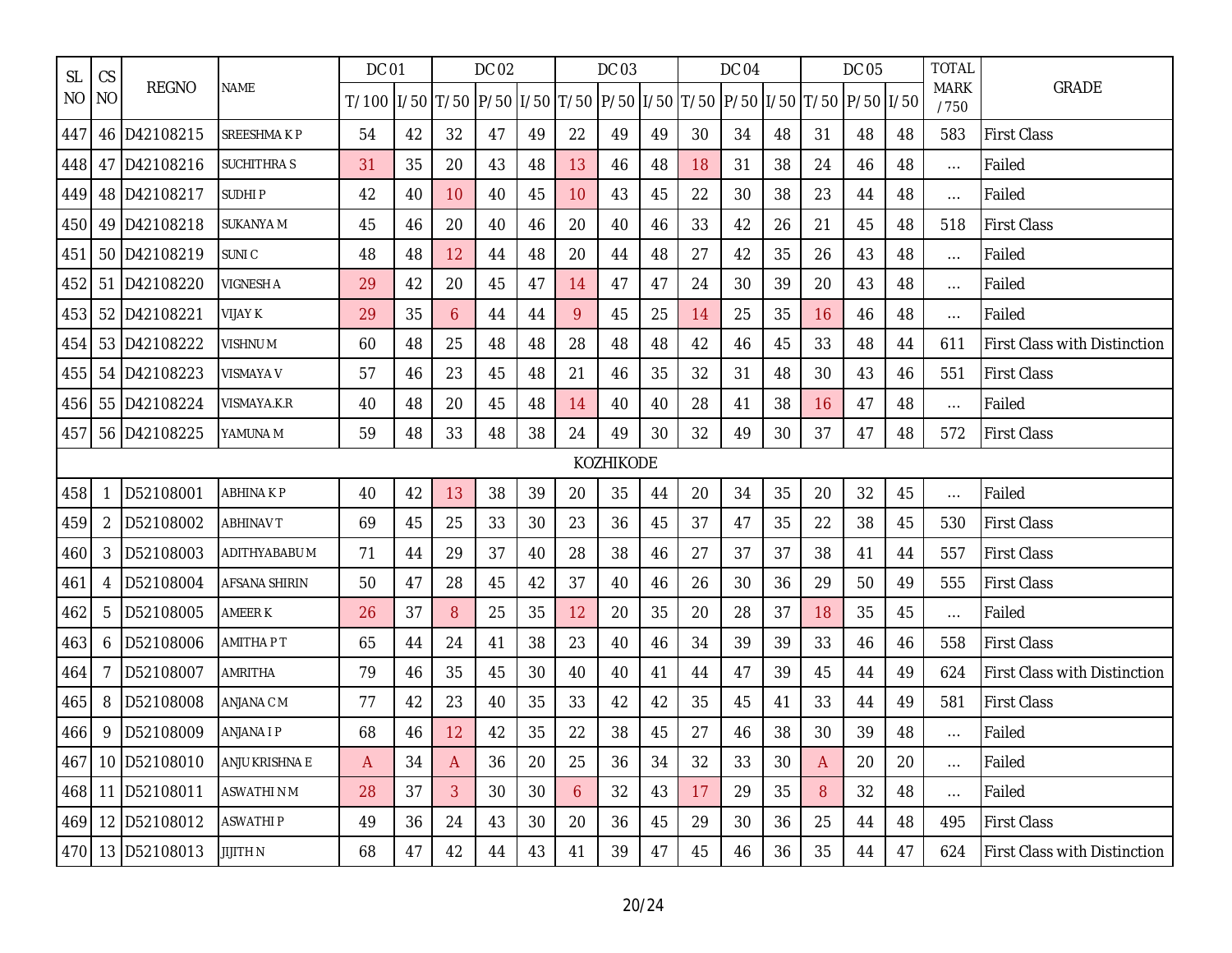| <b>SL</b> | CS  |                  |                      | DC 01                                                                                            |    |                | DC 02 |    |    | DC 03           |    |    | <b>DC 04</b> |    |    | <b>DC 05</b> |    | <b>TOTAL</b>        |                                     |
|-----------|-----|------------------|----------------------|--------------------------------------------------------------------------------------------------|----|----------------|-------|----|----|-----------------|----|----|--------------|----|----|--------------|----|---------------------|-------------------------------------|
| NO.       | NO. | <b>REGNO</b>     | <b>NAME</b>          | T/100   1/50   T/50   P/50   1/50   T/50   P/50   1/50   T/50   P/50   1/50   T/50   P/50   1/50 |    |                |       |    |    |                 |    |    |              |    |    |              |    | <b>MARK</b><br>/750 | <b>GRADE</b>                        |
| 471       |     | 14 D52108014     | <b>JITHIN ERNEST</b> | 44                                                                                               | 47 | 31             | 45    | 30 | 24 | 30              | 47 | 31 | 36           | 39 | 27 | 37           | 46 | 514                 | <b>First Class</b>                  |
| 472       |     | 15 D52108015     | <b>NANDHINI N</b>    | 42                                                                                               | 43 | 27             | 30    | 38 | 24 | 30              | 36 | 28 | 37           | 36 | 26 | 36           | 46 | 479                 | <b>First Class</b>                  |
| 473       |     | 16 D52108016     | <b>NIVED P P</b>     | 54                                                                                               | 44 | 31             | 40    | 40 | 27 | 30              | 47 | 31 | 42           | 36 | 22 | 39           | 44 | 527                 | <b>First Class</b>                  |
| 474       |     | 17 D52108017     | PRIYANKA K           | 61                                                                                               | 42 | 21             | 35    | 40 | 28 | 30              | 36 | 28 | 40           | 38 | 20 | 27           | 43 | 489                 | <b>First Class</b>                  |
| 475       |     | 18 D52108018     | PUNNYA J S           | 54                                                                                               | 38 | 35             | 32    | 30 | 33 | 34              | 45 | 35 | 40           | 36 | 33 | 44           | 42 | 531                 | <b>First Class</b>                  |
| 476       |     | 19 D52108019     | PUNNYA M             | 53                                                                                               | 48 | 21             | 46    | 35 | 34 | 38              | 47 | 34 | 40           | 42 | 32 | 44           | 48 | 562                 | <b>First Class</b>                  |
| 477       |     | 20 D52108020     | SAFA K               | 66                                                                                               | 39 | 34             | 30    | 38 | 39 | 40              | 41 | 33 | 32           | 37 | 37 | 39           | 47 | 552                 | <b>First Class</b>                  |
| 478       |     | 21 D52108021     | SIJI P               | 77                                                                                               | 48 | 35             | 39    | 40 | 42 | 42              | 48 | 45 | 45           | 38 | 44 | 43           | 47 | 633                 | <b>First Class with Distinction</b> |
| 479       |     | 22 D52108022     | <b>SNEHAP</b>        | 70                                                                                               | 47 | 35             | 42    | 37 | 36 | 37              | 46 | 33 | 47           | 38 | 29 | 44           | 47 | 588                 | <b>First Class</b>                  |
| 480       |     | 23 D52108023     | SREELAKSHMI M P      | 55                                                                                               | 46 | 27             | 30    | 30 | 25 | 35              | 46 | 33 | 44           | 38 | 25 | 39           | 48 | 521                 | <b>First Class</b>                  |
| 481       |     | 24 D52108024     | SRUTHICPT            | 70                                                                                               | 45 | 22             | 30    | 36 | 32 | 37              | 41 | 34 | 42           | 37 | 34 | 40           | 48 | 548                 | <b>First Class</b>                  |
| 482       |     | 25 D52108025     | <b>VISMAYAKT</b>     | 63                                                                                               | 44 | 22             | 41    | 30 | 27 | 38              | 47 | 33 | 44           | 38 | 35 | 45           | 45 | 552                 | <b>First Class</b>                  |
|           |     |                  |                      |                                                                                                  |    |                |       |    |    | <b>KALPETTA</b> |    |    |              |    |    |              |    |                     |                                     |
| 483       |     | D52108030        | <b>ADARSH K.S</b>    | 62                                                                                               | 40 | 32             | 45    | 40 | 24 | 43              | 39 | 36 | 45           | 42 | 25 | 45           | 38 | 556                 | <b>First Class</b>                  |
| 484       | 2   | D52108031        | AKSHARA T.P          | A                                                                                                | 26 | A              | A     | 25 | A  | A               | 25 | A  | A            | 25 | A  | A            | 26 | $\ldots$            | Failed                              |
| 485       | 3   | D52108032        | <b>ANILA K.R</b>     | 19                                                                                               | 30 | 4              | 38    | 32 | 12 | 36              | 30 | 17 | 40           | 31 | 18 | 42           | 33 | $\ldots$            | Failed                              |
| 486       | 4   | D52108033        | ANJANA M.K           | 67                                                                                               | 41 | 20             | 41    | 32 | 25 | 43              | 39 | 35 | 44           | 39 | 25 | 46           | 40 | 537                 | <b>First Class</b>                  |
| 487       | 5   | D52108034        | ARCHANA K.B          | 47                                                                                               | 37 | 24             | 40    | 36 | 24 | 38              | 38 | 23 | 39           | 35 | 20 | 40           | 39 | 480                 | <b>First Class</b>                  |
| 488       | 6   | D52108035        | ARYA C.C             | 42                                                                                               | 37 | 25             | 42    | 32 | 9  | 41              | 38 | 20 | 43           | 39 | 16 | 44           | 39 | $\ldots$            | Failed                              |
| 489       | 7   | D52108036        | ASHMILA P.A          | 53                                                                                               | 39 | 20             | 43    | 40 | 26 | 42              | 41 | 29 | 41           | 40 | 24 | 45           | 41 | 524                 | <b>First Class</b>                  |
| 490       | 8   | D52108037        | <b>ASWANTH K</b>     | 55                                                                                               | 35 | 27             | 43    | 38 | 25 | 41              | 39 | 24 | 45           | 41 | 30 | 46           | 40 | 529                 | <b>First Class</b>                  |
|           |     | 491 9 D52108038  | ASWATHI B.C          | 66                                                                                               | 40 | 25             | 44    | 35 | 20 | 45              | 40 | 35 | 44           | 40 | 32 | 46           | 39 | 551                 | <b>First Class</b>                  |
|           |     | 492 10 D52108039 | ATHULYA<br>ANILKUMAR | 62                                                                                               | 42 | 21             | 46    | 39 | 26 | 44              | 39 | 30 | 44           | 41 | 33 | 45           | 40 | 552                 | <b>First Class</b>                  |
|           |     | 493 11 D52108040 | ATHULYA P.C          | 19                                                                                               | 30 | 4              | 37    | 31 | 10 | 37              | 30 | 20 | 35           | 39 | 20 | 36           | 38 | $\ldots$            | Failed                              |
|           |     | 494 12 D52108041 | NITHYA DASAN         | 25                                                                                               | 40 | $\overline{4}$ | 38    | 38 | 12 | 39              | 39 | 26 | 42           | 41 | 16 | 44           | 40 | $\ldots$            | Failed                              |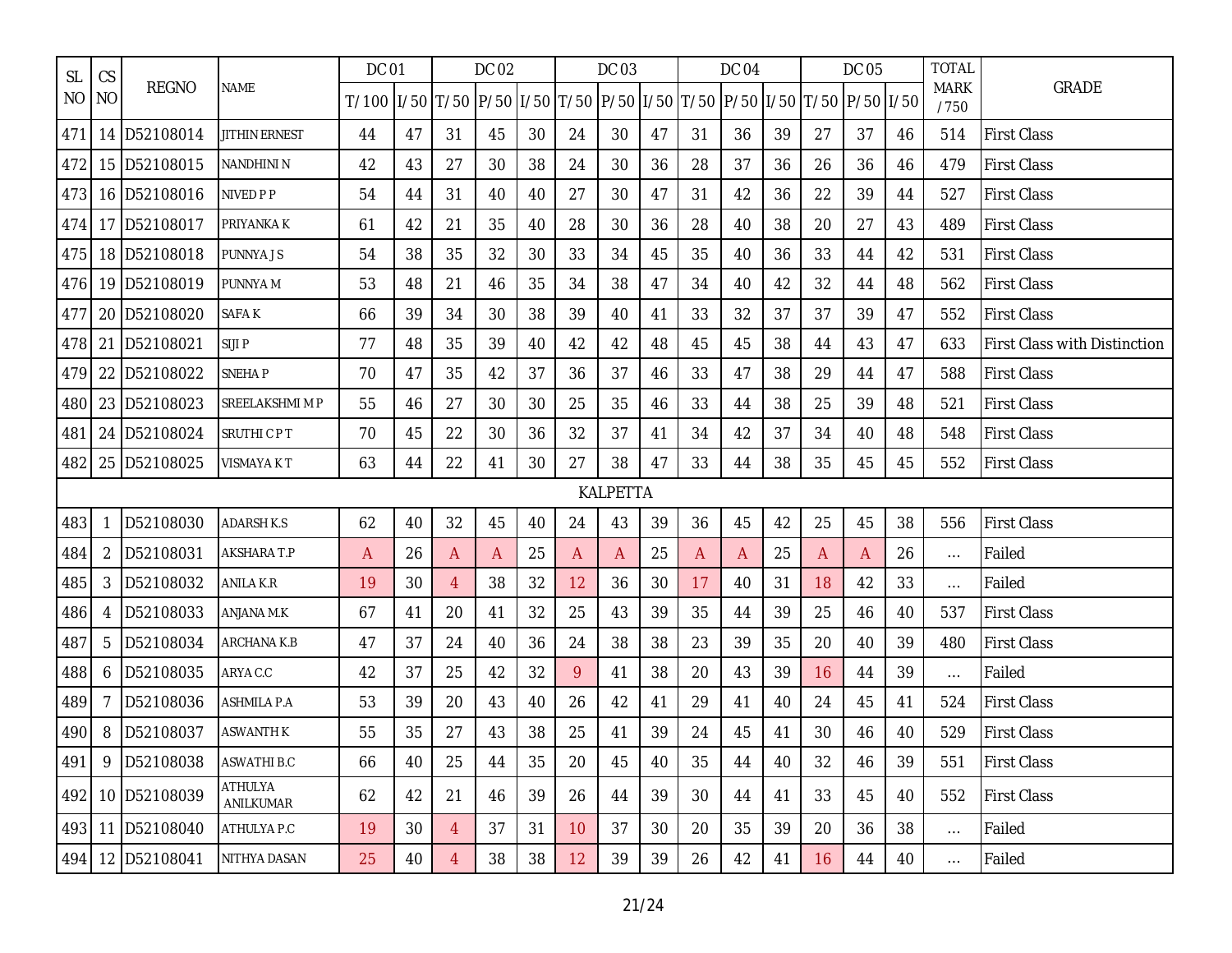| <b>SL</b> | CS             |                  |                          | <b>DC 01</b>                                                                                     |    |    | <b>DC 02</b> |    |                | DC 03          |    |    | <b>DC 04</b> |    |    | <b>DC 05</b> |    | <b>TOTAL</b>        |                                     |
|-----------|----------------|------------------|--------------------------|--------------------------------------------------------------------------------------------------|----|----|--------------|----|----------------|----------------|----|----|--------------|----|----|--------------|----|---------------------|-------------------------------------|
| NO.       | <b>NO</b>      | <b>REGNO</b>     | <b>NAME</b>              | T/100   1/50   T/50   P/50   1/50   T/50   P/50   1/50   T/50   P/50   1/50   T/50   P/50   1/50 |    |    |              |    |                |                |    |    |              |    |    |              |    | <b>MARK</b><br>/750 | <b>GRADE</b>                        |
| 495       |                | 13 D52108042     | RADHIKA GOPI             | 40                                                                                               | 40 | 22 | 40           | 36 | 23             | 39             | 39 | 31 | 40           | 41 | 20 | 41           | 39 | 491                 | <b>First Class</b>                  |
| 496       |                | 14 D52108043     | <b>SILPAK.S</b>          | 56                                                                                               | 41 | 24 | 39           | 36 | 20             | 39             | 37 | 32 | 45           | 38 | 26 | 44           | 39 | 516                 | <b>First Class</b>                  |
| 497       |                | 15 D52108044     | SUKANYA N.M              | 51                                                                                               | 42 | 20 | 42           | 38 | 20             | 40             | 40 | 36 | 44           | 40 | 29 | 40           | 39 | 521                 | <b>First Class</b>                  |
| 498       |                | 16 D52108045     | VAISHNAVI<br>PADMANABHAN | 33                                                                                               | 40 | 10 | 40           | 36 | 14             | 41             | 39 | 20 | 45           | 38 | 18 | 44           | 38 | $\ldots$            | Failed                              |
| 499       |                | 17 D52108046     | VINU K.K                 | A                                                                                                | 25 | A  | A            | 25 | A              | A              | 25 | A  | A            | 25 | A  | A            | 25 | $\ldots$            | Failed                              |
| 500       |                | 18 D52108047     | VISMAYA M.V              | 41                                                                                               | 39 | 20 | 39           | 32 | 20             | 37             | 32 | 30 | 38           | 40 | 31 | 39           | 39 | 477                 | <b>First Class</b>                  |
|           |                |                  |                          |                                                                                                  |    |    |              |    |                | <b>MANJERY</b> |    |    |              |    |    |              |    |                     |                                     |
| 501       | -1             | D52108050        | <b>AFLAHNT</b>           | 34                                                                                               | 30 | 20 | 38           | 30 | 20             | 36             | 37 | 22 | 38           | 30 | 32 | 40           | 30 | $\ldots$            | Failed                              |
| 502       | $\overline{2}$ | D52108051        | <b>AKSHAY V</b>          | 44                                                                                               | 44 | 29 | 43           | 42 | 22             | 42             | 40 | 26 | 43           | 40 | 28 | 44           | 44 | 531                 | <b>First Class</b>                  |
| 503       | 3              | D52108052        | AMJAD AMEEN N E          | A                                                                                                | 44 | A  | A            | 40 | A              | A              | 28 | A  | A            | 32 | A  | A            | 30 | $\dots$             | Failed                              |
| 504       | 4              | D52108053        | <b>ANEESHAKP</b>         | 52                                                                                               | 43 | 21 | 41           | 41 | 20             | 40             | 40 | 23 | 38           | 41 | 30 | 42           | 44 | 516                 | <b>First Class</b>                  |
| 505       | 5              | D52108054        | <b>ATHULLYAMP</b>        | 48                                                                                               | 42 | 20 | 39           | 41 | 20             | 40             | 40 | 24 | 39           | 40 | 33 | 41           | 40 | 507                 | <b>First Class</b>                  |
| 506       | 6              | D52108055        | <b>BHAVYAMOL C P</b>     | 62                                                                                               | 42 | 38 | 44           | 42 | 26             | 43             | 40 | 30 | 43           | 38 | 37 | 45           | 42 | 572                 | <b>First Class</b>                  |
| 507       | 7              | D52108056        | <b>HARITHA C</b>         | 42                                                                                               | 45 | 20 | 41           | 44 | 20             | 40             | 41 | 28 | 40           | 42 | 30 | 43           | 46 | 522                 | <b>First Class</b>                  |
| 508       | 8              | D52108057        | JINU P                   | 50                                                                                               | 41 | 20 | 42           | 40 | 24             | 41             | 41 | 34 | 44           | 40 | 39 | 46           | 48 | 550                 | <b>First Class</b>                  |
| 509       | 9              | D52108058        | <b>JISHNU SURESH V</b>   | 19                                                                                               | 37 | 8  | 39           | 32 | 15             | 38             | 36 | 27 | 40           | 37 | 20 | 42           | 39 | $\dots$             | Failed                              |
| 510       |                | 10 D52108059     | <b>KAVYA K P</b>         | 30                                                                                               | 39 | 14 | 38           | 40 | 20             | 37             | 38 | 31 | 39           | 39 | 21 | 44           | 44 | $\ldots$            | Failed                              |
| 511       |                | 11 D52108060     | <b>KEERTHANA V R</b>     | A                                                                                                | 30 | A  | A            | 35 | A              | A              | 30 | A  | Α            | 32 | A  | A            | 30 | $\ldots$            | Failed                              |
| 512       |                | 12 D52108061     | <b>KRISHNAPRIYA K P</b>  | 72                                                                                               | 47 | 30 | 47           | 47 | 34             | 45             | 44 | 38 | 46           | 42 | 26 | 47           | 48 | 613                 | <b>First Class with Distinction</b> |
| 513       |                | 13 D52108062     | M ABHIJITH VIJAY         | 53                                                                                               | 43 | 25 | 46           | 42 | 27             | 44             | 41 | 33 | 43           | 40 | 30 | 42           | 46 | 555                 | <b>First Class</b>                  |
|           |                | 514 14 D52108063 | <b>MANEESHA M</b>        | 72                                                                                               | 47 | 40 | 46           | 47 | 26             | 44             | 41 | 36 | 43           | 41 | 36 | 45           | 46 | 610                 | <b>First Class with Distinction</b> |
| 515       |                | 15 D52108064     | MUHAMMAD<br>JASEEM TV    | 28                                                                                               | 30 | 20 | 39           | 30 | 14             | 37             | 38 | 31 | 38           | 32 | 26 | 43           | 30 | $\ldots$            | Failed                              |
| 516       |                | 16 D52108065     | <b>RANJINE</b>           | 18                                                                                               | 35 | 3  | 37           | 34 | 3 <sup>2</sup> | 36             | 35 | 12 | 38           | 39 | 6  | 40           | 42 | $\ldots$            | Failed                              |
| 517       |                | 17 D52108066     | SHAFEEQUE K              | 52                                                                                               | 45 | 36 | 44           | 43 | 27             | 43             | 44 | 37 | 44           | 42 | 29 | 45           | 48 | 579                 | <b>First Class</b>                  |
| 518       |                | 18 D52108067     | SHAHEEN M                | 59                                                                                               | 45 | 34 | 42           | 43 | 34             | 41             | 41 | 39 | 44           | 42 | 34 | 46           | 48 | 592                 | <b>First Class</b>                  |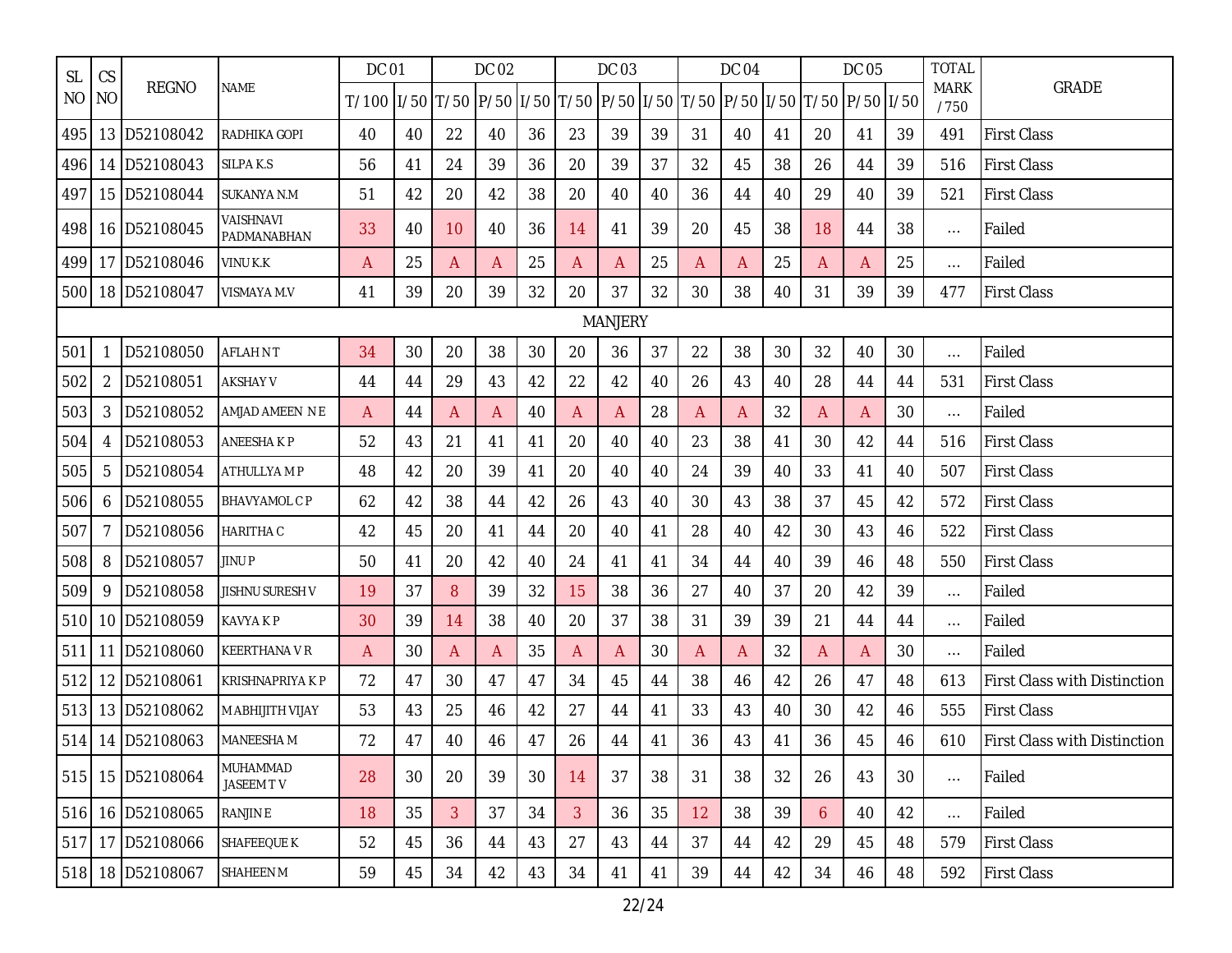| <b>SL</b> | CS             |              |                                   | <b>DC 01</b>                                                                                     |    |           | <b>DC 02</b> |    |                          | DC 03  |    |    | <b>DC 04</b> |    |              | <b>DC 05</b> |    | <b>TOTAL</b>        |                                     |
|-----------|----------------|--------------|-----------------------------------|--------------------------------------------------------------------------------------------------|----|-----------|--------------|----|--------------------------|--------|----|----|--------------|----|--------------|--------------|----|---------------------|-------------------------------------|
| NO.       | <b>NO</b>      | <b>REGNO</b> | NAME                              | T/100   1/50   T/50   P/50   1/50   T/50   P/50   1/50   T/50   P/50   1/50   T/50   P/50   1/50 |    |           |              |    |                          |        |    |    |              |    |              |              |    | <b>MARK</b><br>/750 | <b>GRADE</b>                        |
| 519       |                | 19 D52108068 | <b>SHIJIL P P</b>                 | 30                                                                                               | 44 | 20        | 42           | 42 | 22                       | 40     | 40 | 33 | 43           | 42 | 25           | 40           | 41 | $\ldots$            | Failed                              |
| 520       |                | 20 D52108069 | SITHARA C                         | 60                                                                                               | 45 | 35        | 45           | 44 | 26                       | 43     | 45 | 37 | 42           | 42 | 39           | 45           | 48 | 596                 | <b>First Class</b>                  |
| 521       |                | 21 D52108070 | <b>UMARALI</b><br><b>UROTHODY</b> | 61                                                                                               | 43 | 13        | 47           | 42 | 22                       | 45     | 43 | 32 | 46           | 41 | 24           | 48           | 44 | $\ldots$            | Failed                              |
|           |                |              |                                   |                                                                                                  |    |           |              |    |                          | COMDEX |    |    |              |    |              |              |    |                     |                                     |
| 522       |                | D62108001    | ADHEENA M.P.                      | 40                                                                                               | 40 | 20        | 25           | 39 | 31                       | 30     | 39 | 31 | 21           | 45 | 20           | 20           | 40 | 441                 | <b>Second Class</b>                 |
| 523       | $\overline{2}$ | D62108002    | ANUSHA V.V.                       | 40                                                                                               | 40 | 26        | 32           | 39 | 24                       | 31     | 39 | 26 | 26           | 45 | 26           | 41           | 40 | 475                 | <b>First Class</b>                  |
| 524       | 3              | D62108003    | <b>ARDRA PRADEEP</b>              | 62                                                                                               | 47 | 36        | 40           | 45 | 27                       | 38     | 46 | 36 | 28           | 47 | 30           | 40           | 46 | 568                 | <b>First Class</b>                  |
| 525       | 4              | D62108004    | ATHIRA K.T.K                      | 83                                                                                               | 44 | 41        | 46           | 48 | 35                       | 46     | 48 | 41 | 40           | 46 | 33           | 46           | 46 | 643                 | <b>First Class with Distinction</b> |
| 526       | 5              | D62108005    | ATHIRA N.T.K                      | 73                                                                                               | 49 | 42        | 38           | 48 | 37                       | 30     | 48 | 37 | 39           | 47 | 40           | 45           | 47 | 620                 | <b>First Class with Distinction</b> |
| 527       | 6              | D62108006    | HARITHA C.                        | 87                                                                                               | 47 | 34        | 45           | 47 | 33                       | 38     | 47 | 29 | 40           | 47 | 40           | 46           | 47 | 627                 | First Class with Distinction        |
| 528       | 7              | D62108007    | HARITHA V.V.                      | A                                                                                                | 40 | A         | A            | 40 | A                        | A      | 40 | A  | A            | 45 | A            | A            | 40 | $\ldots$            | Failed                              |
| 529       | 8              | D62108008    | MEGHA O.K.                        | 70                                                                                               | 47 | 36        | 45           | 47 | 32                       | 42     | 47 | 37 | 40           | 47 | 37           | 46           | 48 | 621                 | <b>First Class with Distinction</b> |
| 530       | 9              | D62108009    | NIBISHNA K.V.                     | 40                                                                                               | 47 | 20        | 40           | 45 | 36                       | 44     | 45 | 29 | 36           | 46 | 37           | 44           | 47 | 556                 | <b>First Class</b>                  |
| 531       |                | 10 D62108010 | NIROSHA T.                        | 72                                                                                               | 44 | 44        | 41           | 43 | 34                       | 46     | 44 | 37 | 38           | 46 | 36           | 45           | 48 | 618                 | <b>First Class with Distinction</b> |
| 532       |                | 11 D62108011 | NITHYA M.                         | A                                                                                                | 47 | A         | A            | 46 | A                        | A      | 47 | A  | A            | 47 | A            | A            | 46 | $\ldots$            | Failed                              |
| 533       |                | 12 D62108012 | NIVEDITHA<br>SANTHOSH             | 60                                                                                               | 44 | 29        | 38           | 43 | 33                       | 36     | 44 | 32 | 30           | 45 | 35           | 41           | 45 | 555                 | <b>First Class</b>                  |
| 534       |                | 13 D62108013 | RAHANA P.P.                       | 77                                                                                               | 47 | 34        | 40           | 45 | 37                       | 40     | 46 | 38 | 34           | 46 | 35           | 42           | 46 | 607                 | <b>First Class with Distinction</b> |
| 535       |                | 14 D62108014 | SANDRA K.P.                       | 68                                                                                               | 44 | 38        | 37           | 43 | 35                       | 36     | 43 | 25 | 25           | 47 | 38           | 40           | 46 | 565                 | <b>First Class</b>                  |
| 536       |                | 15 D62108015 | <b>SANDRA PRADEEP</b>             | 68                                                                                               | 47 | 42        | 36           | 47 | 38                       | 39     | 47 | 25 | 27           | 47 | 27           | 43           | 47 | 580                 | <b>First Class</b>                  |
| 537       |                | 16 D62108016 | SANDRA R.                         | 82                                                                                               | 44 | 42        | 40           | 43 | 44                       | 41     | 44 | 43 | 30           | 45 | 33           | 42           | 45 | 618                 | <b>First Class with Distinction</b> |
|           |                |              |                                   |                                                                                                  |    |           |              |    | <b>CYBER PLUS IRITTY</b> |        |    |    |              |    |              |              |    |                     |                                     |
| 538       |                | D62108020    | AMBILY.P.T                        | A                                                                                                | 45 | A         | $\mathsf{A}$ | 45 | A                        | A      | 40 | A  | A            | 45 | $\mathsf{A}$ | A            | 45 | $\ldots$            | Failed                              |
| 539       | $\overline{2}$ | D62108021    | AMRUTHA.K V                       | 66                                                                                               | 45 | 26        | 33           | 45 | 20                       | 20     | 45 | 20 | 28           | 45 | 20           | 30           | 45 | 488                 | <b>First Class</b>                  |
| 540       | 3              | D62108022    | ANJITHA .P                        | 30                                                                                               | 45 | <u>17</u> | $\mathsf{A}$ | 45 | A,                       | A      | 45 | A  | A            | 45 | 20           | A            | 45 | $\ldots$            | Failed                              |
| 541       | 4              | D62108023    | HARITHA .M.P                      | 50                                                                                               | 45 | 23        | 27           | 45 | 20                       | 28     | 45 | 29 | 30           | 45 | 28           | 30           | 45 | 490                 | <b>First Class</b>                  |